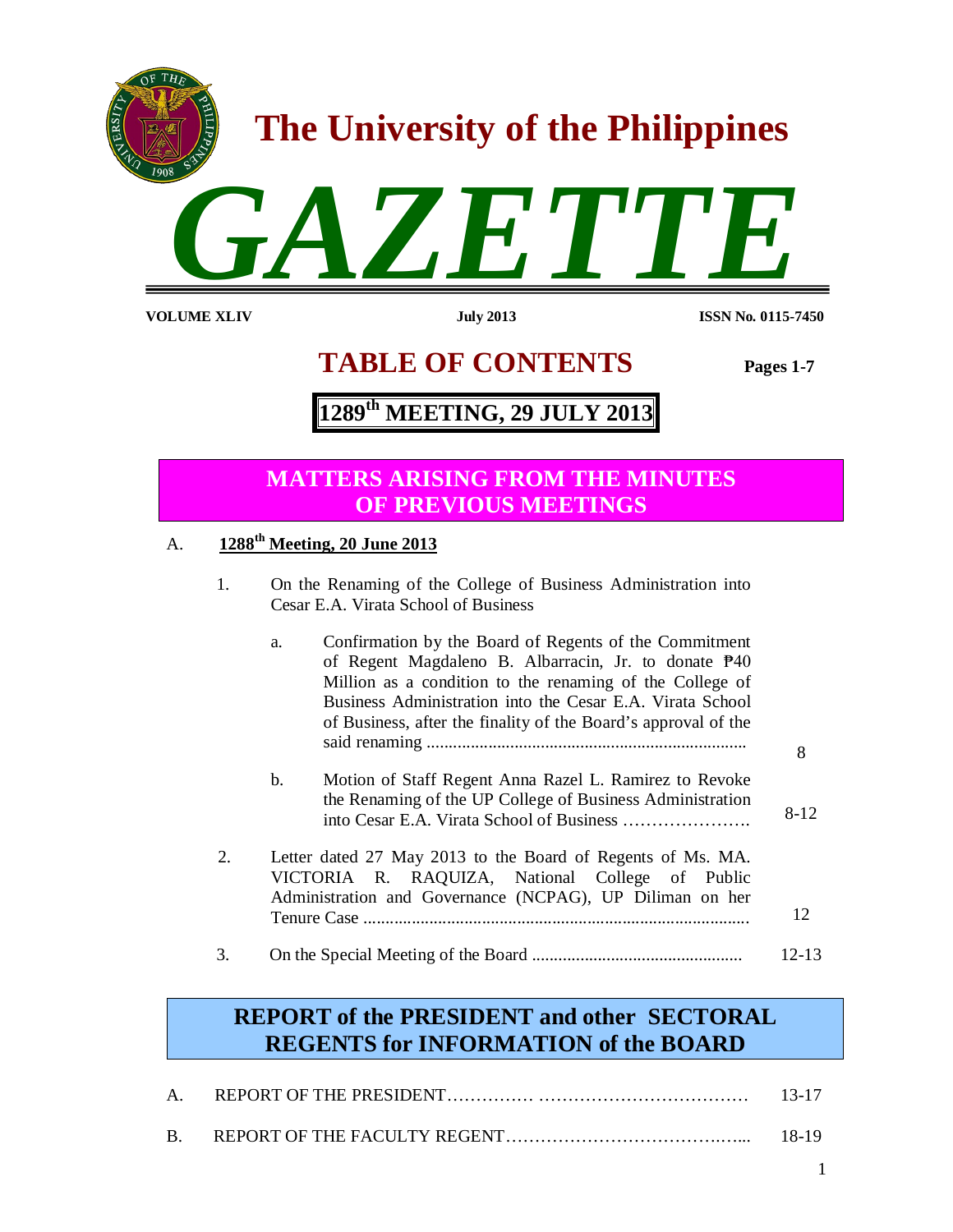|  | $19-21$ |
|--|---------|
|  |         |

D. REPORT OF THE STAFF REGENT……………………………………….. 21-23

# **MATTERS SUBMITTED FOR APPROVAL BY THE BOARD**

## **GENERAL GOVERNANCE**

# **ACADEMIC MATTERS**

| A.        | Proposed Amendments to the BOR-Approved Return Service Obligation                                                                                                                                              | 24        |
|-----------|----------------------------------------------------------------------------------------------------------------------------------------------------------------------------------------------------------------|-----------|
| <b>B.</b> | Proposed Amendment to the General Return Service Agreement Policies of                                                                                                                                         | 25        |
| C.        |                                                                                                                                                                                                                | $25 - 26$ |
| D.        | Establishment of the A.L.U. Faculty Grant at the College of Science, UP                                                                                                                                        | 26        |
| E.        | Establishment of the Dr. Luis M. Mabilangan Outstanding Leadership                                                                                                                                             | $26 - 27$ |
| F.        | Graduation of Students Who Completed All the Requirements for their<br>Respective Degrees/Titles as of the End of Summer AY 2012-2013/Third<br>Trimester 2012-2013 as Recommended by the Respective University | 27        |
|           | <b>FISCAL MATTERS</b>                                                                                                                                                                                          |           |
| A.        |                                                                                                                                                                                                                |           |
|           | Reprogramming of Unexpended Balances of Prior Year's Obligation of UP<br>System Administration in the Amount of P180,083,467.77                                                                                | 27        |
| <b>B.</b> | Programming of FMAB Rent Income Share of UP Manila in the Amount                                                                                                                                               | 28        |
| C.        | Programming of Excess Income for CY 2011 of UP Manila-PGH in the                                                                                                                                               | 28        |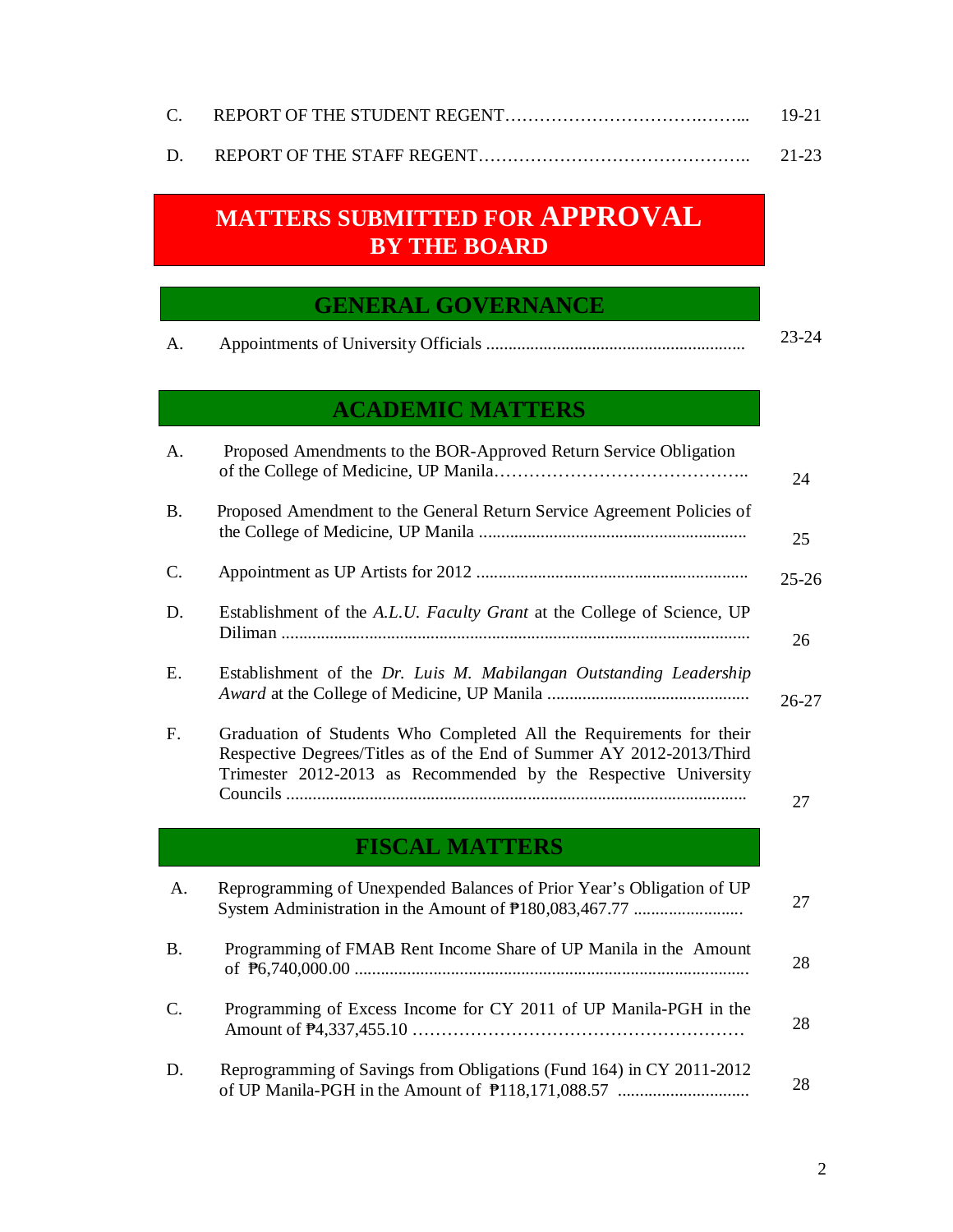| Е. | Reprogramming of Unexpended Obligations from Prior Years CY 2010– |  |  |  |  |  |  | 29                                      |  |  |  |  |  |  |  |
|----|-------------------------------------------------------------------|--|--|--|--|--|--|-----------------------------------------|--|--|--|--|--|--|--|
|    |                                                                   |  |  |  |  |  |  | $c \cdot m \cdot 1$ $l \cdot l \cdot c$ |  |  |  |  |  |  |  |

F. Programming of Prior Year's Excess Income of UP Cebu in the Amount of ₱600,000 ....................................................................................................... 29

## **ADMINISTRATIVE MATTERS**

| A.          | Proposals of UP Diliman Regarding the Documentary Requirements for the<br>Original Appointment of Lecturers (Professorial Lecturers, Senior Lecturers, | $29-30$   |
|-------------|--------------------------------------------------------------------------------------------------------------------------------------------------------|-----------|
| <b>B.</b>   | Proposed Terms of Reference: Online Credit and Debit Payments for UP                                                                                   | $31 - 32$ |
| $C_{\cdot}$ |                                                                                                                                                        | $32 - 33$ |
| D.          |                                                                                                                                                        | 33-37     |
| Ε.          |                                                                                                                                                        | 37-39     |

# **MATTERS SUBMITTED FOR CONFIRMATION BY THE BOARD**

## **ACADEMIC MATTERS**

| A.             | Confirmation of the Conferment of the Degree of Doctor of Laws ( <i>honoris</i><br>causa) upon Senator FRANKLIN M. DRILON, Senate President | 39 |
|----------------|---------------------------------------------------------------------------------------------------------------------------------------------|----|
| $\mathbf{B}$ . | Confirmation of Graduation of Summer 2013 Graduates in UP Diliman who                                                                       |    |

will be taking the 2013 Bar and Licensure Examinations ............................... 40

# **FISCAL MATTERS**

A. Academic Agreements

## UP System

| $\mathbf{1}$ . | Memorandum of Agreement on Academic Cooperation between the |    |  |  |  |  |
|----------------|-------------------------------------------------------------|----|--|--|--|--|
|                | University of the Philippines and the Tsuda College (Fourth |    |  |  |  |  |
|                |                                                             | 40 |  |  |  |  |
| 2.             | Memorandum of Agreement on Student Exchange between the     |    |  |  |  |  |
|                |                                                             | 41 |  |  |  |  |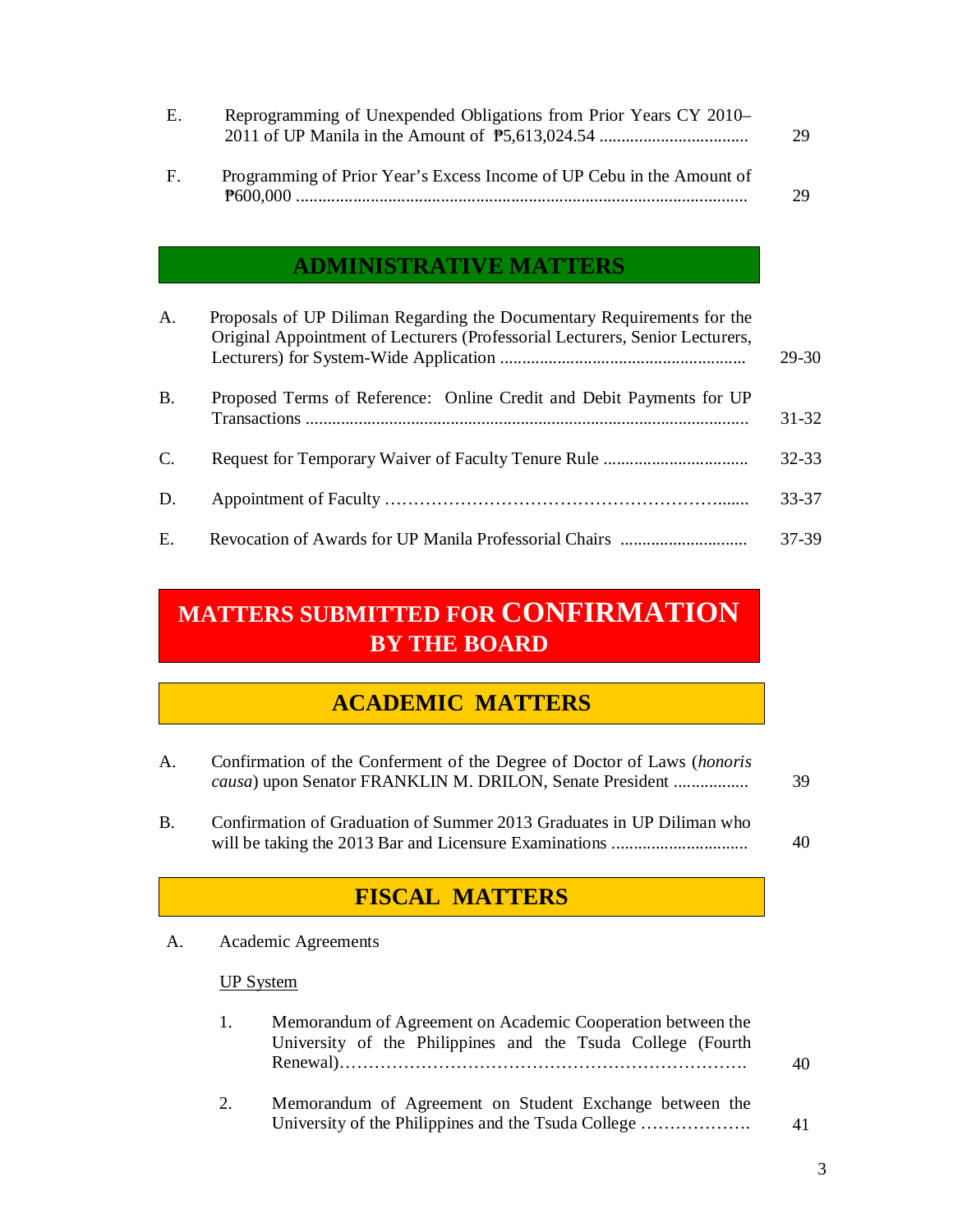| 3. | Two (2) Memoranda of Agreement between the University of the<br>Philippines and the Philippine Council for Health Research and                                                                                                                           | 41 |
|----|----------------------------------------------------------------------------------------------------------------------------------------------------------------------------------------------------------------------------------------------------------|----|
| 4. | Memorandum of Agreement among the University of the<br>Philippines System, the Philippine Council for Health Research and<br>Development (PCHRD), and the Philippine Genome Center (a<br>Research and Development Institution attached to the UP System) | 42 |
| 5. | Memorandum of Understanding between the University of the<br>Philippines and the Yeungnam University, Korea                                                                                                                                              | 42 |
| 6. | Memorandum of Agreement between the University of the<br>Philippines and Dr. Caesar A. Saloma (Grantee)                                                                                                                                                  | 42 |
| 7. | Two (2) Memoranda of Agreement between the University of the<br>Philippines and Dr. Caesar A. Saloma (Grantee)                                                                                                                                           | 43 |
|    | <b>UP Diliman</b>                                                                                                                                                                                                                                        |    |
| 1. | Memorandum of Understanding between the University of the<br>Philippines and the Rhine-Waal University of Applied Sciences                                                                                                                               | 43 |
| 2. | Agreement on Academic Cooperation between the University of the<br>Philippines through the National Institute of Physics and the Jeju                                                                                                                    | 44 |
| 3. | Memorandum of Agreement between the University of the<br>Philippines through the College of Engineering and the Job and                                                                                                                                  | 44 |
| 4. | Memorandum of Agreement between the University of the<br>Philippines through the Marine Science Institute and the Ateneo De<br>Manila University through its School of Science and Engineering                                                           | 44 |
| 5. | Memorandum of Understanding between the University of the<br>Philippines through the National Institute of Physics and the<br>Philippine Science High School System (PSHS System) (First                                                                 | 44 |
| 6. | Memorandum of Agreement between the University of the<br>Philippines through the College of Law and the National Power                                                                                                                                   | 45 |
|    | <b>UP Open University</b>                                                                                                                                                                                                                                |    |

| Memorandum of Agreement between the UP Open University |  |  |    |
|--------------------------------------------------------|--|--|----|
|                                                        |  |  | 45 |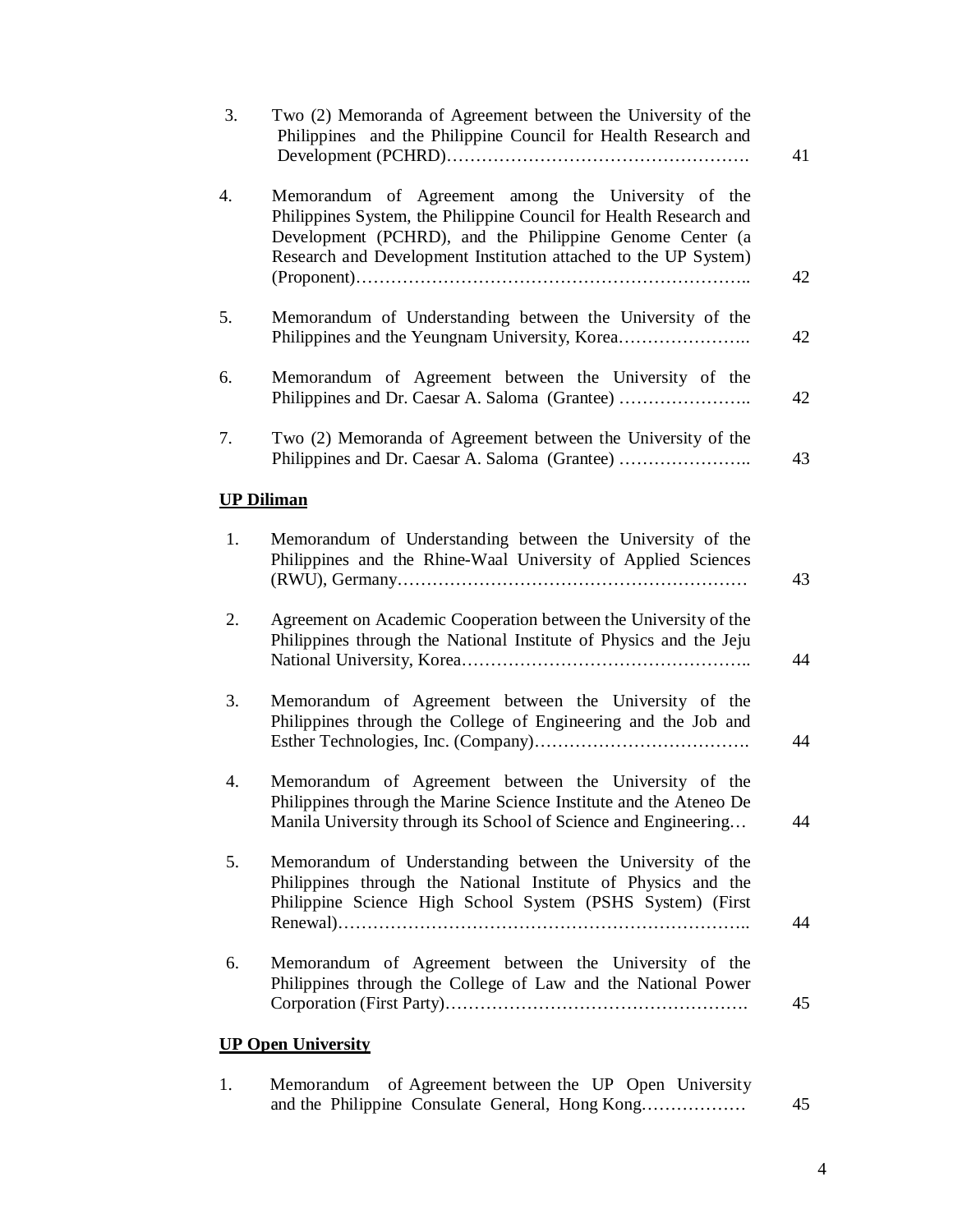## **ADMINISTRATIVE MATTERS**

- A. Appointment of Faculty
	- 1.1 Renewal of Appointment

| a. | President ALFREDO E. PASCUAL as Professorial          |  |  |    |
|----|-------------------------------------------------------|--|--|----|
|    | Lecturer, Department of Agribusiness Management,      |  |  |    |
|    | College of Economics and Management, effective 1 June |  |  |    |
|    |                                                       |  |  | 45 |

# **MATTERS SUBMITTED FOR INFORMATION OF THE BOARD**

| A. | Change of Name from Executive Staff (ES) to President's Management |                   | 46                                                                                                                           |       |
|----|--------------------------------------------------------------------|-------------------|------------------------------------------------------------------------------------------------------------------------------|-------|
| B. |                                                                    |                   | Postponement of the 29 July 2013 UP Mindanao University Council                                                              | 46    |
| C. |                                                                    | Deed of Donations |                                                                                                                              |       |
|    | 1.                                                                 |                   | Deed of Donation between University of the Philippines                                                                       | 46-47 |
|    | 2.                                                                 |                   | Deed of Donation and Acceptance between University of the<br>Philippines Manila Development Foundation, Inc. (Donee) and Dr. | 47    |
| D. | Board                                                              |                   | Delegated Authority to the President subject to INFORMATION of the                                                           |       |
|    | 1.                                                                 |                   | Contracts/Agreements                                                                                                         |       |
|    |                                                                    |                   | <b>UP Diliman</b>                                                                                                            |       |
|    |                                                                    | a.                | Construction Agreement between the University of the                                                                         | 48    |
|    |                                                                    | $b$ .             | Construction Agreement between the University of the                                                                         | 48    |
|    |                                                                    | c.                | Three (3) Construction Agreements between the University<br>of the Philippines and the Three W Builders, Inc                 | 48    |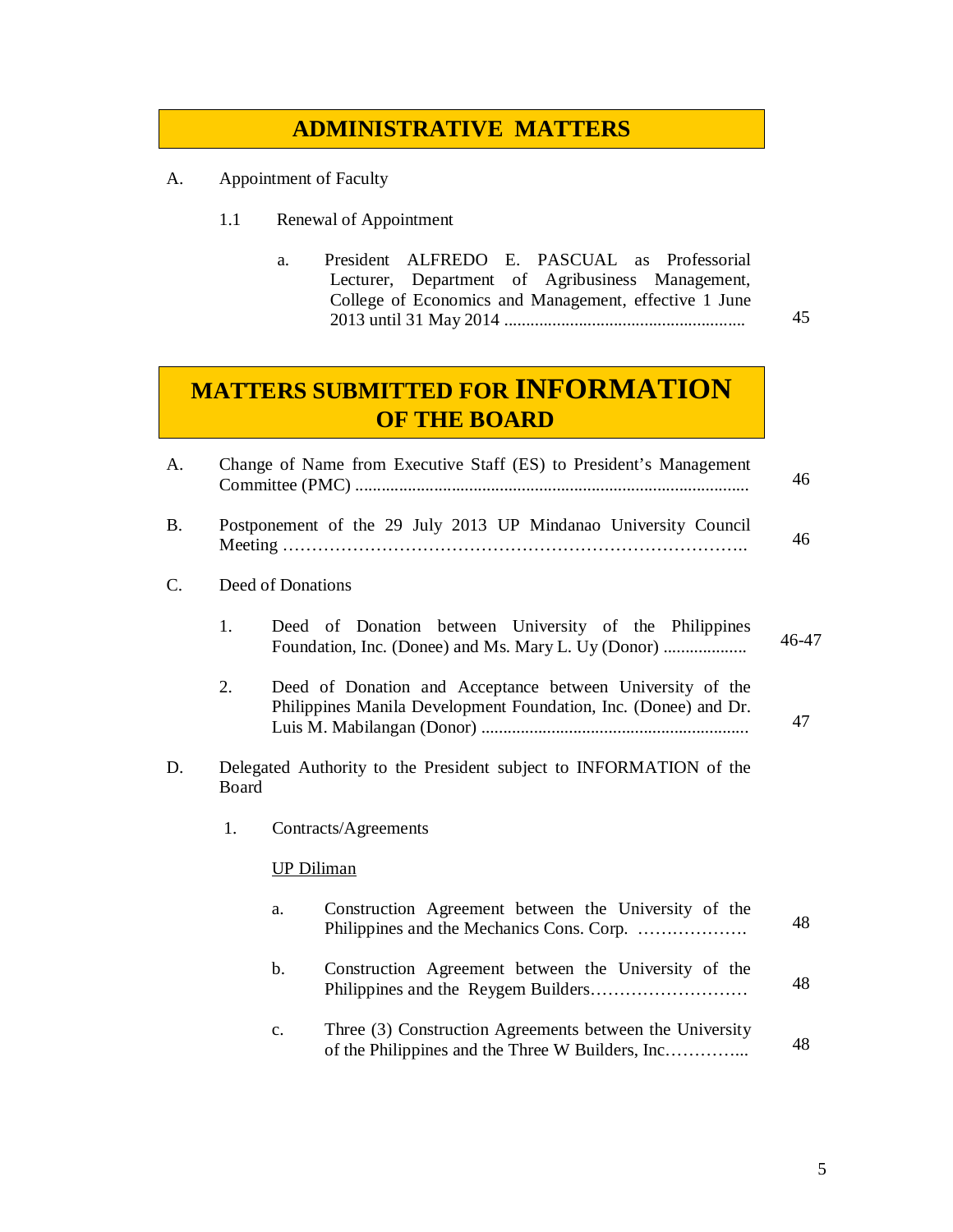## UP Manila

|    | a.               | Security Services Agreement between the University of the<br>Philippines Manila and the Vision Security Service      | 49 |
|----|------------------|----------------------------------------------------------------------------------------------------------------------|----|
|    | $\mathbf{b}$ .   | Janitorial Services Agreement between the University of the<br>Philippines Manila and the Vision Janitorial & Allied | 49 |
|    |                  | <b>UP Open University</b>                                                                                            |    |
|    | a.               | General Construction Agreement between the University of<br>the Philippines Open University and the R.C. De Villa    | 49 |
|    | $\mathbf{b}$ .   | Consultancy Agreement between the University of the<br>Philippines Open University and the P-Square Associates       | 49 |
| 2. |                  | Notice of Award                                                                                                      |    |
|    | <b>UP System</b> |                                                                                                                      |    |
|    | a.               | M.E. Sicat Construction Incorporated - UPS SPMO 2012-                                                                | 50 |
|    |                  | <b>ATILED MATTEDS</b>                                                                                                |    |

## **OTHER MATTERS**

| A.              | Draft Secretary's Certificate Designating and Appointing Dr. Elvira A.<br>Zamora as UP's Representative to Transact with Bases Conversion and<br>Development Authority for the UP Professional Schools Bonifacio Global | 50        |
|-----------------|-------------------------------------------------------------------------------------------------------------------------------------------------------------------------------------------------------------------------|-----------|
| <b>B.</b>       | Request of UP Cebu for the Procurement of a New Vehicle (Van, 17-Seater)                                                                                                                                                | 50        |
| $\mathcal{C}$ . | Terms of Reference for the Procurement of Project Title "Design and                                                                                                                                                     | 51        |
| D.              | Terms of Reference for the Procurement of Project Title "Design and Build"<br>of the New National Institutes of Health Building, UP Manila                                                                              | $52 - 53$ |
| E.              |                                                                                                                                                                                                                         | 53        |
| $F_{\cdot}$     |                                                                                                                                                                                                                         | 53        |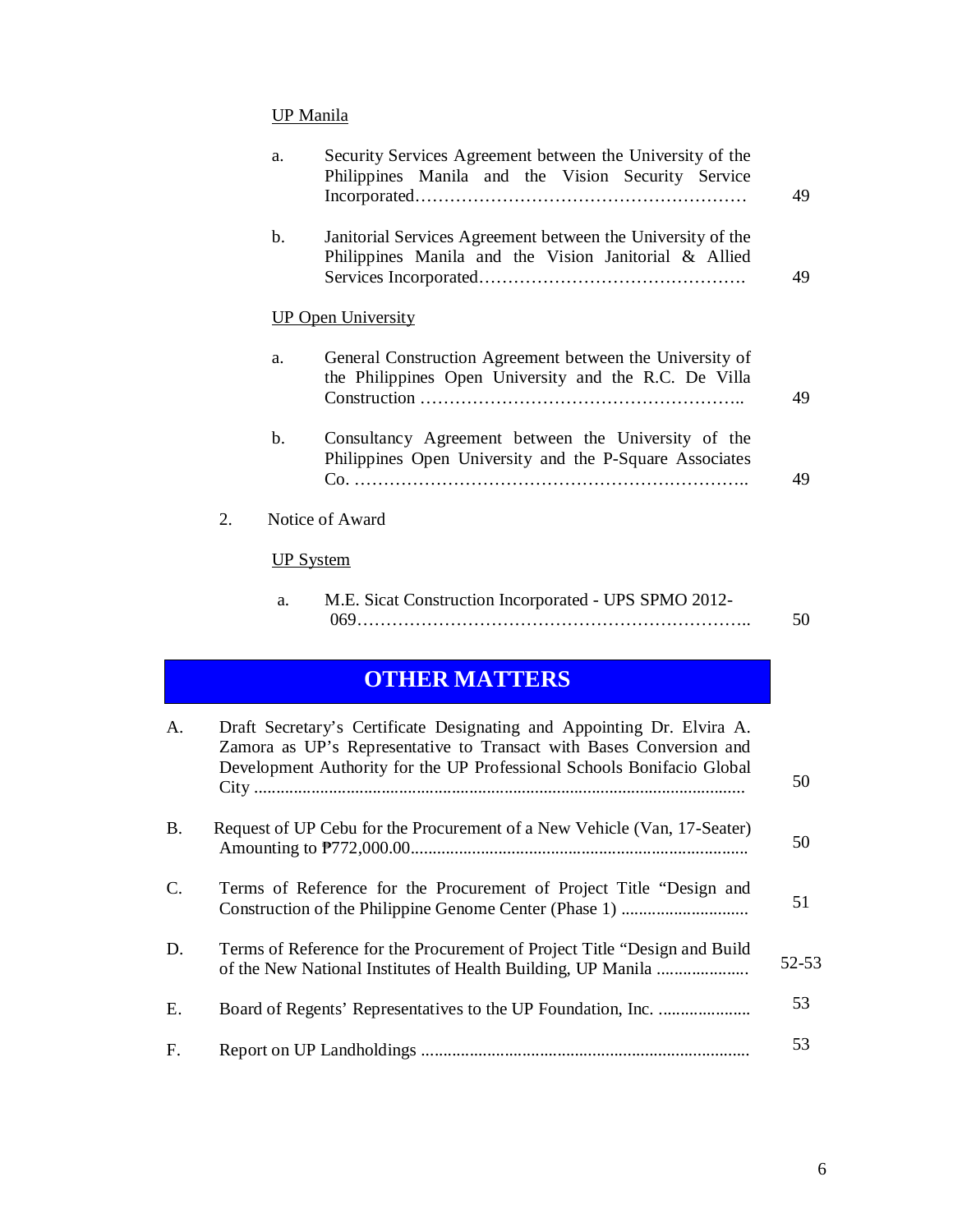# **ADMINISTATIVE ORDERS**

| A.              | ADMINISTRATIVE ORDER NO. PAEP 13-63: VP Gisela P. Concepcion                                                                                                                                                 | 54    |
|-----------------|--------------------------------------------------------------------------------------------------------------------------------------------------------------------------------------------------------------|-------|
| <b>B.</b>       | ADMINISTRATIVE ORDER NO. PAEP 13-64: Committee on<br>the                                                                                                                                                     | 54-55 |
| $\mathcal{C}$ . | ADMINISTRATIVE ORDER NO. PAPE 13-65: Search Committees for<br>the Director of the Animal and Dairy Sciences Cluster, College of<br>Agriculture and National Institute of Molecular Biology and Biotechnology | 55    |
| D.              | ADMINISTRATIVE ORDER NO. PAEP 13-67: Special Bids<br>and<br>Awards Committee for the Proposed Design and Construction of the                                                                                 | 56    |
| E.              | ADMINISTRATIVE ORDER NO. PAEP 13-69: UP Human Resource<br>(HR) Plantilla Review Technical Working Group (TWG)                                                                                                | 56-57 |
| $F_{\cdot}$     | ADMINISTRATIVE ORDER NO. PAEP 13-70: Study Group on                                                                                                                                                          | 57-58 |
| G.              | ADMINISTRATIVE ORDER NO. PAEP 13-71: Committee on the<br>Consolidation and Digitization of the University's Journals                                                                                         | 59-60 |

# **MEMORANDA**

| $\mathsf{A}$ . | MEMORANDUM NO PAEP 13-18: Change of Name from Executive<br>Staff (ES) to President's Management Committee (PMC)             | 60      |
|----------------|-----------------------------------------------------------------------------------------------------------------------------|---------|
| <b>B.</b>      | MEMORANDUM NO PAEP 13-19: Update on the K-12 and the ASEAN                                                                  | 60      |
| $\mathsf{C}$ . | MEMORANDUM NO PAEP 13-19A: Implementation of the RA 9163 of                                                                 | $61-62$ |
| D.             | MEMORANDUM NO PAEP 13-20:<br>Proposed Revision of Codal<br>Provisions (Articles 330, 430, 431) Perceived as Being Anti-Poor | 52-63   |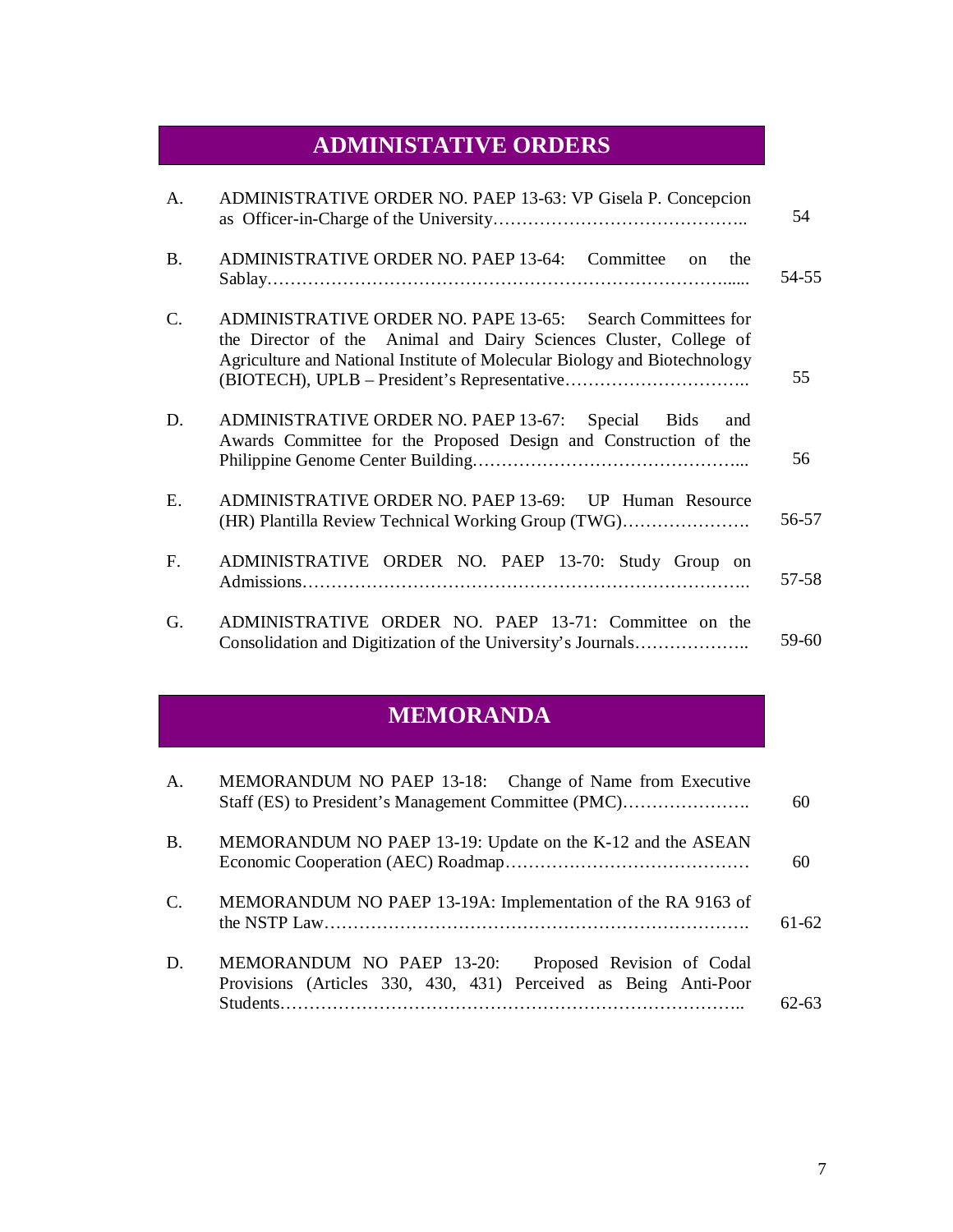# **DECISIONS OF THE BOARD OF REGENTS**

# **1289 th MEETING, 29 JULY 2013**

## **MATTERS ARISING FROM THE MINUTES OF PREVIOUS MEETINGS**

## **A. 1288th Meeting, 20 June 2013**

## **1. On the Renaming of the College of Business Administration into Cesar E.A. Virata School of Business**

a. Confirmation by the Board of Regents of the Commitment of Regent Magdaleno B. Albarracin, Jr. to Donate ₱40 Million as a condition to the renaming of the College of Business Administration into the Cesar E.A. Virata School of Business, after the finality of the Board's approval on the said renaming

#### **Board action: CONFIRMED**

b. Motion of Staff Regent Anna Razel L. Ramirez to Revoke the Renaming of the UP College of Business Administration (CBA) into Cesar E.A. Virata School of Business

> **Board action: Hold in Abeyance** the Original Decision of the Board  $(1287<sup>th</sup> Meeting, 12 April 2013) until$ the concerns raised are fully addressed by the originating college

Highlights of the Discussion:

A position paper, citing newspaper articles and online media references in support of the motion to revoke the renaming of the College of Business Administration (CBA) into the Cesar E.A. Virata School of Business, was presented to the Board.

In addition, the procedure and structure for naming a school in the University was mentioned during the discussion. Based from the experience of the School of Statistics in the naming of a unit from a Center into a School, the motion originated with the unit, went to the Office of the Vice Chancellor for Academic Affairs (OVCAA), to the Office of the Vice President for Academic Affairs (OVPAA), to the President's Advisory Council (PAC), and to the Board of Regents (BOR). It was believed that the CBA renaming did not undergo a similar process.

Renaming Process: UNIT  $\rightarrow$  OVCAA  $\rightarrow$  OVPAA  $\rightarrow$  PAC  $\rightarrow$  BOR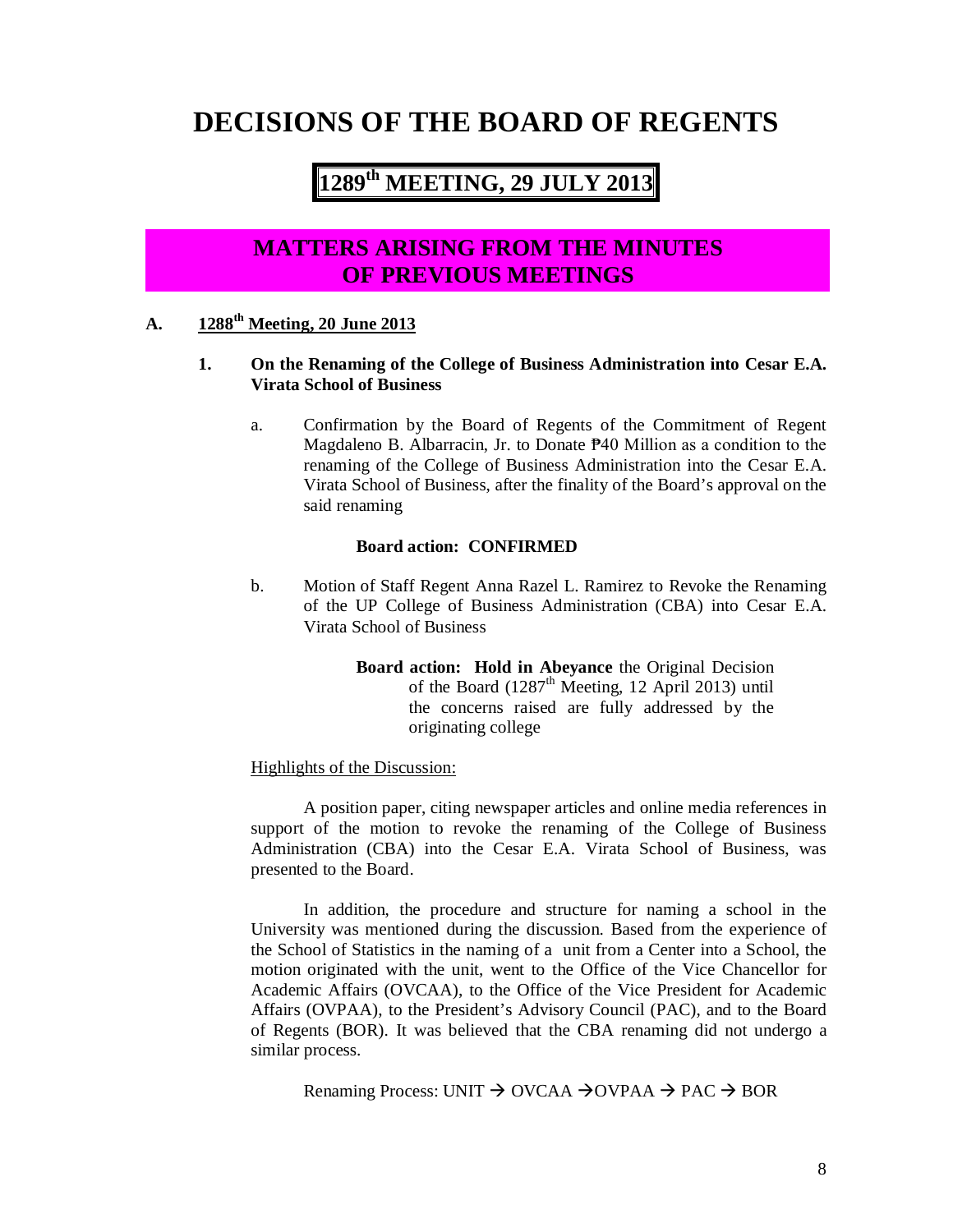It was recalled that the proposal to rename the CBA into the Cesar E.A. Virata School of Business was approved unanimously in the April 2013 Board meeting. The only argument presented regarding the issue was that Cesar E.A. Virata served under former President Ferdinand E. Marcos during Martial Law and he is tainted by such association. However, it was pointed out that there have been other personalities who also served under former President Marcos but were bestowed a similar honor.

Moreover, UP has bestowed *honoris causa* degree to Mr. Cesar Virata and Mr. David Consunji who also served as Minister of Public Works under Martial Law. *Honoris causa* signifies honor.

There were two sets of comments/points submitted to the Board by stakeholders regarding the renaming of the CBA into the Cesar E.A. Virata School of Business. The first set of comments comes from those who favor the renaming. The following comments came from the most senior faculty members of CBA, adding that they will not withdraw the proposal because they believed in the man and they recognized his contributions notably to the College and to the nation:

- *1. Mr. Virata is a technocrat, not a crony. He was not part of the inner circle of Mr. Marcos.*
- *2. He lent respectability to the Martial Law government.*
- *3. Rescinding the renaming of UP CBA to Cesar E.A. Virata School of Business is tantamount to condemning the man without due process. If the Board of Regents decides to rescind, it should be only after a thorough discussion/assessment of the issue*.

On the other hand, below are the main comments coming from those who oppose changing the name of the CBA:

- *1. Why recognize someone who has served the Marcos dictatorship? Decency dictates that he declines the honor.*
- *2. Other stakeholders of UP were not consulted.*
- *3. This is an insult to those who fought the dictatorship.*
- *4. Renaming is a sign of bigger problem, UP should uphold the respect for excellence and honor.*
- *5. This is a betrayal of the sacrifice of teachers and students who fought against the Marcos' dictatorship.*

In discussing the said issue, clarification was sought on the following matters:

*1. Has former Prime Minister Virata already accepted the honor bestowed upon him?*

If the answer is affirmative, the Board need not go into the merits of the case. On the contrary, the Board can proceed to the merits of the case for an orderly discussion, if Prime Minister Virata had not yet accepted the renaming of the CBA under his name.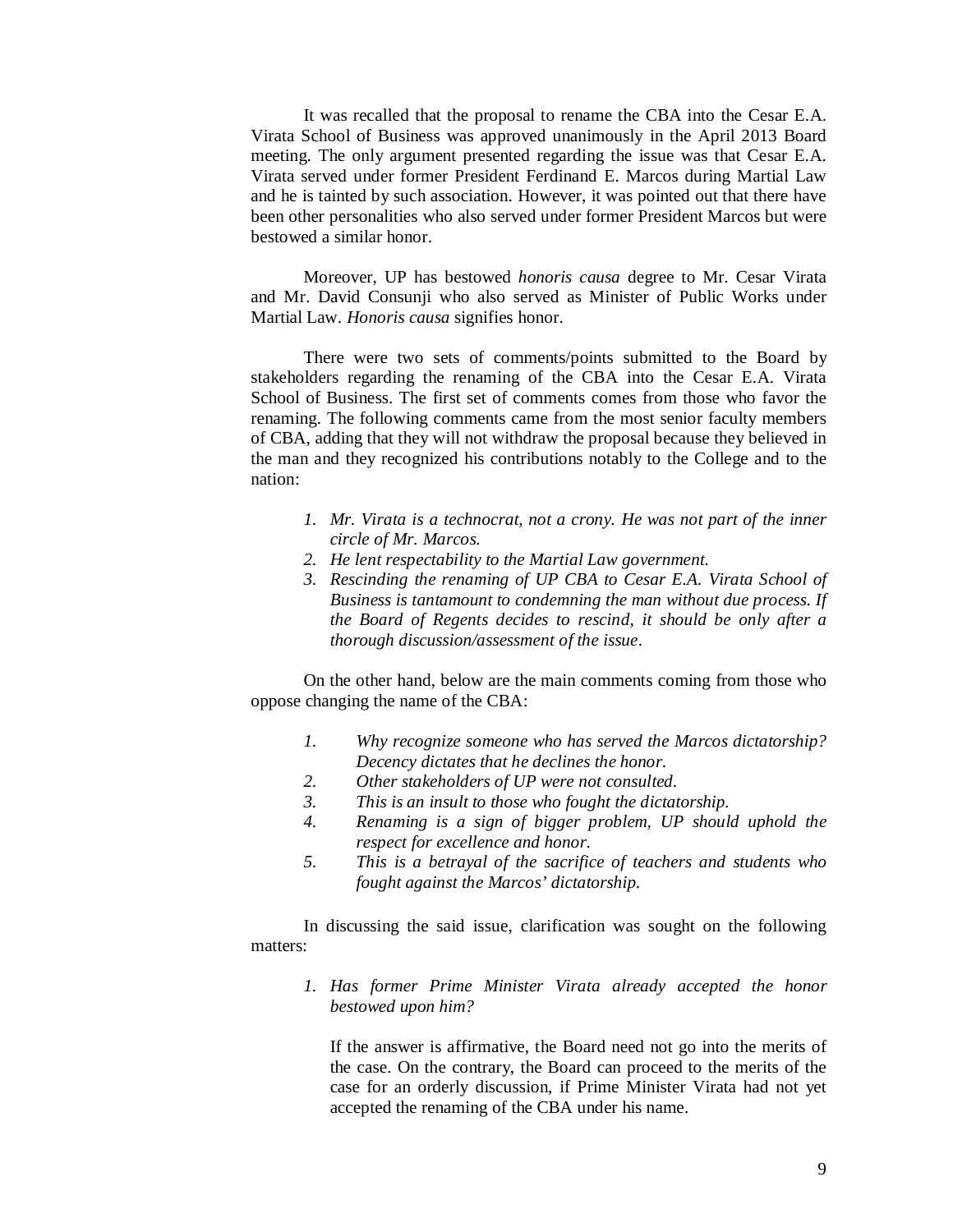It was confirmed that former Prime Minister Virata had sent a written acceptance.

*2. If he has, what is the implication of this? Does it stop the Board from reconsidering its previous action?*

The particular case insofar as reversing the decision after acceptance is a case of first impression, it has not happened. When there is a unanimous vote by the Board, it is the action of the institution.

*3. Are there precedents to guide the Board on the matter so as to avoid being accused of arbitrariness?*

If there is a proposal to reverse, the Board can always consider it on the table but the matter of action has to follow its own rules, if any. If not, then the ordinary rules of procedure apply. If, for example, in this case, there is a request for reversal, despite having a unanimous action by the Board, the Board can resolve to tackle the reversal of that particular vote. As far as the historical precedent is concerned, this does not include other institutions or events prior to the existence of the office. This is how the preliminary questions are viewed.

When the proposal to change the name of the CBA into the Cesar E.A. Virata School of Business was discussed by the Board everything seemed proper. The Board asked the proper questions and answers were provided accordingly. The College that proposed the renaming has gone through the proper consultation. However, the current issues are not so much about the merits of the case, but rather the process. The UP community has to discuss it (both those in favour and against the proposal) then the Board will make its final decision regarding the matter.

The petition to revoke the naming of the CBA after former Prime Minister Cesar E.A. Virata led to questions regarding whether the University has guidelines on such cases. If the Board's decision is confirmed, this would then be the precedent for future decisions.

There are three guidelines currently being followed regarding changing the name of academic units and/or buildings in the University:

- 1. The law on renaming (RA 1059)
- 2. Board Resolution for naming of buildings
- 3. Procedure/level of processes the proposal had gone through: from the proponent college, to the Chancellor, then to the President, and to the Board.

It was clarified that when the proposal reached the Board, the primary consideration at that time was whether acceptance of giving such honor was in accordance with the law. The Board read the law with special consideration to the monetary aspect, as well as the implications of granting such honor to the former Prime Minister Virata. It was confirmed by the Board during discussions that there was no legal impediment in granting this honor to former Prime Minister Cesar E.A. Virata.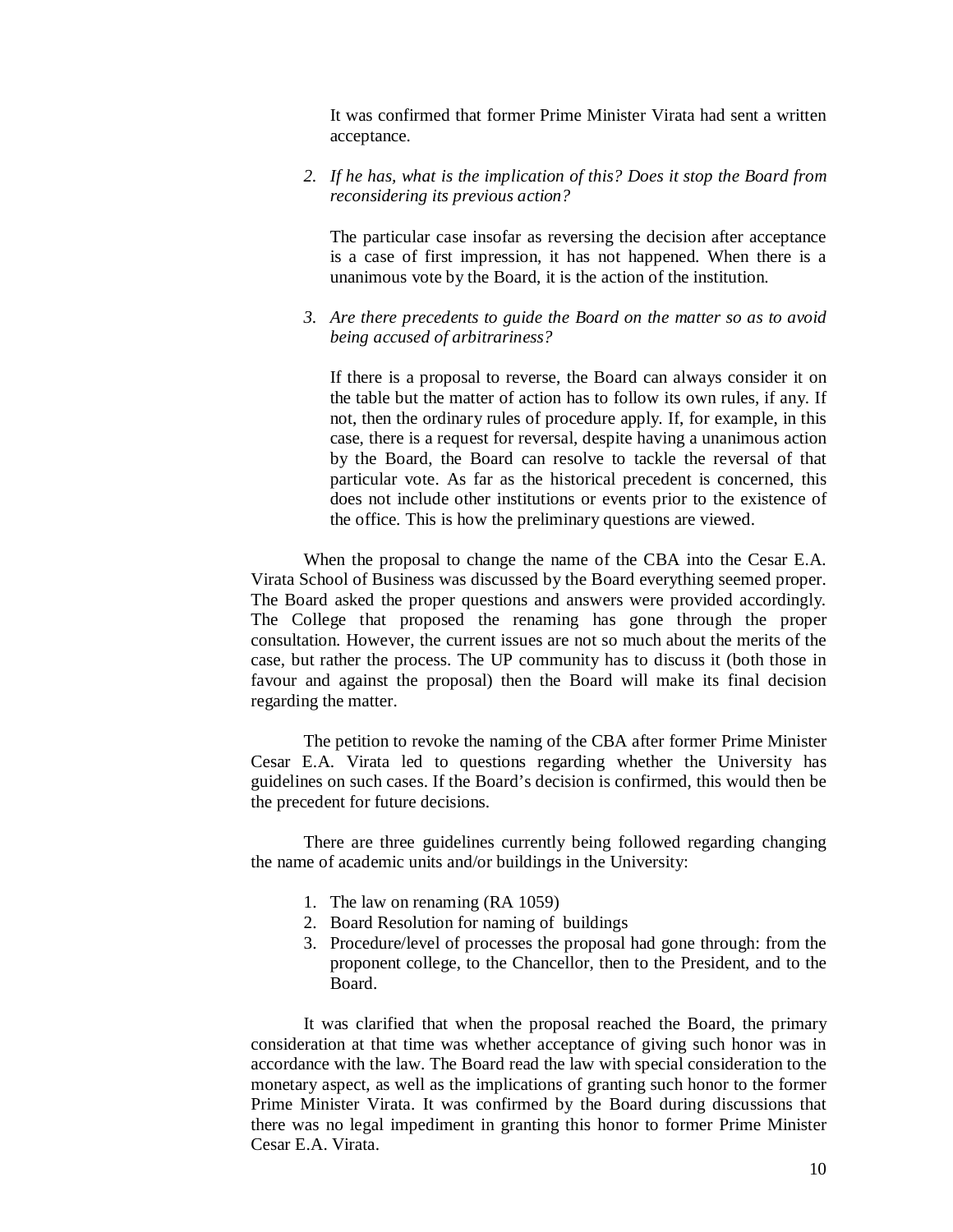The Board was not morally impervious to the sentiments of the members of the College of Business Administration, which will be renamed after former Prime Minister Virata. The decision to approve the proposal was backed up by recommendations from the College Dean, faculty and students. Moreover, there was no manifested objection on record from any of the constituents of the University. The situation was changed due to various divergent opinions on the subject matter. However, these opinions (i.e. news articles, social media, etc.) are not covered by the existing guidelines of the University.

This proposal has been discussed by the CBA as early as July 2012 and no objection was raised against it. If the proposal was contentious, people would react immediately to it.

Some have commented that RA 1059 is not applicable because the proposal is not about the renaming of a building but of an institution. Currently, there is no specific law regarding changing the name of institutions. This issue was included in the agenda of the last University Council meeting (in June 2013) but was not discussed due to lack of time.

The pertinent provision in the UP Charter with respect to the powers of the University Council on academic programs is provided in Section 17 (D), which states that the University Council has the power to "prescribe the academic programs including their institution, revision, abolition, and merger, subject to the approval of the Board." This provision pertains to academic programs. There is no change in the actual program. As such, this matter is not vested in the University Council.

Since there is no change in the program, the University Council does not apply here. The Board should then decide on the proposal. The main question is: "Should the Board stand by its previous decision or revoke it?"

There was an agreement that the Board followed the rules during the time that this matter was discussed. Although there is a need to improve the rules, the Board may establish the rules going forward. The issue is whether the Board should reopen the case or not.

The motion was to reopen the proposal and the purpose is to suspend the proceeding so that an appropriate body can promulgate the guidelines, which will address all these concerns that came out. As such, the new guidelines should be prospective in character. This should be considered when the new guidelines are drawn. While waiting for these new guidelines, the Board may suspend the effectivity of its previous action, which means to put on hold the renaming of the College of Business Administration after former Prime Minister Virata.

However, this action is tantamount to recall because the College is now using the new name and it was already accepted by the honoree. These should be factored in, especially whether the acceptance of former Prime Minister Cesar Virata would stop the Board from re-opening the case. If yes, then the vote should be not to re-open.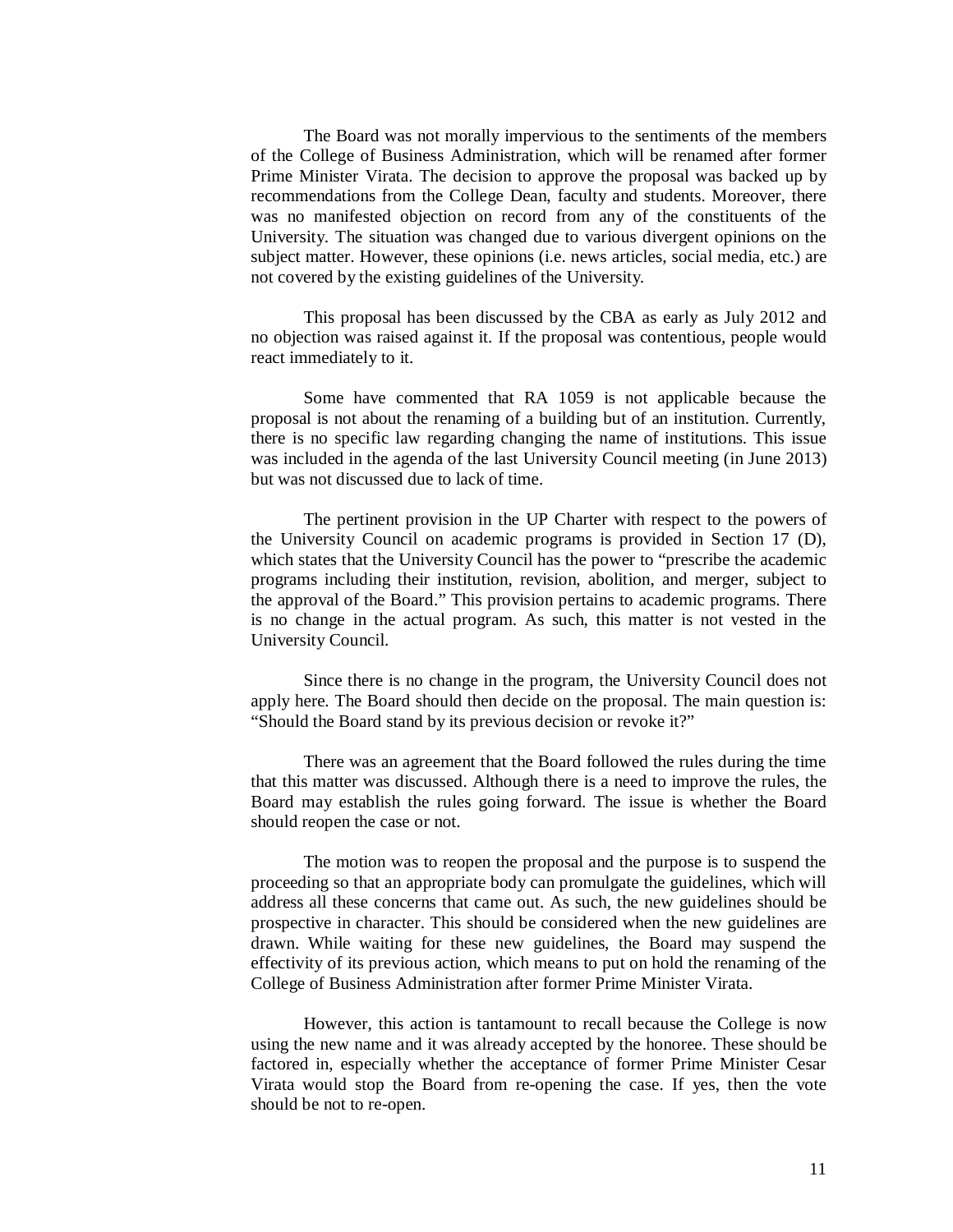The members of the Board were asked to vote on whether to re-open the issue of renaming the CBA into UP Cesar E.A. Virata School of Business. A YES vote would mean the Board is re-opening and a NO vote would mean support for the previous decision.

Majority of those present were in favor of re-opening the issue. Two (2) were against the re-opening.

Re-opening the issue regarding the renaming of the CBA after former Prime Minister Cesar E.A. Virata would mean:

- ascertaining and validating the issues raised by those who were against it
- finding out if there are precedents on this case
- holding a more extensive consultation with the proper bodies
- need for more specific guidelines

The Board is re-opening discussions about the matter because there are gray areas that have to be worked out and there has to be answers to all the issues being raised with respect to the renaming. Although the Board followed all existing guidelines when it approved the proposal, it became clear that these did not address all of the issues that have been raised subsequent to the decision.

The Board is giving due course to the concerns raised and the first step is to ask the College concerned to address most of the issues presented. The term *re-opening* might be misconstrued as reversal. It was suggested to use the term *hold in abeyance* instead. "Hold in abeyance" means status quo.

The Board is acting on the motion of the Staff Regent and has decided to hold in abeyance all further actions on the matter until all concerns raised are fully addressed, particularly by the originating College.

In the meantime, the Office of the President should be able to recommend guidelines for renaming programs or institutions.

## **2. Letter dated 27 May 2013 to the Board of Regents of Ms. MA. VICTORIA R. RAQUIZA, National College of Public Administration and Governance (NCPAG), UP Diliman on her Tenure Case**

This matter was taken up in EXECUTIVE SESSION.

**Board action: APPROVED** the grant of tenure to Asst. Prof. Ma. Victoria R. Raquiza, effective 29 July 2013 and that her case should not set a precedent for similar circumstances.

#### **3. On the Special Meeting of the Board**

**Board action:** To have a longer meeting in September after the System Strategic Workshop in August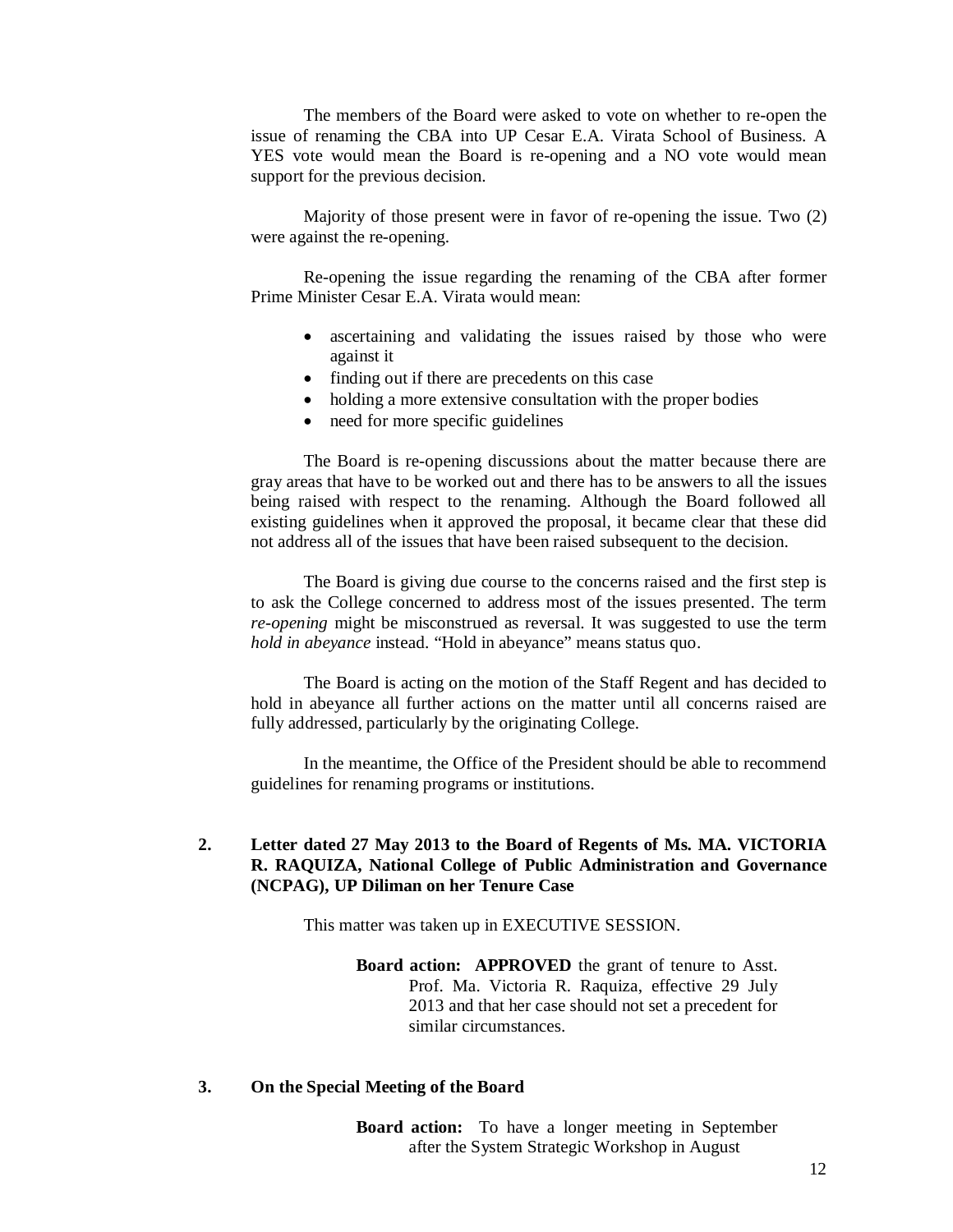#### Highlights of the Discussion:

The Board was reminded about the proposal to hold a special meeting to discuss policy matters. The importance of the special meeting was emphasized, especially considering that the term of the President is already midway.

It was suggested to have the special Board meeting by August, September, or early October. These months are also the period for budget deliberations. It was also suggested to hold a longer regular meeting to discuss policy matters.

## **REPORT of the PRESIDENT and other SECTORAL REGENTS for INFORMATION OF THE BOARD**

## **A. REPORT OF THE PRESIDENT 20 June 2013 – 28 July 2013**

## **"17th APRU Annual Presidents Meeting, 27-29 June 2013, Vladivostok, Russia**

I attended the 17th Annual Presidents Meeting of the Association of Pacific Rim Universities (APRU) held on 27-29 June 2013 and hosted by the Far Eastern Federal University (FEFU) at its newly-built campus in Vladivostok, Russia. With the theme, "Partnering on Education, Research and Innovation for Pacific Rim Challenges", the meeting featured speakers from the academe, government, and regional organizations. There were discussions on how APRU universities can contribute to the processes that shape the future of research universities in the Asia Pacific.

In line with the theme, I gave a presentation on a proposal we plan to pursue for institutional partnering on solutions for Biodiversity and Resilience. My presentation highlighted the Philippines as well as several other economies represented in APRU as being acknowledged "megadiversity countries", pointing out that the endangered species in these countries may yet give rise to new medicine, new food, and new fuel. I also indicated that many of Pacific Rim countries are in the "Ring of Fire" and are prone to natural disasters. With such as background, I introduced the idea of UP hosting a hub of policy research and graduate study, a "Pacific Center for Biodiversity and Resilience", in its main campus.

Among the other speeches and presentations were: (1) Russia's East Asian aspirations with the transformation of its Far East side (Mgimo University, Russia); (2) NUS' external engagements in the Asia-Pacific to connect knowledge generation to policy (NUS, Singapore); (3) collaboration with partners in Asia-Pacific (Nanjing University, China); (4) establishment of the Institute for Academic Initiatives (IAI) as a platform to test new ideas and respond to the challenges universities face in an increasingly complex world (Osaka University, Japan); (5) transforming the university for the 21st century and the partnership imperative (UCLA, USA); (6) disaster impacts on national growth and disaster risk reduction initiatives (Tohoku University, Japan); (7) the diplomacy of knowledge in the Asia-Pacific Century (PECC); (8) building bridges between APRU and UNESCAP (UNESCAP).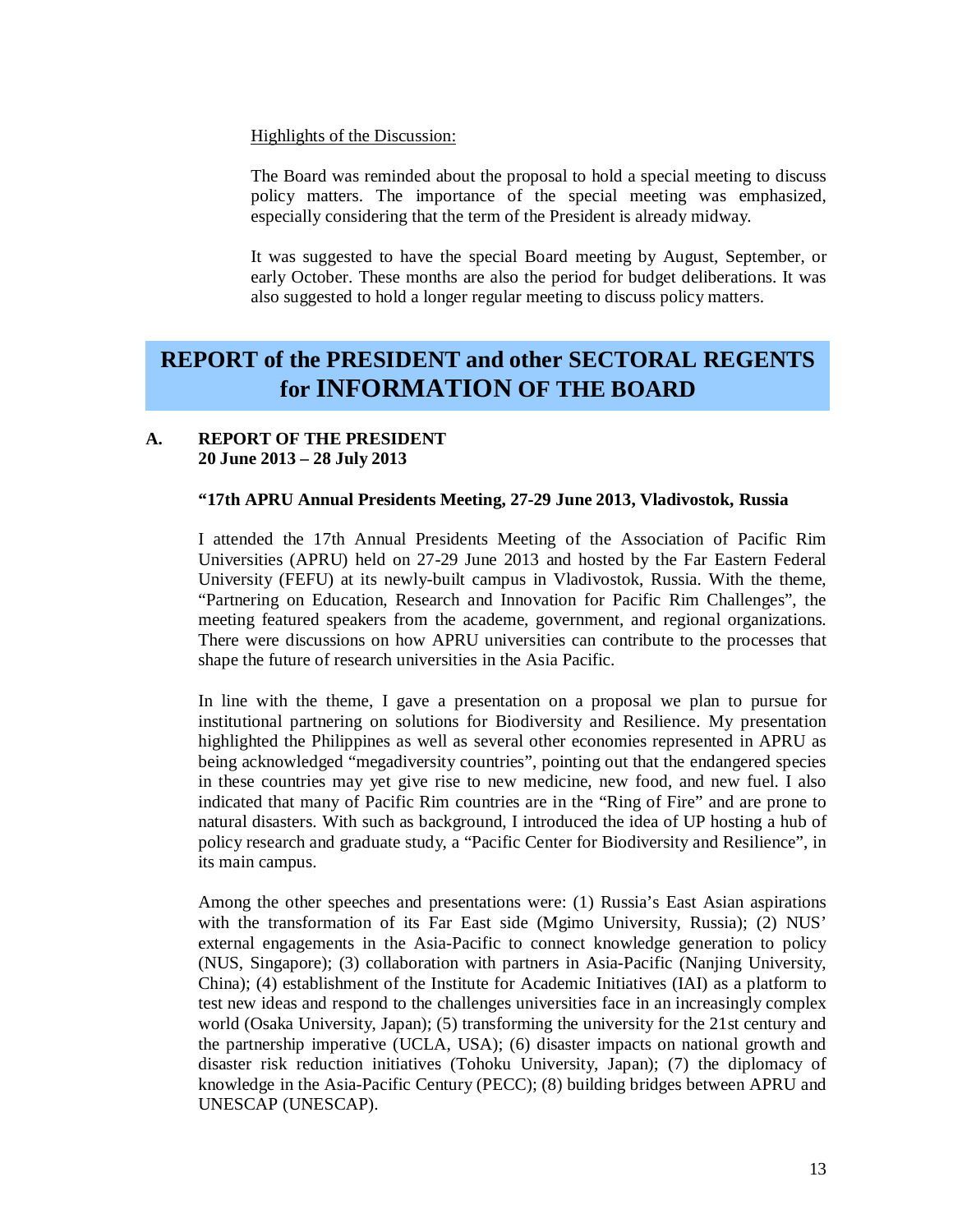The host university, FEFU, plays an important role in advancing Russia's higher education agenda and foreign policy. With the intercession of the Russian Embassy in Manila, we have commenced working out an academic cooperation agreement between UP and FEFU.

## **5th AUN Rectors' Meeting & 29th AUN BOT Meeting, 3-5 July 2013, Yangon, Myanmar**

I attended the first two days of the captioned events of the ASEAN University Network (AUN) held in Yangon, Myanmar.

The heads of the AUN Member Universities were briefed by the Secretariat of the recent initiatives and development of AUN projects in various areas and provided inputs on moving the key initiatives forward. Among the initiatives discussed were:

- The AUN ASEAN Studies Academy (AUN ASA) which was launched this year. The AUN-ASA comprises: (1) ASEAN Studies consisting of 21 topics embedded in the knowledge and perspective of ASEAN in three pillars of Socio-cultural, political security and economic; (2) a pool of academic multinational experts in ASEAN Studies; and (3) AUN ASA Service which include training programme, summer school (non-credit) and lecture tour.
- The ASEAN Cyber University (ACU) which is planned to be hosted by one of the ASEAN countries. ACU plans to operate e-learning courses and degree programme that can be accredited by the member universities. The meeting discussed the rational of ACU and the benefits ASEAN will gain from taking part in it, and suggested alternative models of cooperation between ACU and AUN Member Universities.
- The European Union Support to Higher Education in ASEAN (EU-SHARE) Programme, which helps promote the harmonization of ASEAN higher education. The Programme supports the following AUN initiatives: the ASEAN Qualification Reference Framework, the ASEAN Regional Quality Assurance, the ASEAN Credit Transfer System (ACTS), the ASEAN-EU Credit Transfer System (AECTS).

The meeting considered 37 universities applying for membership in AUN: Cambodia (1), Indonesia (1), Malaysia (1), Myanmar (11), Philippines (4), Thailand (18) and Viet Nam (1).

For the four (4) slots opened from new members, the following where approved: (1) University of Mandalay, Myanmar; (2) Can Tho University, Viet Nam; (3) Universiti Utara Malaysia, Malaysia; and (4) Prince of Songkla University, Thailand. AUN now has 30 Member Universities.

The meeting considered alternative strategic models for organizing AUN: (1) Quality and Excellence Model, (2) Clusterization Model, (3) Network of Networks, and (4) Open for all. The meeting agree that AUN should move forward guided by a combination of the Quality and Excellence Model and Network of Networks Model with regional orientation. The AUN core Member Universities will have the responsibilities to serve as a role model and a think tank of the region, utilizing the AUN-QA and the ACTS for benchmarking and as a focal point that would lead, assist, and foster the quality education of the non-member universities in ASEAN.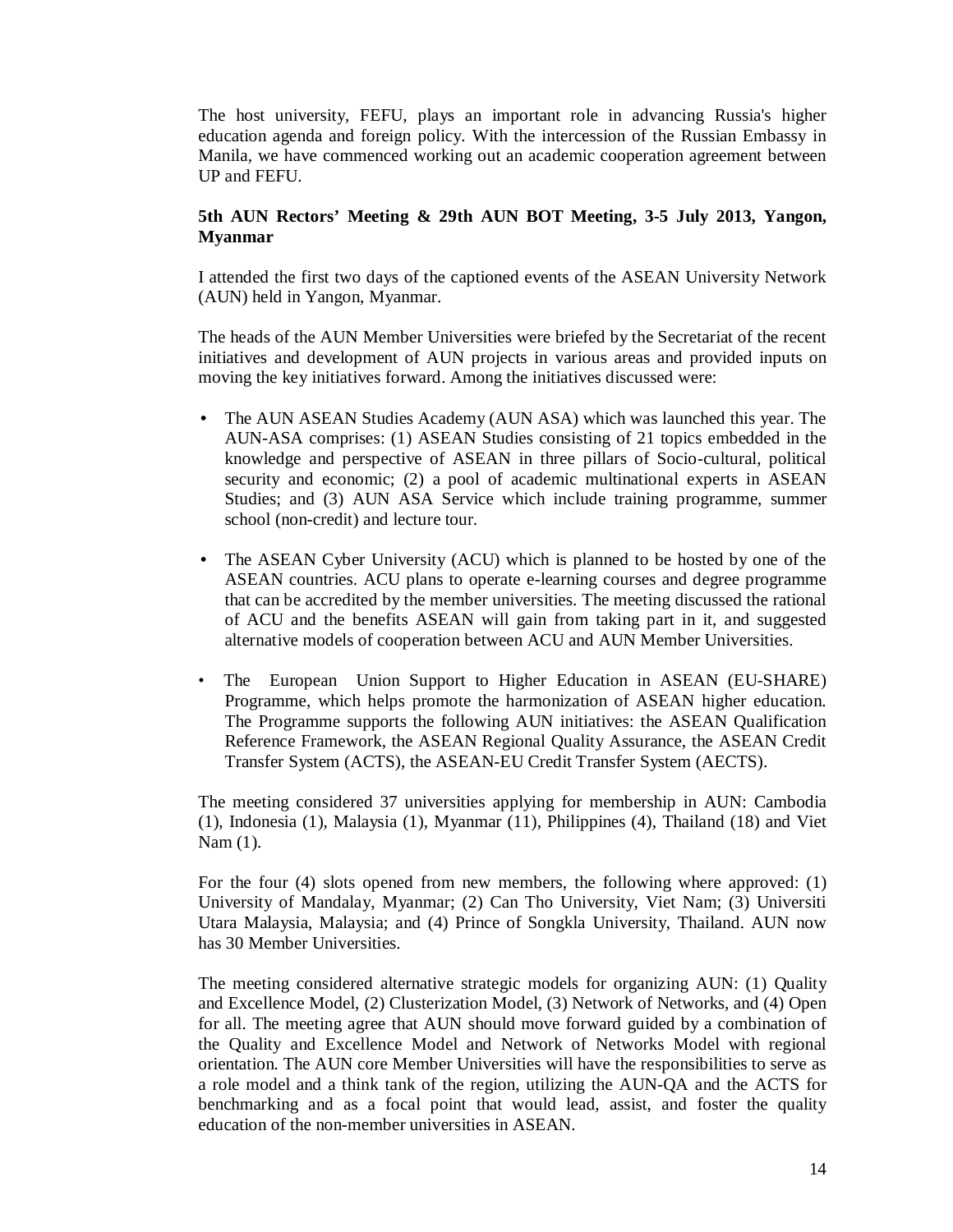## **Cancelled Trip to the Czech Republic, 31 July-5 Aug 2013**

I did not proceed with the trip to the Czech Republic because the planned meeting with the Rector of Prague-based Charles University was not confirmed. The serious after effects of the recent flooding in the country also discouraged me to go.

## **Quality Assurance, University Ranking, and Internationalization**

Just a quick overview of recent activities in these areas of concern:

- 15 July: Thomson Reuters made a presentation to the Chancellors and VPs during a meeting of the President's Advisory Council. This is part of our effort to get a view of how indexing organizations rate a journal's impact factor, how they track citations of our faculty's publications, and similar metrics, and how we might use such information to our full advantage in the university rating game.
- 4-6 July: The ASEAN University Network Quality Assurance (AUN-QA) Team came to report on its assessment UP Diliman's BS Civil Engineering program as UP's pilot program rating under AUN-QA program. The team consisted of faculty members from Singapore, Germany and Malaysia. Our Civil Engineering program fared well.
- 3-4 July: A number of UP officials attended the "International Conference on Strengthening the Internationalization Strategies of Philippine Higher Education Institutions," which was co-hosted/co-sponsored by CHED and DAP and held at the Crown Plaza Hotel. There were speakers from QS and HKUST along with those from CHED and UP. Ateneo de Manila University, De la Salle University, and UST also participated in the conference.

## **UP's K-12 Roadmap and Plan of Action for the ASEAN Economic Cooperation**

We have started to develop plans for UP to manage the impacts of K-12 implementation by 2016 and ASEAN integration by 2015. Attached for your reference is my Memorandum No. 13-19 to the Chancellors on the subject. The two major developments will dramatically alter UP's operating environment. The entire UP System must not only be ready for their impacts but also be proactive in exploiting the opportunities offered by these changes.

The coming of the ASEAN Economic Community by 2015 is expected to impact the education sector in the following ways: (1) greater student and staff mobility, (2) greater demand for quality educational programs, (3) more collaborative research and curricular activities, (4) competition for jobs and employment for graduates, (5) higher employer standards, and (6) race in university ranking.

With regard to K-12, the concerns that have emerged include: (1) What will be our decision for courses that duplicate those that will be taught in Grades 11  $\&$  12? (2) Is our present GE framework still relevant? (3) Will the required units to finish college be reduced? (4) Will more advanced courses be taught to majors? (5) What consequences will the changes in the undergraduate program bring to the graduate program? (6) What will be the effect of the changes on the admission requirements and entrance test (UPCAT) of UP?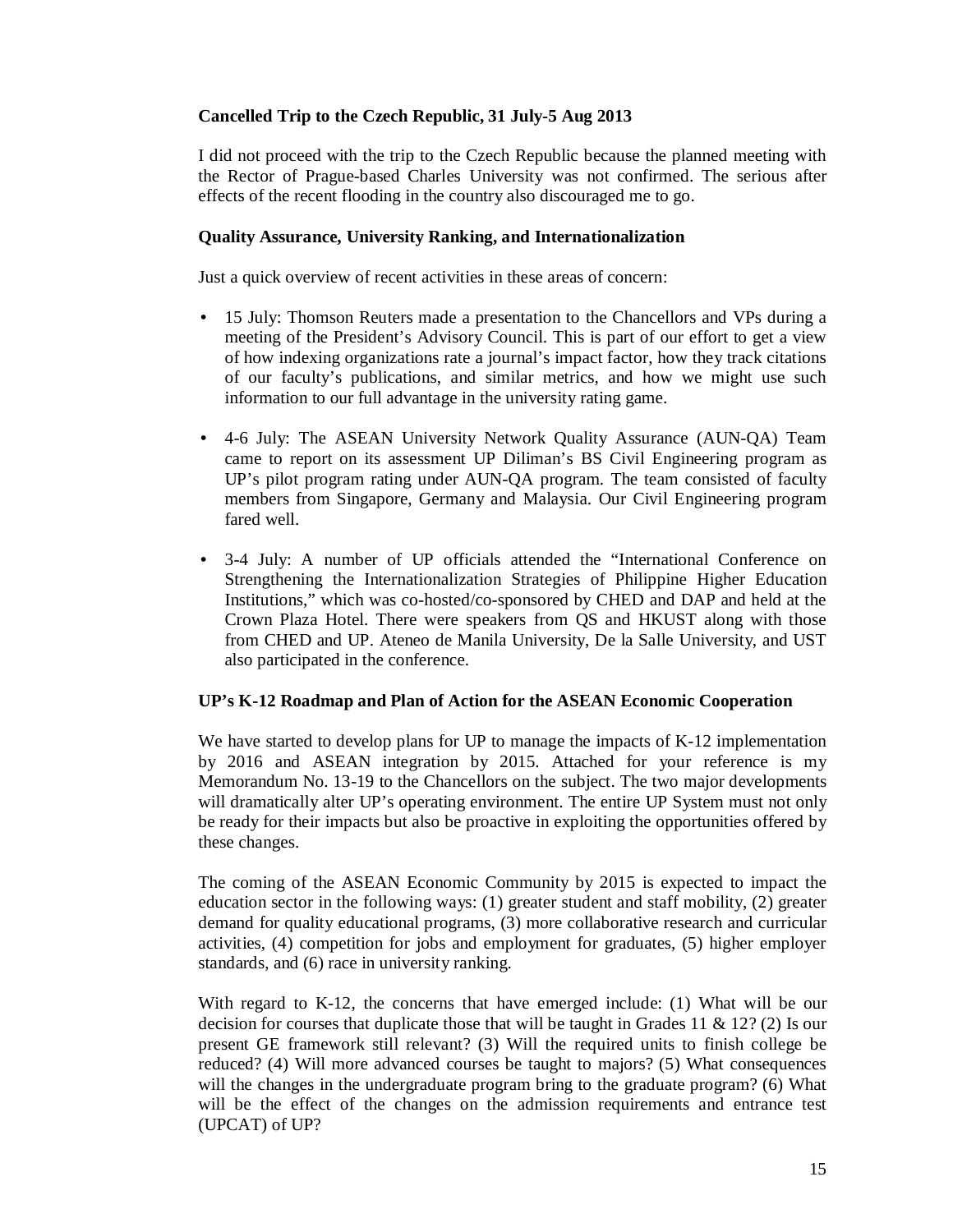## **Proposed Shift of UP's Academic Calendar**

We are now considering a shift in UP's academic calendar to an August start. This is to synchronize our calendar with that of our major regional and global partner universities, especially those in ASEAN. Consultations are now going on.

## **National Industry-Academe Council**

On 2 July 2013, the National Industry-Academe Council (NIAC) held its inaugural meeting. The NIAC is intended to be the main driver for education reform in the country. It is composed of high-level members from both industry and academe. I was invited and agreed to be a member of the Council.

The NIAC will come up with a 5-year agenda centered on: (1) increasing industry involvement in academia, (2) improving market information on skills demand forecasts and school performance, (3) improving access and levelling the playing field in the higher education sector, (4) improving governance in the higher education sector.

## **Review of the UP Admission System**

I have recently formed a Study Group headed by Dr. Teodoro Mendoza, Professor at UPLB to recommend evidence-based options for implementing the democratic access provision stipulated in Section 9 of the UP Charter of 2008. The faculty, staff, and student sectors are represented in the Study Group.

The Charter stipulation directs the University to "take affirmative steps which may take the form of an alternative and equitable admissions process to enhance the access of disadvantaged students, such as indigenous peoples, poor and deserving students, including but not limited to valedictorians and salutatorians of public high schools, and students from depressed areas, to its programs and services." Corollary to this, the UP Strategic Plan 2011-2017 calls for an initiative to rationalize UP's admission system and policy. The objective is to enable UP to recruit the best and brightest students from all over the country regardless of their socioeconomic status.

In its work, the Study Group is asked to consider the fact that UP is no longer the lone state university and that the country's public higher education system now consists of over 110 state universities and colleges, with UP as just one of them albeit the national university. The Study Group also expected to take into account the Charter's mandate for UP to serve as a graduate university and as a research university. This mandate would require an increase in the proportion of graduate students in UP.

## **Update on STFAP Reform**

There was some delay in the survey of socio-economic status of UP students using the MORES instrument. There are initial results but these are still being evaluated. I regret that we are not ready to present the results, much less our recommendation, at this meeting of the Board.

## **Review of Articles 330, 430, and 431 of the UP Code**

These are the provisions in the Revised University Code that are perceived as being anti poor students. The Chancellors have been asked to comment on the proposed revisions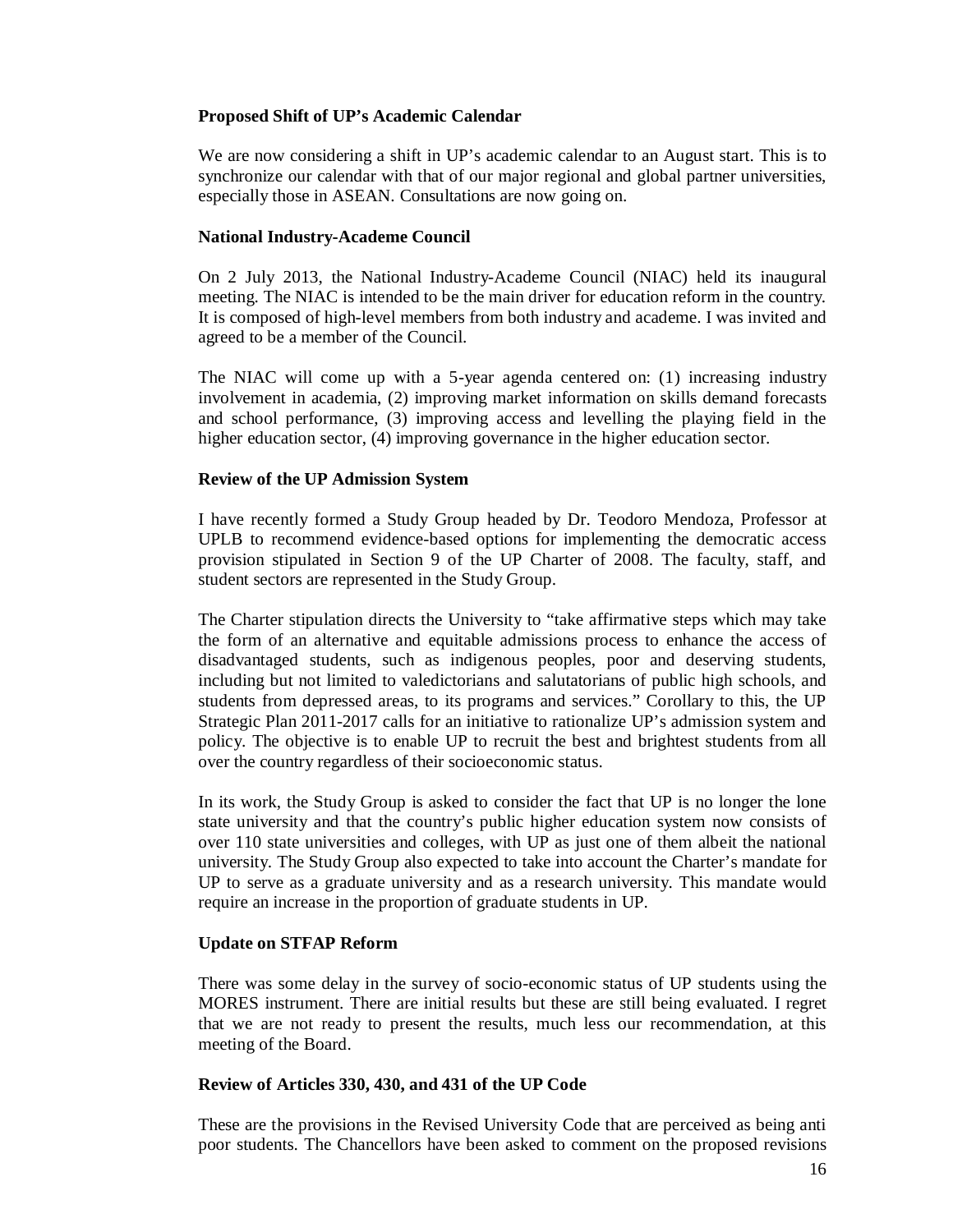after due consultation with their constituents. As I pointed out in my report to the Board last month, a codal amendment is such an important exercise and should not be rushed.

## **Other Events**

- 9 July: I received two officials from USAID Philippines in connection with the upcoming launch of the Global Research and Innovation Fellowship Network (GRIFN), a USAID network of programs and partnerships in science, technology and innovation (STI). GRIFN will provide financial support to graduate students from US universities to spend time with partner universities abroad. The Philippines has been selected to be one of seven countries to participate in the program.
- 10 July: I hosted a dinner for the second batch of 49 new congressmen who attended NCPAG's course on legislation. It was held at the Speaker's Social Hall in the House of Representatives.
- 10 July: We broke-ground for another new building in UP Diliman, that for the School of Statistics. The School is also celebrating its  $60<sup>th</sup>$  year.
- 12 July: I was the guest speaker at the 45th Charter Day celebration of MSU-Iligan Institute of Techonology.
- 19 July: I was interviewed by Asian Dragon Magazine.
- 22 July: I met with that "exclusive club" of UP Scientists and Artists in a brainstorming workshop we dubbed "Improving Academic Productivity in UP" held at the National Institute of Physics. Earlier in my term, we had also gathered Professor Emeriti for a similar brainstorming session.
- 22 July: I hosted a welcome dinner for the participants and lecturers of the CIMPA-ICTP Research School on Algebraic Curves over Finite Fields and Applications – a 2-week international workshop hosted by the Institute of Mathematics of UP Diliman. The program had participants from 13 countries.
- 24 July: I joined the UPD Chancellor and the CMC Dean in conferring the 2013 UP Gawad Plaridel upon Mr. Jose F. Lacaba for his outstanding contributions in the field of journalism.
- 24 July: We received a donation of  $P2,160,000$  from Sun Life Financial Philippines Foundation, Inc. for funding a professorial chair in mathematics or statistics. The donation was coursed through the UP Foundation, Inc.
- 26 July: I was in UPLB for the following: (1) UPLB Lecture Series entitled "Celebrating UP's Great Minds"; (2) the 35th foundation anniversary celebration of the College of Economics and Management; (3) MOA signing with Philippine Foremost Milling Corporation which is donating ₱30 million for an animal science laboratory in the College of Agriculture.

Alfredo E. Pascual 29 July 2013"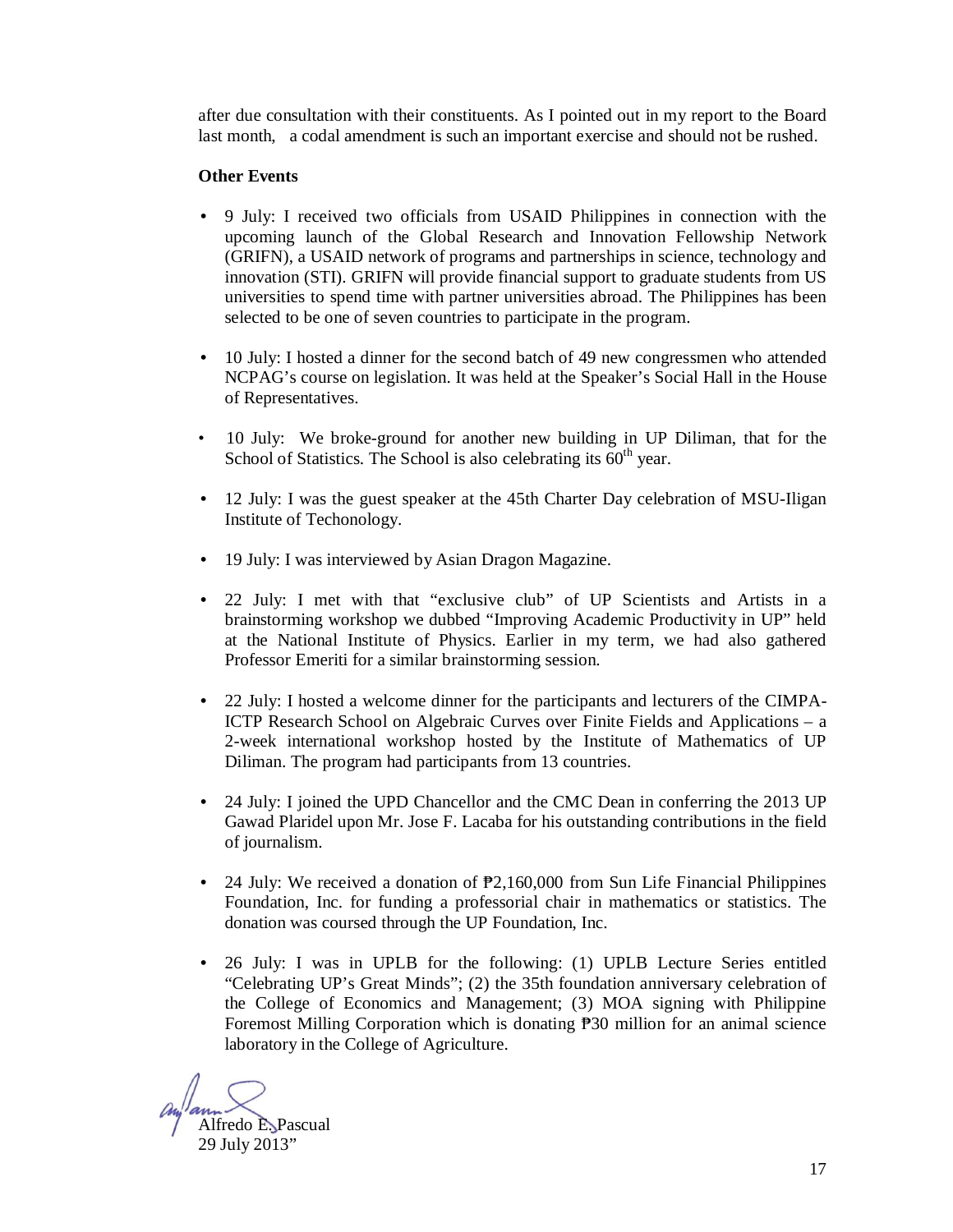## **B. REPORT OF THE FACULTY REGENT 29 July 2013**

"I had my consultation/dialogue with the faculty of the University of the Philippines Baguio on July 20, 2013. It was attended by UP Baguio officials including some Deans and the Vice Chancellors for Academic Affairs and Administration. It was a very pleasant and warm meeting with the faculty.

Hereunder are the issues/concerns discussed:

1. Renaming of the College of Business Administration as the Virata School of Business.

The Faculty Regent explained that this matter was included in the Addenda items for the 1287th BOR Meeting held on April 12, 2013. It was in fact the last item presented from the floor. It was made clear that the proposal is supported by the various stakeholders of the College of Business Administration. No objection was received by the Board notably the Faculty Regent and the then Staff and Student Regents. It was later when the column of Mr. Rigoberto Tiglao came up that many quarters expressed their objection to the Board decision renaming the College of Business Administration as the Virata School of Business.

In the June 20, 2013 meeting of the Board, the President informed the Regents that there are a number of issues raised in connection with the renaming of the College of Business Administration, e.g. that the College is being renamed after a living person, that there should have been wider consultation and that Dr. Cesar Virata is associated with martial law and former President Ferdinand Marcos. The new Staff Regent requested permission from the Board to present a position paper on the issue. She initially asked the Board to rescind its decision on this particular issue. The Board agreed to discuss the position paper of the Staff Regent in its July meeting.

2. Proposal to Increase the subsidy for the annual medical-physical exam of UP Baguio faculty and staff from ₱800 to ₱1,500

The Vice Chancellor for Administration informed the Faculty Regent that this proposal was submitted by UP Baguio to the UP System in September 2012. It was endorsed by the System FPOC in November 2012.

The President's Advisory Council (PAC) endorsed this proposal in February 2013 but to be charged against the employees' FAPHE entitlement. The request of UP Baguio is that this should NOT be charged against the employees' FAPHE entitlement. FAPHE is a benefit extended to all employees, while the medical subsidy is a special privilege for employees of campuses that do not have their own infirmaries or hospitals.

- 3. Payment of Hazard Pay to those Teaching Laboratory Courses
- 4. Need to Clarify Limited Practice of Profession (Come up with Guidelines)
	- Private Business
	- Ownership of Review Schools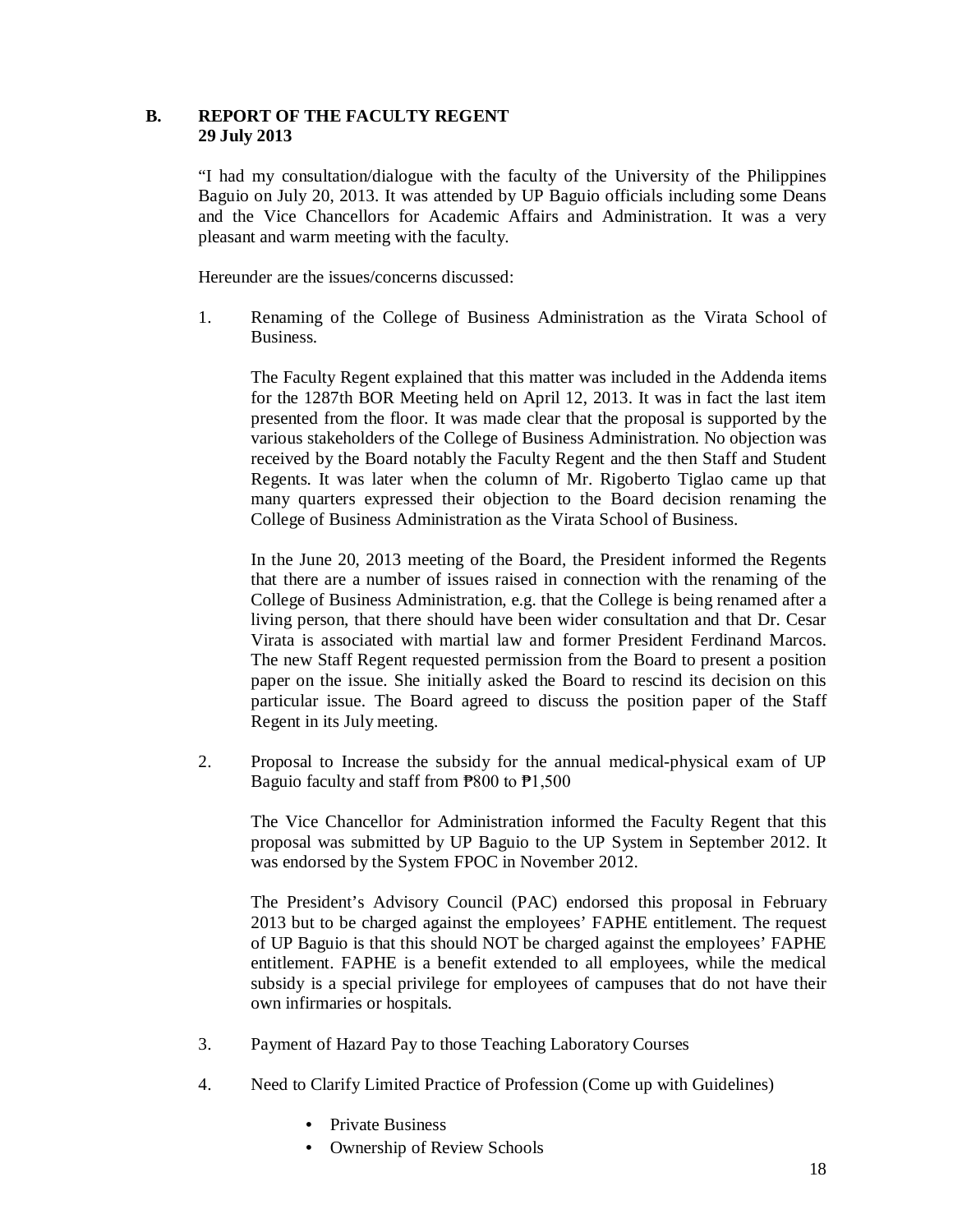- Conduct of Review Classes
- **Consultancies**
- Conduct of Training Programs
- 5. Review the 10 Hour Consultation Hours
	- Consider consultation through e-mails
	- Consultation through texting
- 6. What should the University do with "deadwoods," i.e. those who are no longer interested in pursuing higher studies?
- 7. Revisit the Student Evaluation of Teachers
	- Should it be selective
	- Where do we really use the SET
- 8. What preparation is the University doing for the K to 12?
- 9. Need to facilitate the processing of the RDG
- 10. Review Credit Loading for PE and Possible Credit Loading for NSTP
- 11. Possible Increase of Honoraria for Undergraduate Thesis Advising
- 12. What do we do with tenured faculty who are not willing to retool after the program they are handling is abolished?
- 13. What is the dynamics inside the Board of Regents Room? Are there discussions? Does the Board simply approve what is endorsed by the President?

The Faculty Regent clarified that discussions take place during BOR meetings especially over contentious issues. There are times when division of the house is necessary.

14. Does UP now participate in surveys involving ranking of Universities e.g. the QS World University Ranking, Times Higher Education World University Ranking?"

## **C. REPORT OF THE STUDENT REGENT 28 July 2013**

"Last 20 May 2013, I was selected by the General Assembly of Student Councils to be the 31<sup>st</sup> Student Regent at the University of the Philippines Visayas Campus at Miag-ao, Iloilo on the basis of four general platforms:

- 1. Democratic governance and genuine student representation
- 2. Continue the struggle for the students' right to education
- 3. On democratic rights
- 4. Engage to play a role in people's issues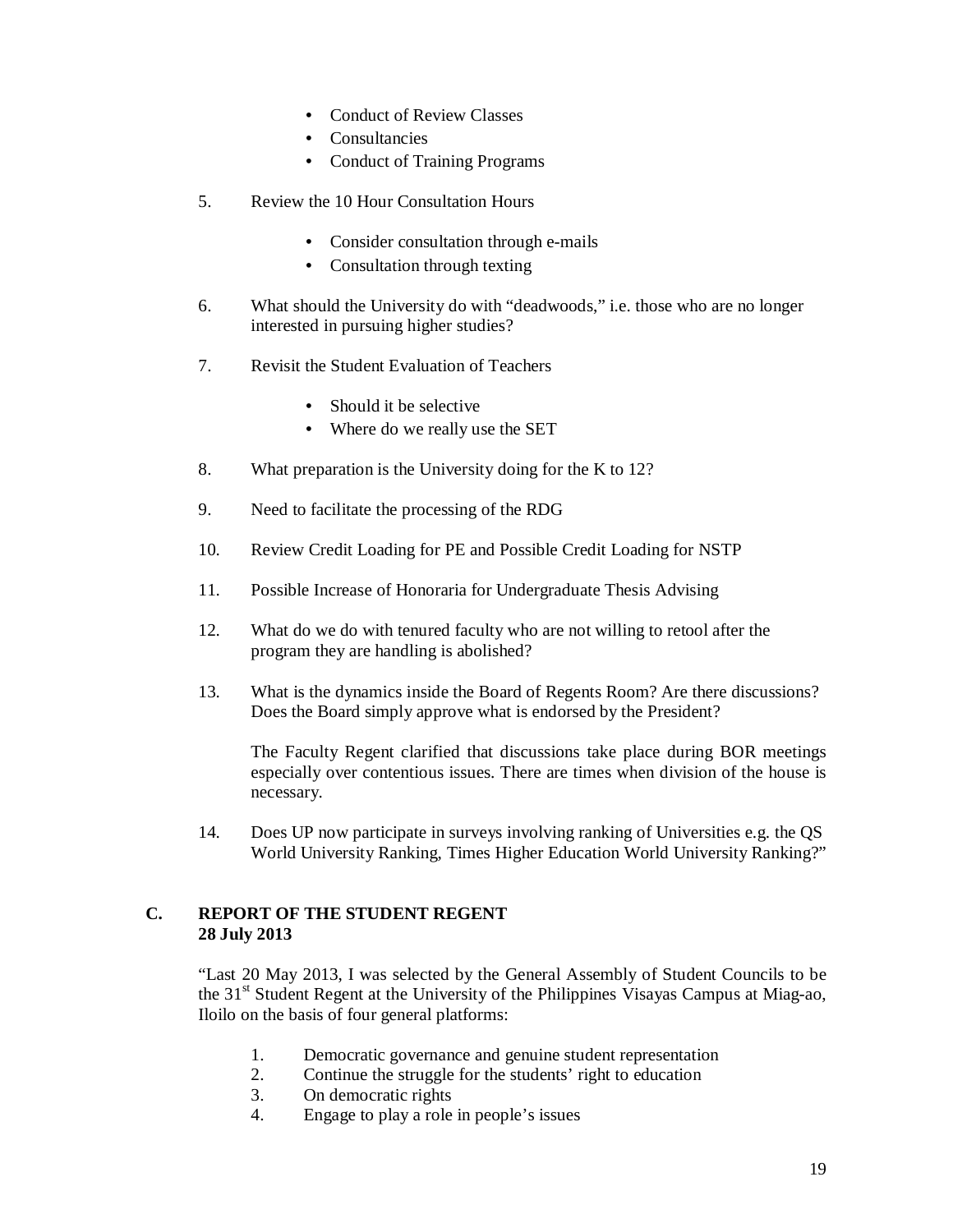## **On Democratic Governance and Genuine Student Representation**

For this month, I was able to consult the students with regard to the deanships of their respective colleges. I was also able to talk to the students about their position on the renaming of the College of Business Administration to the Virata School of Business.

## **Continuing the Struggle for the Students' Right to Education**

### 2013 SONA ng Bayan

I was able to help in convening the members of the UP community to join the 2013 SONA ng Bayan held last July 22. The members were united by the principle that education is a right and thus we should call for greater state subsidy for education.

During the protest at Commonwealth Avenue last Monday, two of our UP students were arrested and brought to Camp Karingal along with seven others. I, together wit VC Marion Tan, Prof. Rommel Rodriguez, Dr. Giovanni Tapang and other concerned groups immediately went there to monitor the status of the arrested protesters and to wait for the inquest.

At about 11:00 in the evening, we went to the Hall of Justice for the inquest. The prosecutor came up with the resolution that the case be further investigated and that the arrested protesters be released. After being detained for 24 hours, they were released upon the approval and serving of the release order. Members of the UP community welcomed them in the short program held at Vinzons Hall lobby.

We extended our gratitude to Chancellor Saloma, Prof. Ed Dagdag, the UP Diliman Police and the UP Diliman Legal Office for aiding us on this matter.

## UP Budget for FY 2014

It is important to note that the DBM proposed UP Budget for FY 2014 is only at around ₱8.1 B as compared to the ₱17 B proposal. In the DBM proposed UP Budget, there is no allocation for capital outlay. But under item R of SUCs, there is a separate allocation for scholarships and capital outlay amounting to  $P_5$  M. There needs to be further clarification on two things  $-1$ ) why is the capital outlay separated; and 2) what items are included in the ₱5 M budget for scholarships and capital outlay.

## Revision of the Anti-Poor UP Code Provisions

As a member of the Justice for Kristel Alliance, I firmly believe that the proposed revisions of the Committee reviewing Articles 330, 430 and 431 have no difference with the existing provisions. Aside from this, I would also like to raise that the Board should not only limit itself in revising these provisions, rather, these should be concretely translated into pro-student and pro-poor policies and the revocation of anti-student and anti-poor policies.

## **Engage Students to Play a Role in People's Issues**

Just a week before being officially sworn in as Student Regent, I was able to visit Maricon Montajes, a BA Film student of the University of the Philippines Diliman and the youngest female political prisoner who is currently incarcerated at the Batangas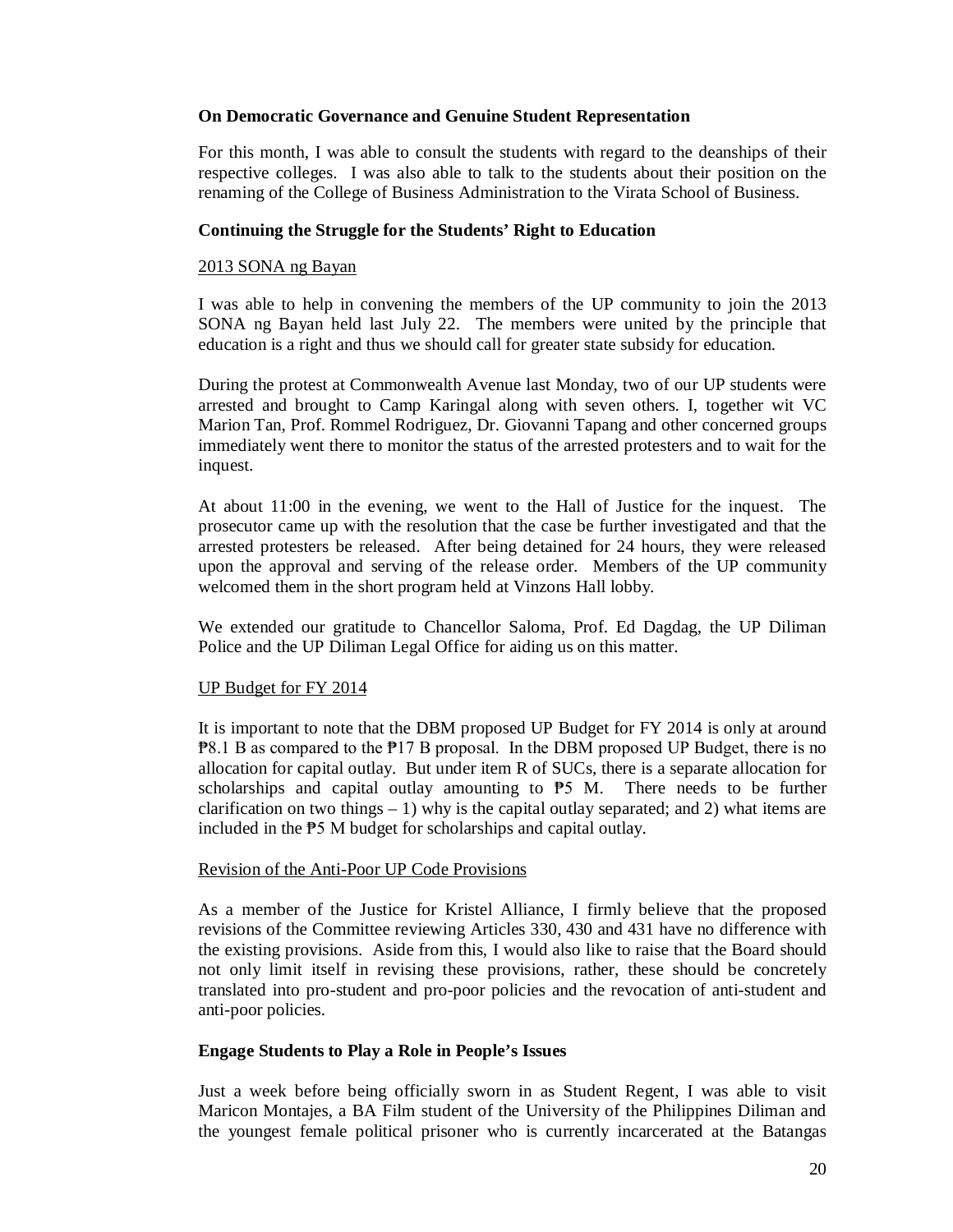Provincial Jail since June 3, 2010. Like my predecessors, I am continuing the campaign calling for her release.

Again, I would like to reiterate the importance of having the agenda and supporting documents of the BOR meetings at least one (1) week before the day of the meeting. My mandate as Student Regent requires me to consult my constituents on matters that affect them. And like what happened last month, the materials came very late as they arrived only July 25 (Thursday), which does not give me enough time to consult my constituents."

#### Highlights of the Discussion:

### **On the UP Budget for FY 2014**

Student Regent Melgarejo asked the Board regarding a report from the Department of Budget and Management (DBM) on its proposed 2014 budget. According to her, the report showed a total of P8 Billion for FY 2014 allocated for UP. In the same report, the Capital Outlay (CO) is not included in the allocation for UP but instead there is a lump sum of ₱5 Million allocation for state universities and colleges.

President Pascual proposed to have this matter discussed in the next Board meeting. He informed the Board that the whole UP System, including PGH, will get slightly more Personal Services (PS) and Maintenance and Other Operating Expenses (MOOE), to account for inflation.

Chair Licuanan assured that UP will not suffer a budget cut and that she is still discussing the UP budget with DBM.

### **On the Statements of the Justice for Kristel Allliance**

The Student Regent reported that the committee proposal is the same as the existing policies. The Justice for Kristel Alliance prepared a matrix comparing the two proposals.

President Pascual reported that the proposal has been reverted to the Chancellors for consultation with their constituents.

## **D. REPORT OF THE STAFF REGENT 29 July 2013**

- **"**
- Meeting with the former staff regents and student regents for briefing about Staff Regent's responsibilities and what to expect in the BOR. Some of the things discussed for carry over or for follow up are on the following: FAPHE, Hazard Pay, Magna Carta on Health Implementation.

June 15-19, 2013

• Visited the UP Arboretum and was surprised and glad that there is this last remaining urban forest, which however, needs to be preserved. While there, we were able to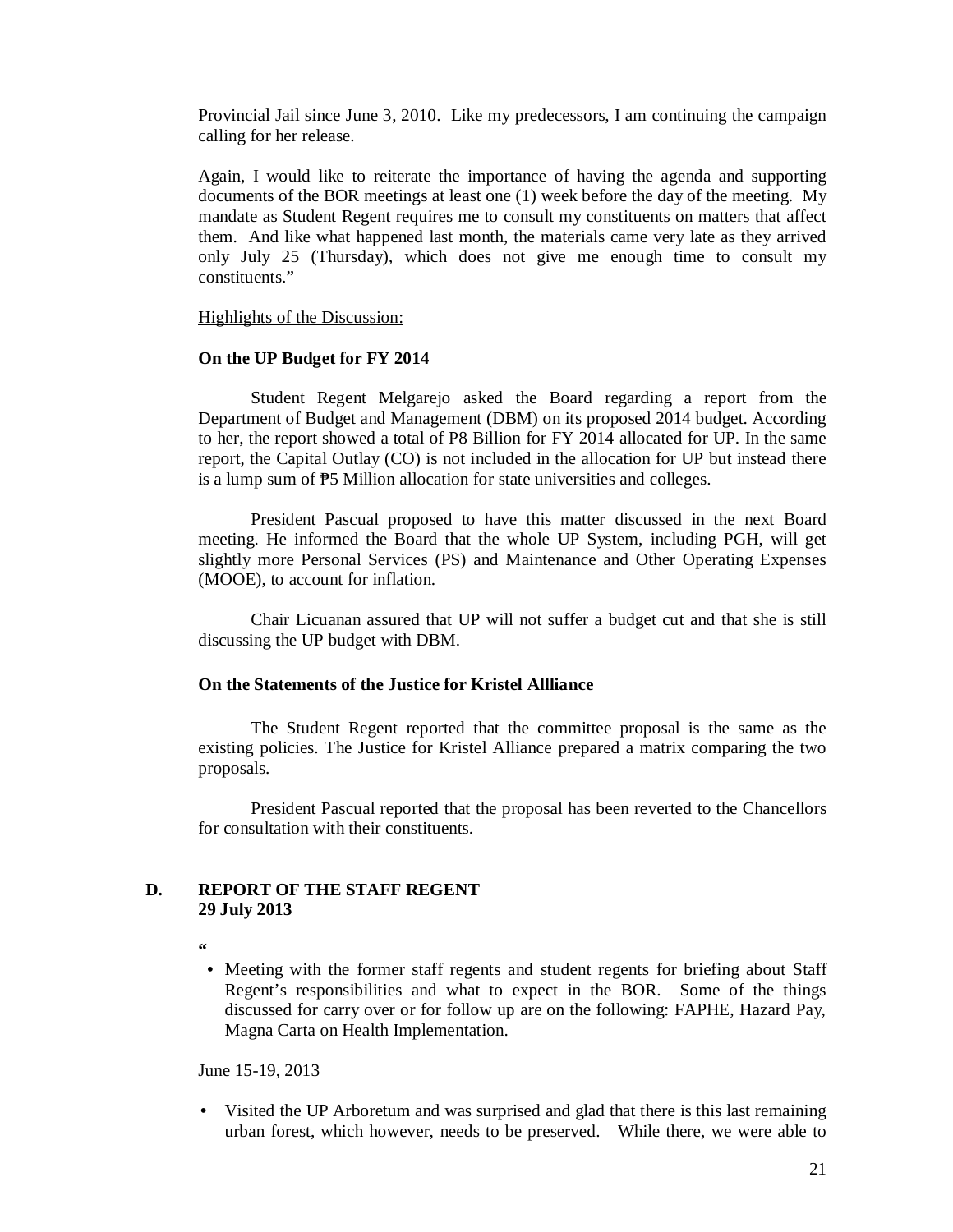talk to some of UP employees who reside in therein and their concerns about the proposed land use plan in the UP Arboretum. When this matter was brought to Chancellor Saloma, he assured that in case there is relocation, it will still be inside the Arboretum and that the welfare of our personnel will be assured.

• Consultations with the staff sector from the different departments in connection with their issues on the selection of deanships.

June 20, 2013

- Oathtaking at the Board Room as the  $3<sup>rd</sup>$  Staff Regent.
- Courtesy Call to Chancellor Cesar Saloma of UP Diliman and shared information about our respective campuses, UP Visayas and UP Diliman, particularly on the land grants and relocations for informal setllers.

June 21, 2013

• Meet with constituents in UP PGH and addressed them during the Flag Ceremony to convey appreciation for their support during the staff regent election as well as to encourage them to attend consultations for their concerns to be heard.

June 27-29, 2013

- Attended the inauguration of the UP Cebu All UP Workers Union and met wit UP Cebu constituents and conducted consultations. Learned from them that Union representative which is mandated in the Merit Selection Plan is not recognized in UP Cebu APC. A letter will be sent to the HRDO and UP Cebu Dean clarifying on the matter. The constituents of UP Cebu also requested if items available for filling up can be shared with the Union.
- Many of the staff from UP Cebu requested that we expand the sickness coverage included in the Service Recognition Pay to accommodate those suffering from illnesses not included in the PHILHEALTH listing. A proposal along this line will be submitted to the Office of the President to form a committee to study this proposal.

July 1-22, 2013

- The Memorandum released by Dr. Jose Gonzales on July 4, 2013 pertaining to the charging of the Class D patients in PGH, which the staff regent wishes to further discuss next meeting as soon as she gets all information related to it.
- Met with constituents at the UPV Miag-ao campus to say thank you at the Flag Ceremony and inform them of my availability in case there are concerns that they would like to discuss.
- Requested for a Satellite Office for the Office of the Staff Regent at the Iloilo City campus which Chancellor Rommel Espinosa granted. It is now currently being prepared for occupancy in August.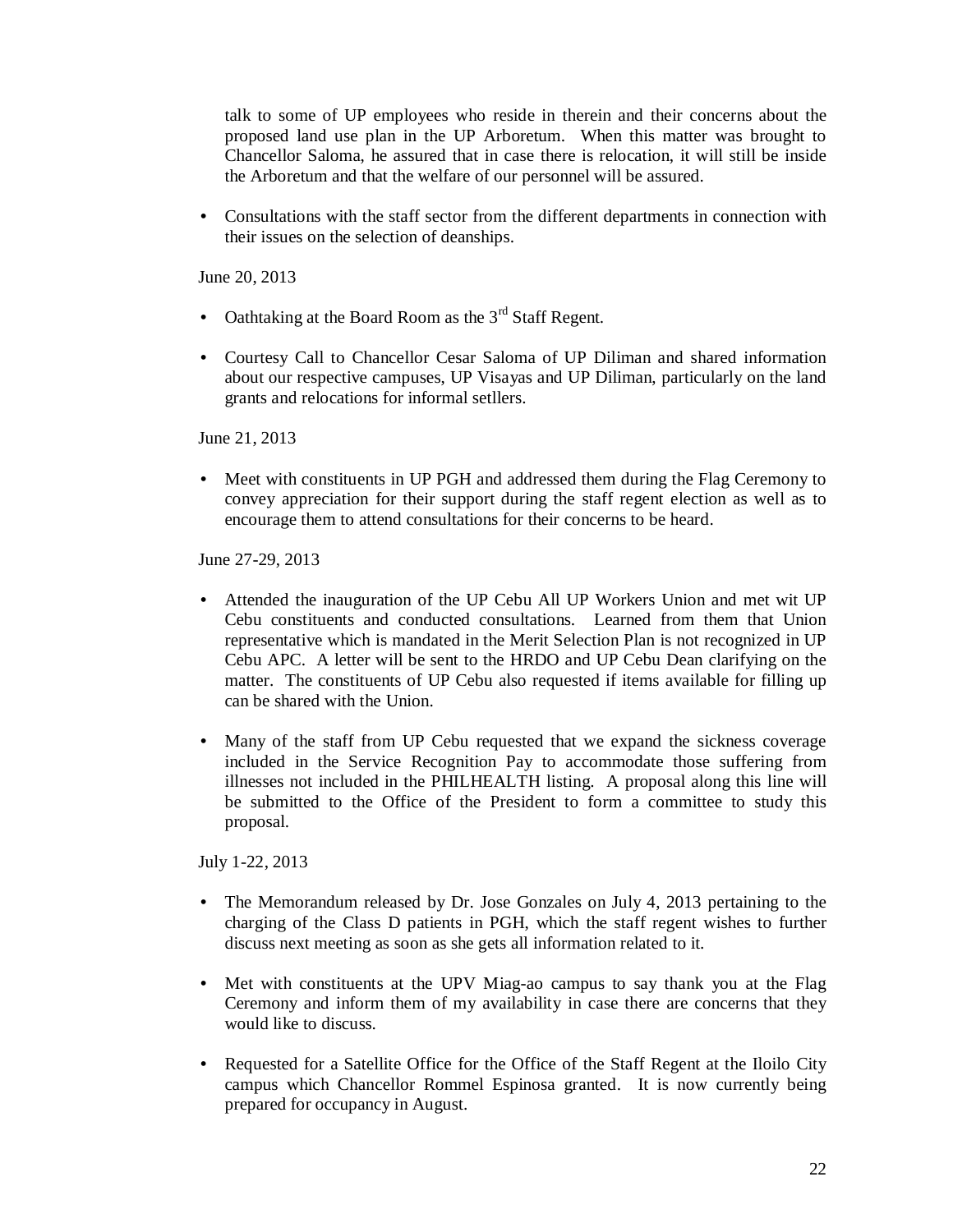- Talked to member of the staff and REPS regarding their request for increase their fellowship allowance since the financial assistance is very low and is not enough while they are on study leave.
- In connection with the motion to revoke the naming of the College of Business Administration into Cesar Virata School of Business, a study on the policy as well as of the different articles and opinions on the issue were gathered for a position paper to be submitted at the Board of Regents. A petition paper was also circulated to support the call for revoke which was signed by University constituents.
- The Third World Studies Center conducted a lecture forum on the Issue and interests in the Renaming of the CBA into CEAV School of Business with the following speakers ad attended by University constituents:

Professor Judy Taguiwalo College of Social Work and Community Development UP Diliman

Mr. Nelson Navarro Alumni, College of Business Administration Columnist, The Philippine Star

Professor Eduardo Tadem Asian Center, UP Diliman

Professor Amado Mendoza Dept. of Political Science, CSSP UP Diliman"

# **MATTERS SUBMITTED FOR APPROVAL BY THE BOARD**

## **GENERAL GOVERNANCE**

 The Board **APPROVED** the following, as endorsed by the President, except on the Deanship of the Cesar E.A. Virata School of Business (formerly College of Business Administration, UP Diliman):

## **A. Appointments of University Officials**

(*The appointments of University Officials were discussed in EXECUTIVE SESSION*.)

## **UP Diliman**

Dr. **CARLO A. ARCILLA** as Director on hold-over capacity, National Institute of Geological Sciences, College of Science, UP Diliman, effective 16 July 2013 until 31 October 2013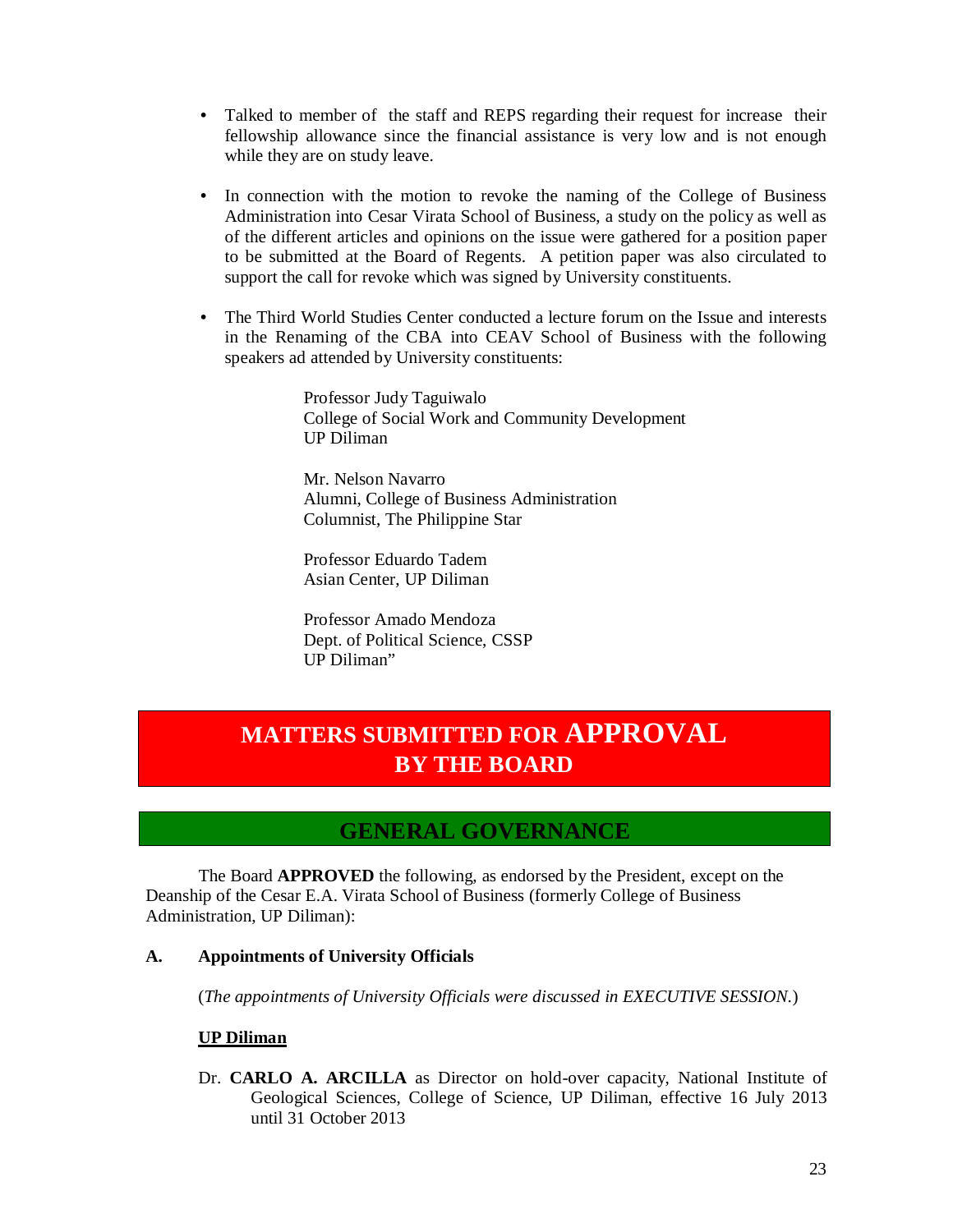- Dr. **AURA C. MATIAS** as Dean, College of Engineering, UP Diliman, effective 1 August 2013 until 31 July 2016
- Dr. **MIGUELA M. MENA** as Dean, Asian Institute of Tourism, UP Diliman, effective 1 August 2013 until 31 July 2016
- Prof. **JOSE S. BUENCONSEJO** as Dean, College of Music, UP Diliman, effective 1 August 2013 until 31 July 2016
- Dr. **MICHAEL L. TAN** as Dean, College of Social Sciences and Philosophy, UP Diliman, effective 1 August 2013 until 31 July 2016
- Dr**. MARIA FE V. MENDOZA** as Dean, National College of Public Administration and Governance, UP Diliman, effective 1 August 2013 until 31 July 2016
- **-- On the Deanship of the Cesar E.A. Virata School of Business** (formerly College of Business Administration), UP Diliman

### **Board action: Extend/Expand the Search Process**

#### **UP Mindanao**

Dr. **ANNABELLE U. NOVERO** as Dean, College of Science and Mathematics, UP Mindanao, effective 1 August 2013 until 31 July 2016

## **ACADEMIC MATTERS**

The Board **APPROVED** the following, as endorsed by the President:

### **A. Proposed Amendments to the BOR-Approved Return Service Obligation of the College of Medicine, UP Manila**

- a.1 Addition of *private institutions in Metro Manila as a venue for the Residency Training option*
- a.2 Additional option on Post Graduate Training in the Philippines (Diploma or Master's or PhD) – Special Project or Thesis or Dissertation

These two are proposed changes to Rule III Section 5 of the Implementing Rules and Regulations.

The addition of private institutions in Metro Manila recognizes that these institutions also have indigent and marginalized patients and these also offer excellent residency training programs that will enable the graduates of the College of Medicine to be better prepared to serve the country after their training.

The additional option on graduate training that requires a special project or thesis or dissertation will assist in strengthening the building blocks of the Philippine health system; this is another form of service.

a.3 The proposed change of the program name from **Return Service Obligation (RSO) to Return Service Obligation Program (RSOP)** emphasizes that this is a program. Moreover, the term obligation describes the nature of the return service rendered.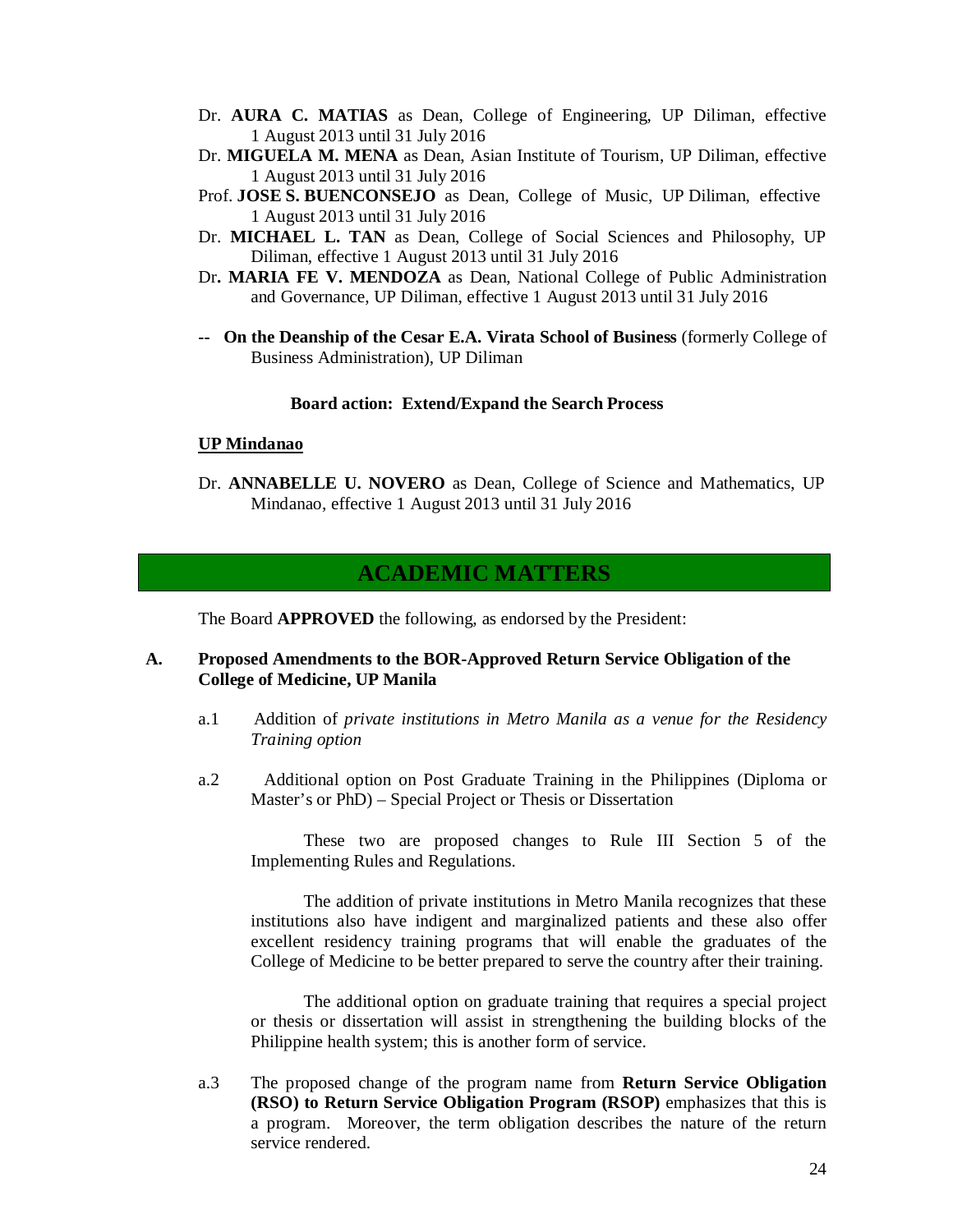## **B. Proposed Amendment to the General Return Service Agreement Policies of the College of Medicine, UP Manila**

The proposed amendment to the UP Manila Return Service Agreement (RSA) policies Item Number 6 in the RSA Handbook will harmonize the general policies with the Return Service Agreement / Contract and with the Surety Agreement.

The proposed amendment will be applicable to the students covered by the RSA program starting from First Semester, Academic Year 2011-2012.

## **C. Appointment as UP Artists for 2012**

The UP Arts Productivity System Committee recommends the following for appointment as UP Artists:

|                | <b>Name</b>                                | <b>UP Artist Rank</b> |  |  |  |
|----------------|--------------------------------------------|-----------------------|--|--|--|
|                | Architecture                               |                       |  |  |  |
| 1.             | Gerald Rey A. Lico                         | <b>UP</b> Artist III  |  |  |  |
| 2.             | Jose Danilo A. Silvestre                   | <b>UP</b> Artist II   |  |  |  |
|                |                                            |                       |  |  |  |
| <b>Film</b>    |                                            |                       |  |  |  |
| 1.             | Grace Javier Alfonso                       | <b>UP</b> Artist I    |  |  |  |
| 2.             | Sari Raissa Lluch Dalena                   | <b>UP</b> Artist II   |  |  |  |
|                |                                            |                       |  |  |  |
|                | <b>Fine Arts</b>                           |                       |  |  |  |
| $\mathbf{1}$ . | Patrick D. Flores                          | <b>IP</b> Artist II   |  |  |  |
| 2.             | Yason B. Banal                             | <b>IP</b> Artist II   |  |  |  |
| 3.             | Leonilo Doloricon                          | <b>UP</b> Artist II   |  |  |  |
|                | 4. Ruben De Jesus                          | <b>UP</b> Artist II   |  |  |  |
| 5.             | Maria Eileen I. Ramirez                    | <b>UP</b> Artist I    |  |  |  |
| б.             | Reuben R. Canete                           | <b>UP</b> Artist I    |  |  |  |
|                |                                            |                       |  |  |  |
|                | <b>Literary Works</b>                      |                       |  |  |  |
| 1.             | Jose Dalisay                               | <b>UP Artist III</b>  |  |  |  |
| 2.             | Ricardo M. De Ungria                       | <b>UP</b> Artist I    |  |  |  |
| 3.             | Eugene Y. Evasco                           | <b>UP</b> Artist II   |  |  |  |
| 4.             | J. Neil C. Garcia                          | <b>UP</b> Artist I    |  |  |  |
| 5.             | Rolando B. Tolentino                       | <b>UP</b> Artist II   |  |  |  |
| б.             | Rosario Torres-Yu                          | <b>UP Artist II</b>   |  |  |  |
| 7.             | Layeta P. Bucoy (UPLB)                     | <b>UP</b> Artist II   |  |  |  |
| 8.             | Victor Emmanuel Carmelo D. Nadera, Jr.     | <b>UP</b> Artist I    |  |  |  |
|                |                                            |                       |  |  |  |
|                | <b>Music and Dance</b>                     |                       |  |  |  |
| 1.             | <b>Jonas Baes</b>                          | <b>IP</b> Artist II   |  |  |  |
| 2.             | Josefino Toledo                            | <b>UP Artist III</b>  |  |  |  |
|                |                                            |                       |  |  |  |
|                | <b>Radio, Television and Related Media</b> |                       |  |  |  |
| 1.             | Fernando A. Austria, Jr.                   | <b>UP</b> Artist I    |  |  |  |
| 2.             | Danilo A. Arao                             | <b>UP</b> Artist I    |  |  |  |
|                |                                            |                       |  |  |  |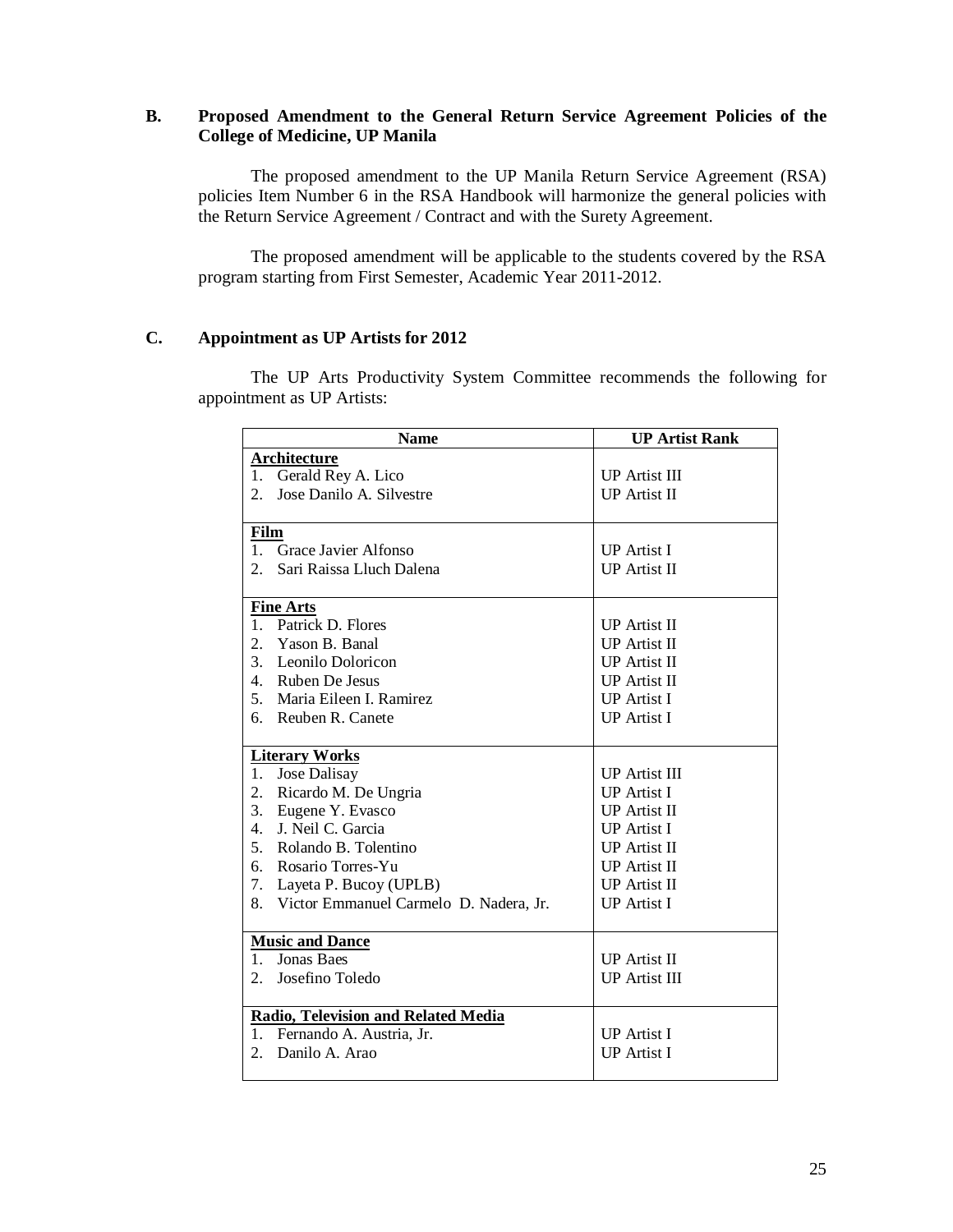| <b>Theater</b><br>1. Alexander C. Cortez<br>2. Josefina F. Estrella<br>3. Dexter Santos | <b>UP</b> Artist II<br><b>UP</b> Artist II<br><b>UP</b> Artist II |
|-----------------------------------------------------------------------------------------|-------------------------------------------------------------------|
| <b>Scholarly Work</b><br>1. Priscelina Legasto                                          | Artist I                                                          |

### Highlights of the Discussion

President Pascual informed the Board that one of the 26 nominees for appointment as UP Artist for 2012 fell short by 1 point of the required cut-off score. However, the UP Arts Productivity System Committee still proposed to include said artist based on qualitative evaluation measures and he has outputs, which area not officially considered as part of the scoring.

#### **D. Establishment of the** *A.L.U. Faculty Grant* **at the College of Science, UP Diliman**

Donor : Mary L. Uy

Amount of Donation :  $\frac{1}{2}$  P833,000 (approximately)

Key Terms :

- a. Only the earnings of the Grant fund (that cannot be reduced to less than ₱800,000) can be used in the implementation.
- b. The award shall be  $\overline{P}25,000$  yearly;
- c. The awardee shall come from UPD College of Science: Institute of Botany, Molecular Biology and Biotechnology Department, Marine Science Institute, or Natural Sciences Research Institute – as the UPD College of Science may determine from time to time; and
- d. Other implementation mechanics shall follow University rules.

Fund Management : U.P. Foundation, Inc.

## **E. Establishment of the** *Dr. Luis M. Mabilangan Outstanding Leadership Award* **at the College of Medicine, U.P. Manila**

The Chair honors Dr. Luis M. Mabilangan, (M.D. '52) who had faithfully served the University in many opportunities in various capacities as Professor Emeritus (1991 – present), as Coordinator for Training and Research of the Philippine General Hospital (1985-1987) as Chair of the Department of Pediatrics (1972-1979), and as Section Chief of Pediatric Cardiology (1983091). He was instrumental in establishing the Section of Pediatric Cardiology which has continued to vibrantly address the thrusts of the university in its academic, service, and research components. He is known internationally for his landmark researches on Kawasaki Disease and Rheumatic Fever/Heart Disease.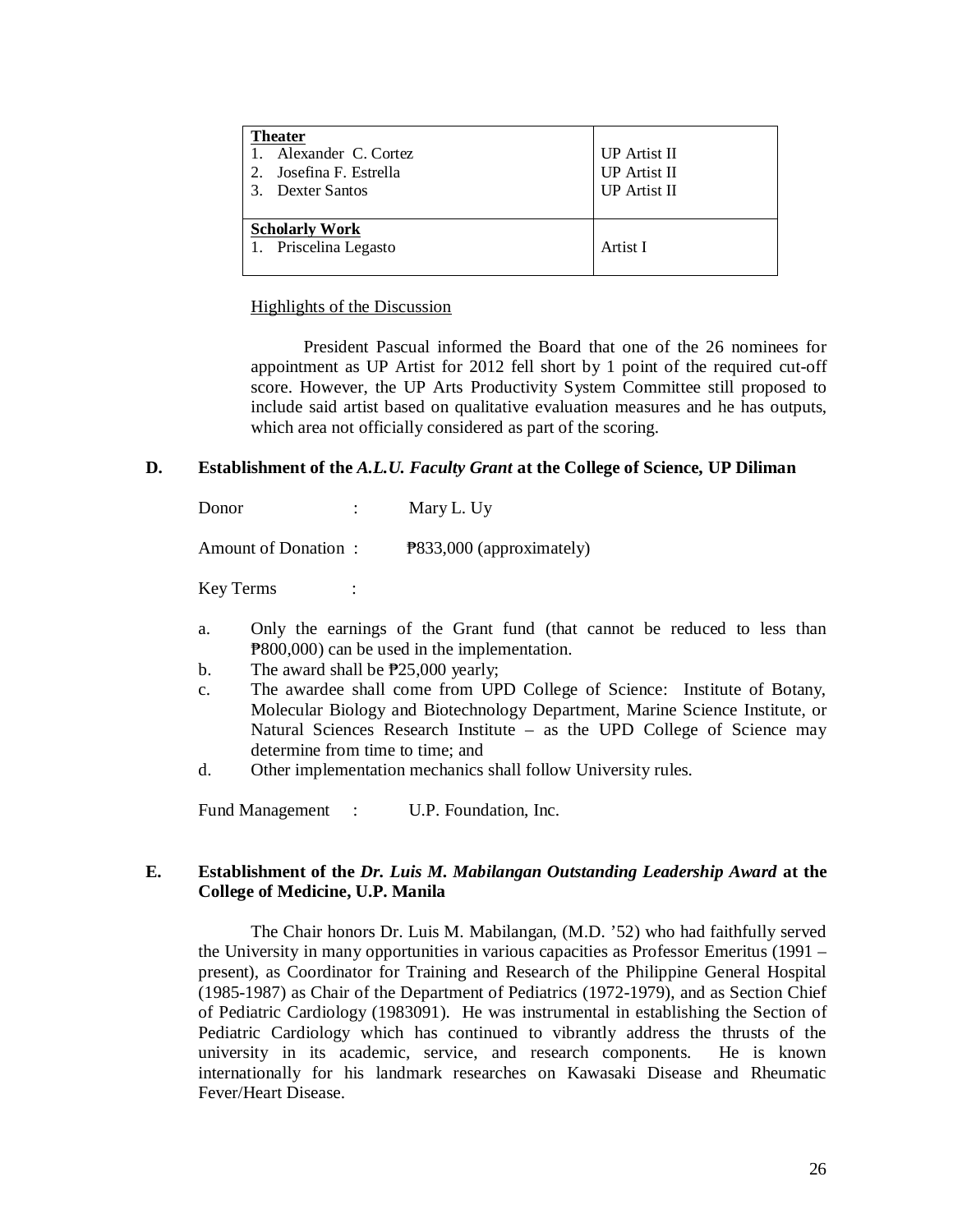| Donor               | Dr. Luis M. Mabilangan        |
|---------------------|-------------------------------|
| Amount of Donation: | P1,000,000                    |
| Beneficiary Unit :  | UP Manila College of Medicine |

Awarding Terms :

- a. Awardee shall be the serving incumbent Chair or any faculty of the Department of Pediatrics;
- b. Only earnings of the support fund shall be available; and
- c. Relevant University policies/processes in effect at awarding shall be observed.

Fund Management : U.P. Manila Development Foundation, Inc.

## **F. Graduation of Students Who Completed All the Requirements for their Respective Degrees/Titles as of the End of Summer AY 2012-2013/Third Trimester 2012-2013 as Recommended by the Respective University Councils**

- **UP Diliman** (Approved by the UP Diliman University Council at its 127<sup>th</sup> meeting on 1 July 2013.)
- **UP Los Baños** (Approved by the UP Los Baños University Council at its 15 July 2013 meeting.)
- **UP Manila** (Approved by the UP Manila University Council at its  $91<sup>st</sup>$  meeting on 11 July 2013.)
- **UP Visayas** (Approved by the UP Visayas University Council at its 101<sup>st</sup> meeting on 17 July 2013.)
- **UP Baguio** (Approved by the UP Baguio University Council at its  $50<sup>th</sup>$  meeting on 8 July 2013.)
- **UP Cebu** (Approved by the College Council of UP Cebu at its  $8<sup>th</sup>$  meeting on 10 July 2013.)

## **FISCAL MATTERS**

The Board **APPROVED** the following, as endorsed by the President:

**A. Reprogramming of Unexpended Balances of Prior Year's Obligation of UP System Administration in the Amount of** ₱**180,083,467.77, Certified as Available by the System Budget and Accounting Offices for the following:**

| <b>Personal Services</b>               | P25,000,000.00  |
|----------------------------------------|-----------------|
| Maintenance & Other Operating Expenses | 75,000,000.00   |
| Equipment Outlay / Capital Outlay      | 80,083,467.77   |
| TOTAL                                  | P180,083,467.77 |

It is understood that any obligations/disbursements that will be made against these appropriations shall be subject to the usual accounting and auditing rules and regulations.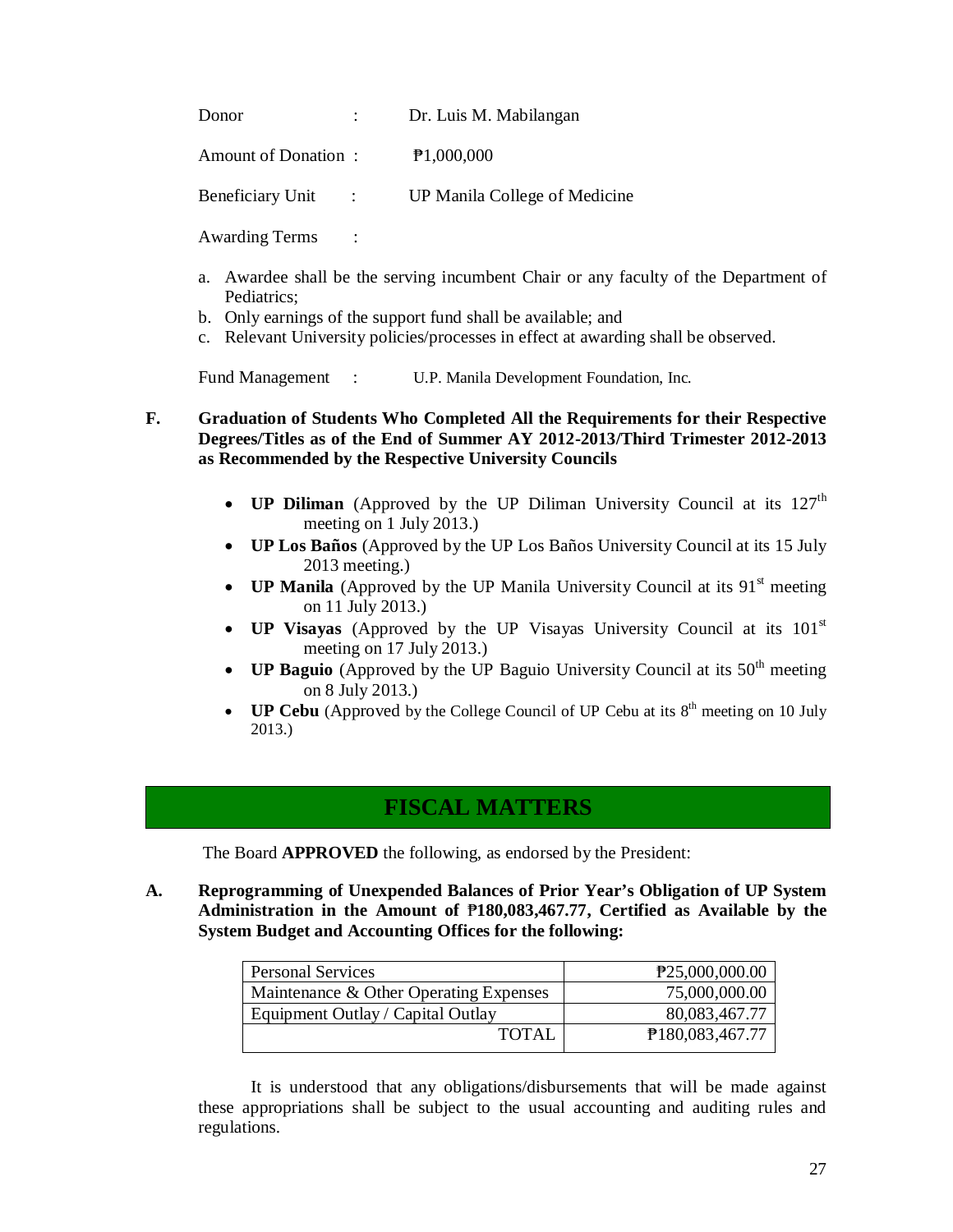**B. Programming of FMAB Rent Income Share of UP Manila in the Amount of**  ₱**6,740,000.00, Certified as Available by the UPM Chief Accountant, to be utilized as follows:**

| MAINTENANCE & OTHER OPERATING<br><b>EXPENSES</b> | P3,000,000.00 |
|--------------------------------------------------|---------------|
| <b>EQUIPMENT OUTLAY</b>                          | P3,740,000.00 |
| TOTAL                                            | P6,740,000.00 |

It is understood that any obligations/disbursements from this programmed amount shall be subject to the usual accounting, budgeting, auditing and procurement laws, rules and regulations.

**C. Programming of Excess Income for CY 2011 of UP Manila-PGH in the Amount of**  ₱**4,337,455.10, Certified as Available by the UPM and UPM-PGH Chief Accountants, to be utilized as follows:**

| <b>EQUIPMENT OUTLAY</b>            | P4,337,455.10 |
|------------------------------------|---------------|
| (Procurrent of hospital equipment) |               |

It is understood that any obligations/disbursements from this programmed amount shall be subject to the usual accounting, budgeting, auditing and procurement laws, rules and regulations.

**D. Reprogramming of Savings from Obligations (Fund 164) in CY 2011-2012 of UP Manila-PGH in the Amount of ₱118,171,088.57, Certified as Available by the UPM and UPM-PGH Chief Accountants, to be utilized to augment the hospital's budget, as follows:**

| PERSONAL SERVICES                                  | P25,368,985.00  |
|----------------------------------------------------|-----------------|
| (Commutation of leave credits of medical officers, |                 |
| monetization of leave credits, payment for         |                 |
| honoraria, provision for Provident Fund)           |                 |
|                                                    |                 |
| MAINTENANCE & OTHER<br><b>OPERATING</b>            | 48,011,989.00   |
| <b>EXPENSES</b>                                    |                 |
| (To augment provision for Supplies and Materials)  |                 |
|                                                    |                 |
| CAPITAL OUTLAY                                     | 44,790,114.57   |
| (For the rehabilitation/renovation of hospital's   |                 |
| facilities and procurement of hospital equipment)  |                 |
|                                                    |                 |
| TOTAL                                              | P118,171,088.57 |

It is understood that any obligations/disbursements from this reprogrammed amount shall be subject to the usual accounting, budgeting, auditing and procurement laws, rules and regulations.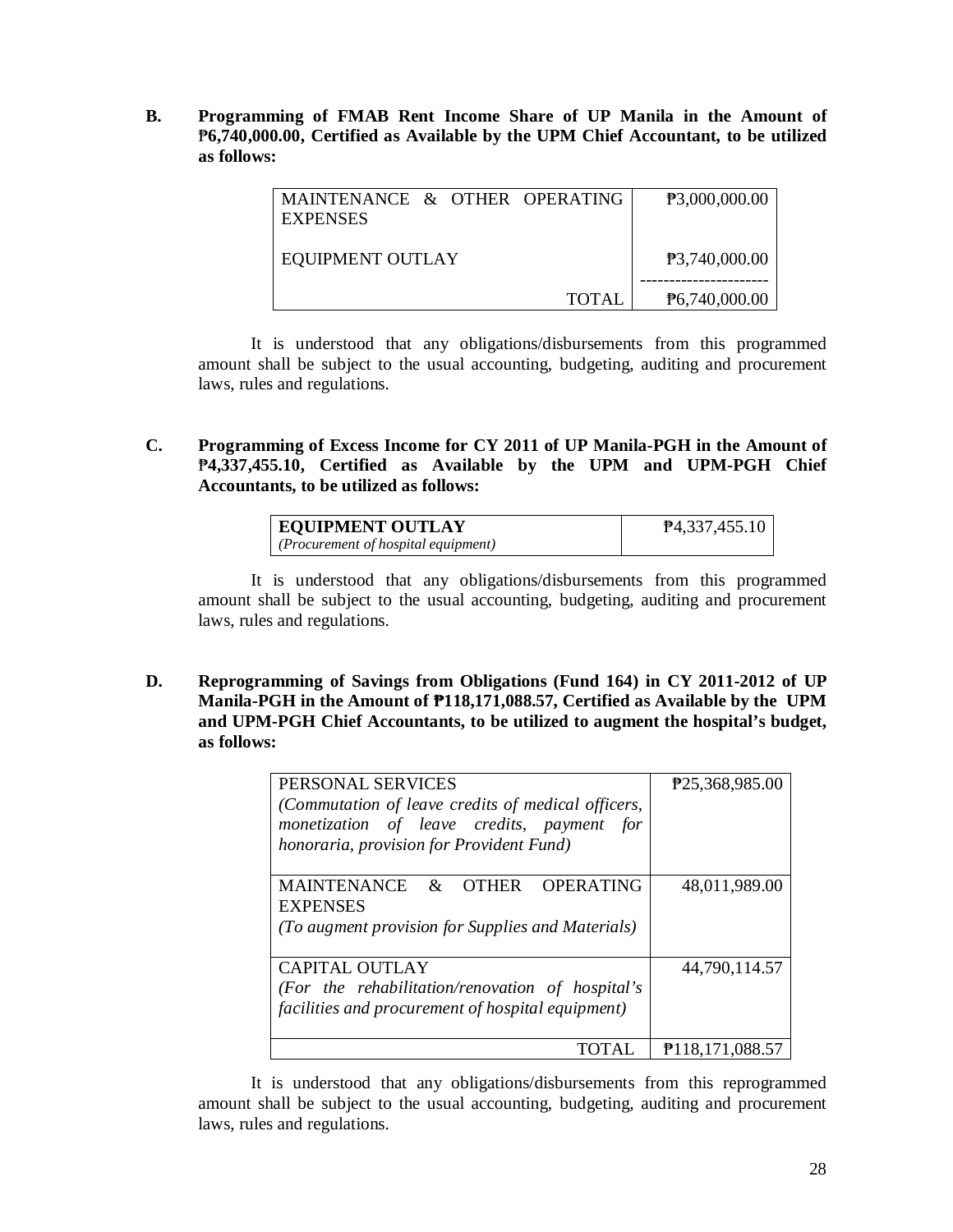**E. Reprogramming of Unexpended Obligations from Prior Years CY 2010–2011 of UP Manila in the Amount of** ₱**5,613,024.54 Certified as Available by the UP Manila Chief Accountant, to be utilized as follows:**

| <b>Digitization Project</b>                    | P3,200,000.00 |
|------------------------------------------------|---------------|
| Win 7 OS/MS Office 2013                        | 75,000.00     |
| Computer Hardware for Academic<br><i>Units</i> |               |
| (excluding SHS)                                | 725,000.00    |
| SHS IT Project (Hardware & Training)           | 700,000.00    |
| Closed Circuit Television (CCTV)               | 913,024.54    |
|                                                |               |
| TOT AL                                         | P5,613,024.54 |

It is understood that any obligations/disbursements from this reprogrammed amount shall be subject to the usual accounting, budgeting, auditing and procurement laws, rules and regulations.

**F. Programming of Prior Year's Excess Income of UP Cebu in the Amount of ₱600,000, certified as Available by the Chief Accountant and the Officer-in-Charge, Budget Office of UP Cebu, to be utilized as follows:**

| Maintenance and Other Operating Expenses<br>To augment MOOE needs for FY 2013, including<br>thesis and dissertation grants, research funds,<br>awards and conduct of workshops for modernization<br>of pedagogical techniques | P600,000 |
|-------------------------------------------------------------------------------------------------------------------------------------------------------------------------------------------------------------------------------|----------|
|                                                                                                                                                                                                                               | #600     |

It is understood that the disbursements from this programmed amount shall be subject to the usual accounting and auditing laws, rules and regulations.

## **ADMINISTRATIVE MATTERS**

The Board **APPROVED** the following, or as otherwise indicated at the end of the item:

- **A. Proposals of UP Diliman Regarding the Documentary Requirements for the Original Appointment of Lecturers (Professorial Lecturers, Senior Lecturers, Lecturers) for System-Wide Application**
	- 1. Waiver of the following documentary requirements:
		- i. Sworn Statement of Assets and Liabilities (SALN);
		- ii. Drug Test Result; and
		- iii. Medical Certificate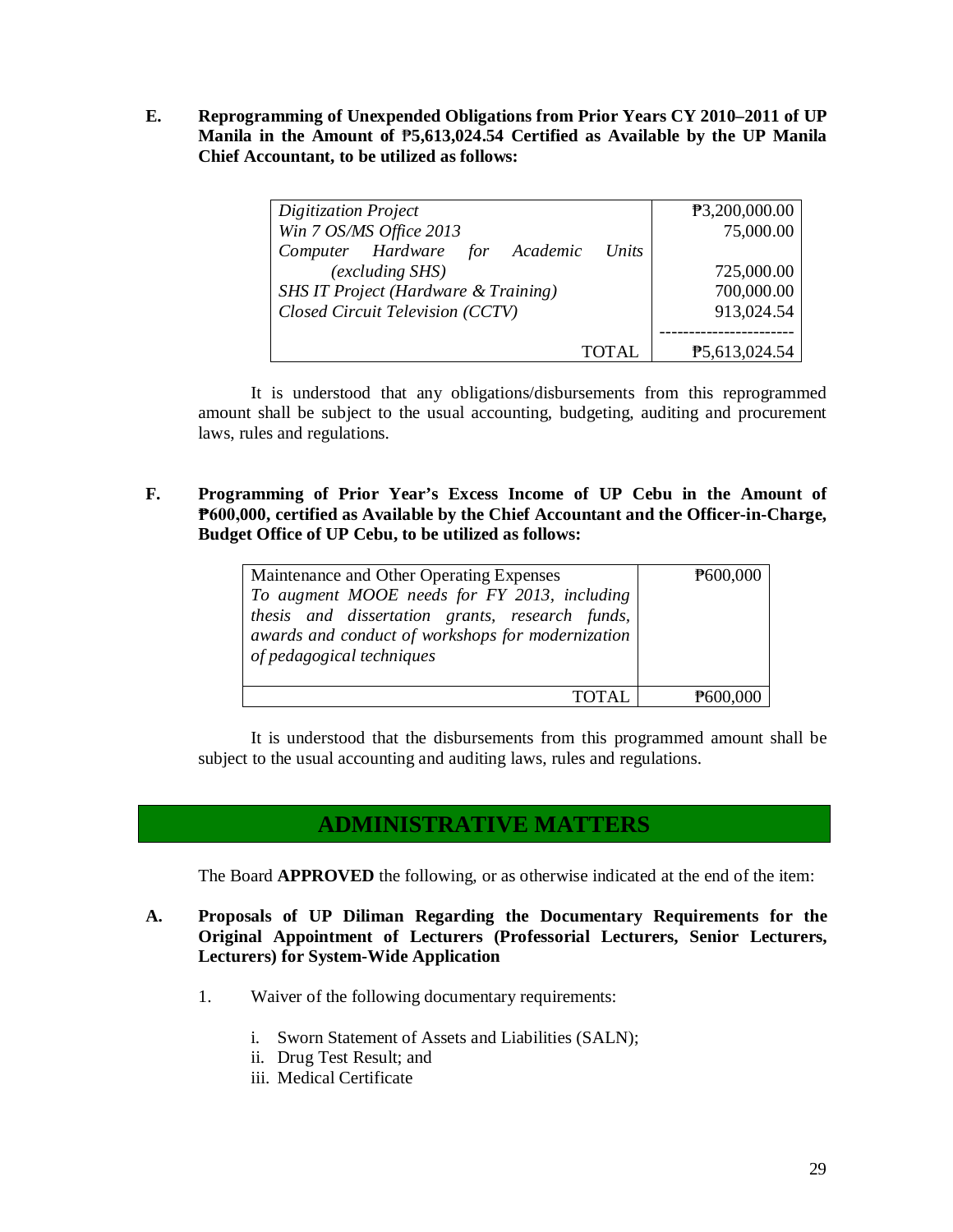- 2. Minimum documentary requirements for Original Appointment of all lecturers:
	- i. Notarized Personal Data Sheet (CS FORM 212);
	- ii. Transcript of Records and Diploma of Highest Degree earned;
	- iii. NSO Certified Birth Certificate; and
	- iv. NBI Clearance

The Office of the Vice President for Legal Affairs (OVPLA) noted that Dean Edna Estifania A. Co of the National College of Public Administration and Governance (NCPAG) has sought the Opinion of the Civil Service Commission (CSC) regarding exemption of UP lecturers from drug testing. The CSC, through its Human Resource Personnel Policies and Standards Office, opined through a letter dated 21 May 2013 that "the Board of Regents of the UP System and not the CSC which has the authority to grant or deny your request."

The OVPLA further notes the opinion of the UP Diliman Legal Office (UPDLO) that lecturers are not considered employees of the University and, as such, are not government employees. The UPDLO also made reference to the communication from the Human Resource Development Office (HRDO) which mentioned that "lecturers are nonregular faculty members having temporary appointments, with no employer-employee relationship with the University." The OVPLA concurs with the opinion of the UPDLO. In the absence of an employer-employee relationship, the appointments of lecturers are not restricted by or subject to CSC regulations.

The applicability of CSC regulations as a requisite to appointment insofar as faculty and research, extension and professional staff (REPS) are concerned is addressed in Section 20 of RA 9500 which reads in part as follows:

"Sec. 20. Appointment Requisites and Practice of Profession – Faculty members, as well as research, extension and professional staff (REPS) of the national university, shall be exempt as such from any civil service examination or regulation as a requisite to appointment. x x x."

The exemption of faculty and REPS, who are employees of the University, from CSC regulations as a requisite to appointment, reinforces the non-applicability of the said regulations to lecturers who are not employees of the University.

The University, through its Board of Regents, may waive certain documentary requirements and require only basic documents as a pre-requisite to the original appointment of lecturers.

The President endorsed for the approval of the Board the system-wide application of UP Diliman Chancellor's proposals stated in his letter dated 1 July 2013.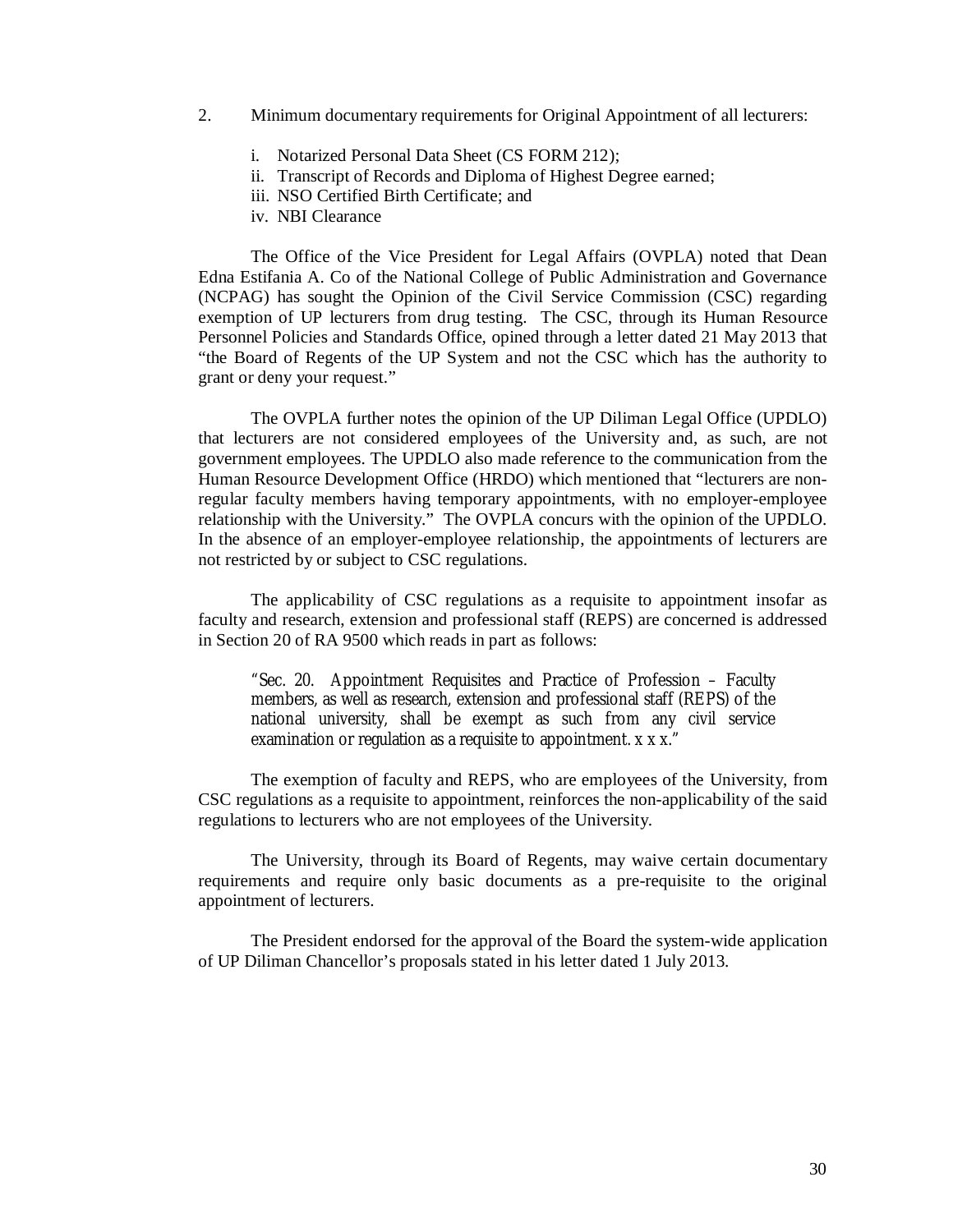## **B. Proposed Terms of Reference: Online Credit and Debit Payments for UP Transactions**

#### Coverage:

As a strategic initiative to promote administrative efficiency through streamlined operation, the University of the Philippines (UP) wishes to invite proponents to bid for the provision of:

**Option A**. A Comprehensive package for "UP Online Payment Services"; or

**Option B.** Component items ("in sub-packages or bundles") of online payment services

The offer of a comprehensive package, or a bundle of component items for online payment services shall include:

- Credit card payments
- Debit card payments
- Online bank to bank payments
- Other related online transactions services

The online payment package should be able to provide for the full range of fast, efficient, safe, accurate online financial transactions of the university, such as payrolls; payment for tuition; miscellaneous fees, utilities; dormitory fees, lease and rental payments for facilities; university health services; hospital services (PGH); book sales (UP Press); food services (UFS); donations from alumni, philanthropic individuals, companies, and organizations; other online financial transactions.

*Credit Card* payments are financial inflows to the UP, to facilitate transactions for a regular payment made by the user of a credit card to a credit card company to pay for what the user has bought (such as tuition payments, book purchases, donations, etc. using a credit card, at a specific interest rate (convenience fee or Merchant Discount Rate, MDR).

A *debit card* is an electronic card issued by a bank which allows bank clients access to their account to withdraw or cash pay for goods and services. Convenience, security and safety from carrying cash are the main advantages.

#### Highlights of the Discussion:

President Pascual informed the Board that there are units in UP Diliman, which are eager to arrange for online payments of tuition and other fees. The Administration is requesting for the Board's approval of its Terms of Reference (TOR) based on the Joint Administrative Order by the Department of Finance (DOF) and Department of Trade and Industry (DTI), as basis for similar arrangement of the online and out of premises payment.

The President added that once the TOR is approved, these arrangements will be used by the different units as basis or guideline when considering competing offers. The BOR-approved TOR is also required by the banks.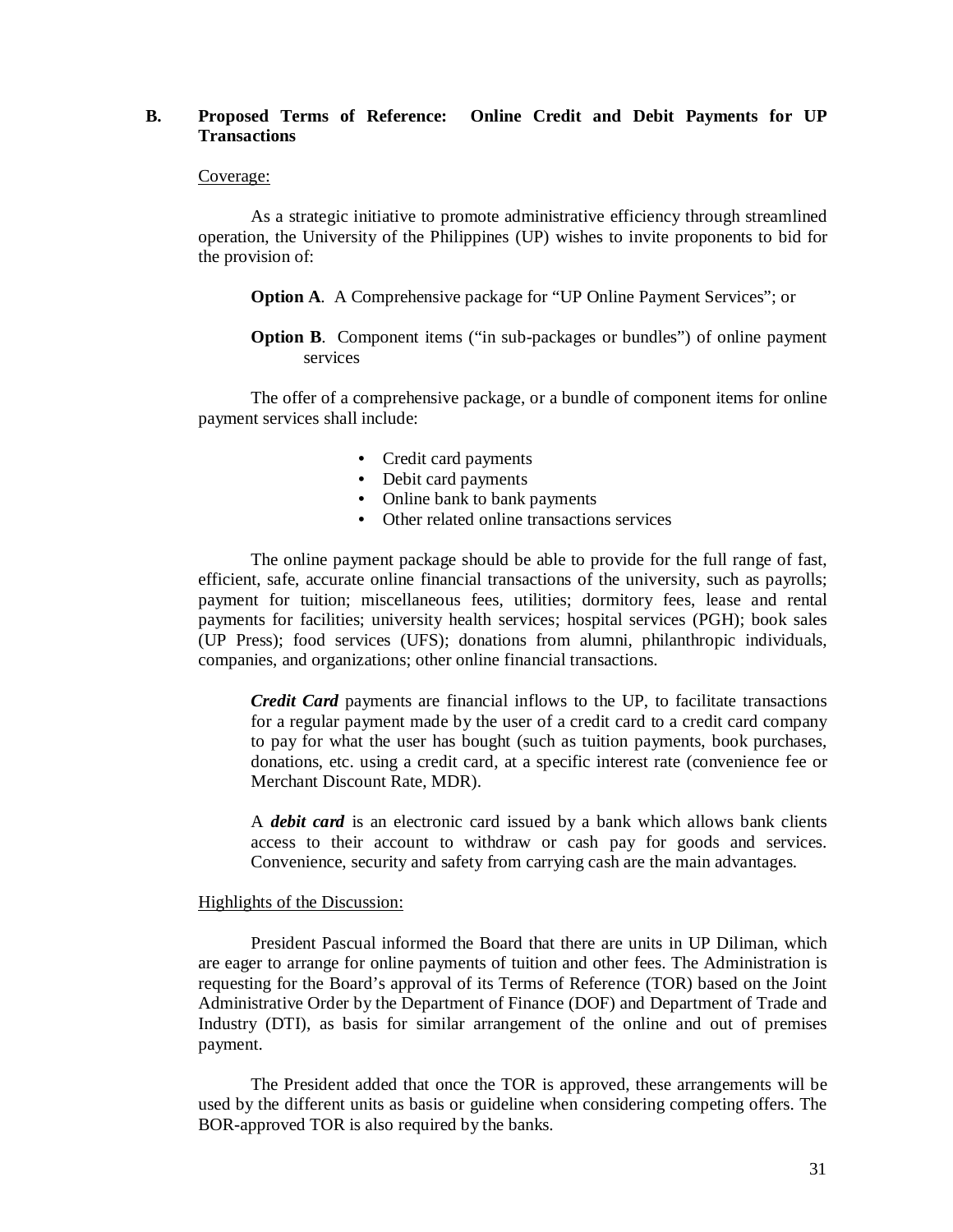It was suggested that the Board authorize the President to approve the TOR. Another suggestion was for the matter to be returned to the Office of the President (OP) for further study. A member of the Board also commented that the bank will require this TOR, as this is the usual corporate practice. However, they will not impose this if the University has a different rule.

Chair Licuanan agreed and stated that the Board will approve in principle as long as the University follows all the procedures.

## **C. Request for Temporary Waiver of Faculty Tenure Rule in Favor of the following:**

#### *UP Los Baños*

- Asst. Prof. **JESSAMYN R. ADORADA**, Assistant Professor 4, Crop Protection Cluster, College of Agriculture, effective 1 June 2013 until 31 May 2014
- Asst. Prof. **MARIA ROWENA SA. BRIONES,** Assistant Professor 1, Department of Social Sciences, College of Arts and Sciences, effective 1 June 2013 until 31 October 2013
- Asst. Prof. **RICHARD B. DAITE,** Assistant Professor 1, Department of Economics, College of Economics and Management, effective 1 June 2013 until 19 June 2014
- Assoc. Prof. **DECIBEL V. FAUSTINO-ESLAVA,** Associate Professor 1, School of Environmental Science and Management, effective 1 June 2013 to 31 October 2013
- Asst. Prof. **NORMAHITTA P. GORDONCILLO,** Assistant Professor 3, Institute of Human Nutrition and Food, College of Agriculture, effective 1 June 2013 until 31 October 2013
- Asst. Prof. **RENARD M. JAMORA,** Assistant Professor 1, Institute of Biological Sciences, College of Arts and Sciences, effective 1 June 2013 until 31 May 2014
- Asst. Prof. **ARLENE L. LLAMADO,** Assistant Professor 1, Institute of Biological Sciences, College of Arts and Sciences, effective 1 June 2013 until 31 May 2013
- Asst. Prof. **BONG M. SALAZAR,** Assistant Professor 1, Crop Science Cluster, College of Agriculture, effective June 2013 until 31 May 2014
- Asst. Prof. **LYNETTE B. CARPIO-SERRANO,** Assistant Professor 1, Dept. of Educational Communication, College of Human Ecology, effective June 2013 until 31 May 2013

#### *UP Manila*

- Assoc. Prof. **MARIA RAQUEL L. PANGAN**, Associate Professor 3, College of Public Health, effective 1 June 2013 until 19 June 2013
- Asst. Prof. **ALLAN JOSEPH F. MESINA**, Assistant Professor 1, College of Arts and Sciences, effective 1 June 2013 until 31 May 2014
- Asst. Prof. **CARL MARC L. RAMOTA**, Assistant Professor 1, College of Arts and Sciences, effective 1 June 2013 until 31 May 2014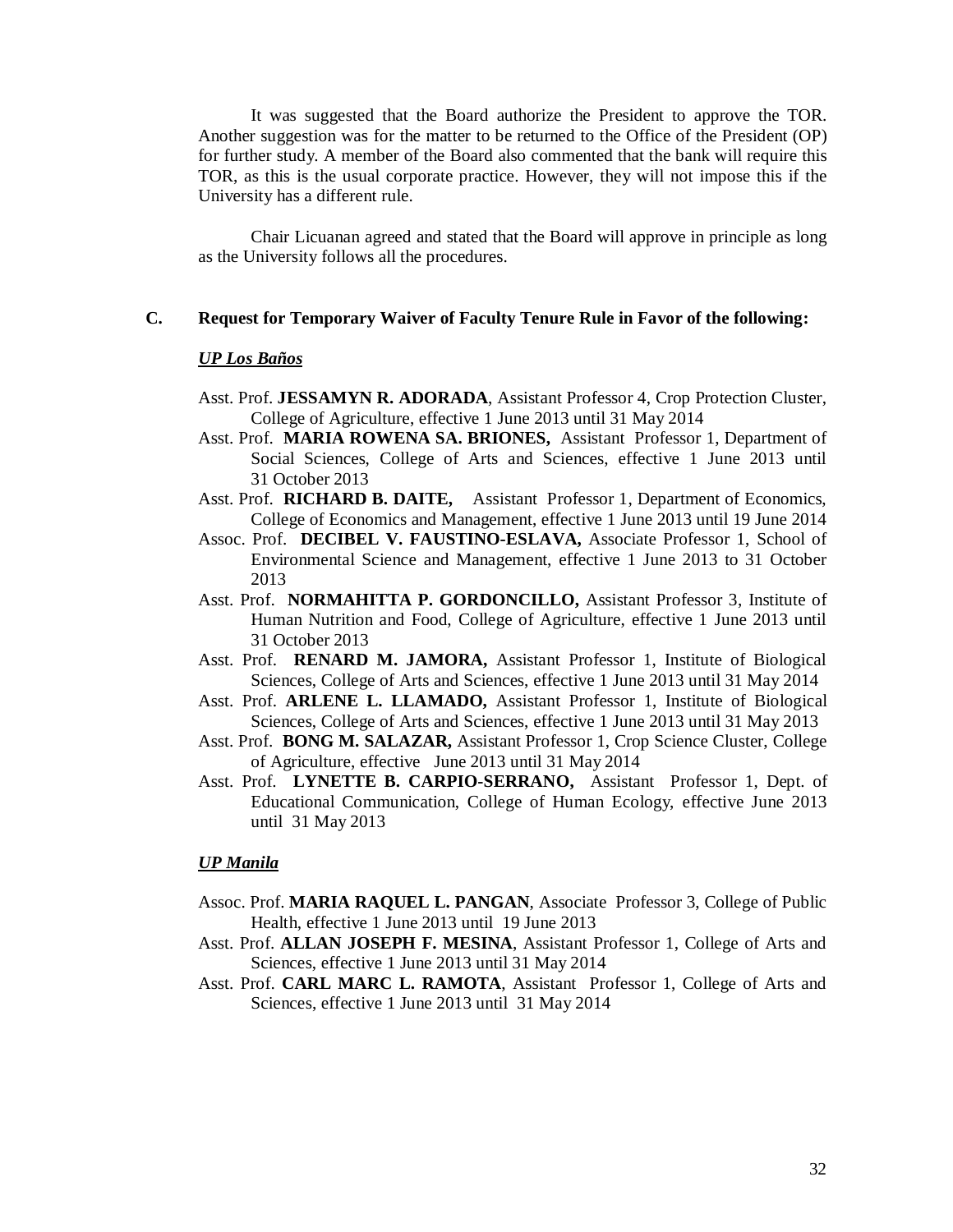### *UP Visayas*

- Asst. Prof. **NAOMI P. CARNAJE**, Assistant Professor 6, School of Technology, effective 1 June 2013 until 31 May 2014
- Asst. Prof. **FILAME JOY U. CATINAN,** Assistant Professor 5, Division of Physical Sciences and Mathematics, College of Arts and Sciences, effective 1 June 2013 until 31 May 2014
- Asst. Prof. **CHRISTOPHER B. HONORARIO**, Assistant Professor 5, College of Management, effective 1 June 2013 until 31 May 2014

## **D. Appointment of Faculty**

### **D.1 Transfer to Permanent Status**

#### *UP Diliman*

Asst. Prof. **NELSON G. CAINGHOG** as Assistant Professor 1, College of Social Sciences and Philosophy, effective upon approval

#### *UP Los Baños*

- Asst. Prof. **JESSAMYN R. ADORADA** as Assistant Professor 4, College of Agriculture, effective 29 July 2013
- Asst. Prof. **MARIA ROWENA S.A. BRIONES** as Assistant Professor 1, College of Arts and Sciences, effective 29 July 2013
- Asst. Prof. **RENARD M. JAMORA** as Assistant Professor 1, College of Arts and Sciences, effective 29 July 2013

#### *UP Manila*

Asst. Prof. **CARL MARC L. RAMOTA** as Assistant Professor 1, College of Arts and Sciences, effective 29 July 2013

#### *UP Mindanao*

- Asst. Prof. **DENNIS JOHN F. SUMAYLO** as Assistant Professor 1, College of Humanities and Social Sciences, effective 29 July 2013
- Asst. Prof. **JACKIE LOU J. TAGUBASE** as Assistant Professor 1, College of Science and Mathematics, effective 29 July 2013

### **D.2 Extension of Appointment Beyond Compulsory Retirement Age of 65**

#### *UP Diliman*

- Prof. **ADELAIDA F. LUCERO** as Professor 12 (Salary Grade 29-8), College of Arts and Letters, effective 12 May 2013 until 31 May 2013
- Prof. **ANGELITO G. MANALILI** as Professor 12 (Salary Grade 29-8), College of Social Work and Community Development, effective 1 June 2013 until 31 October 2013
- Prof. **CAROLYN I. SOBRITCHEA** as Professor 12 (Salary Grade 29-8), Asian Center, effective 1 June 2013 until 31 October 2013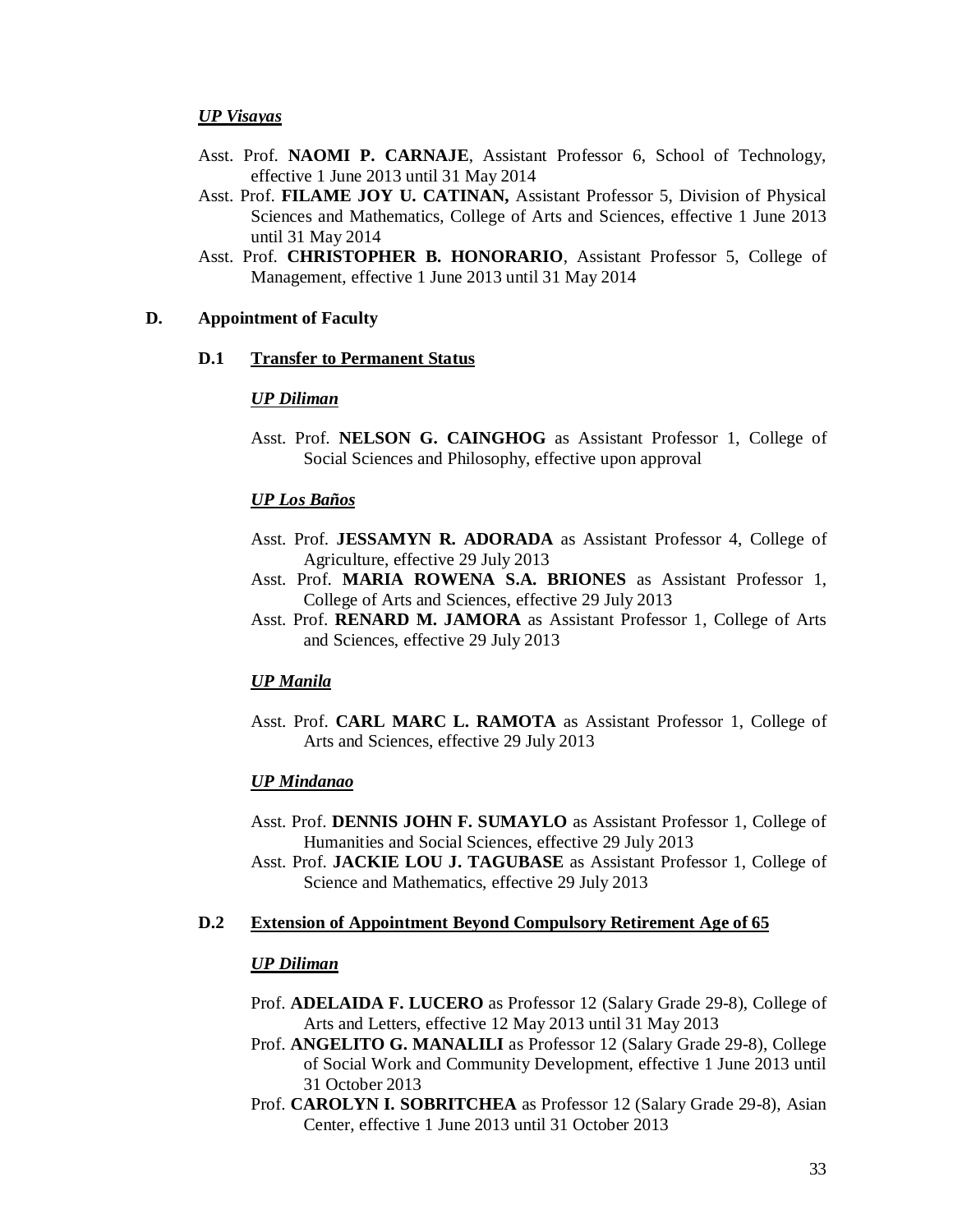#### *UP Manila*

Dr. **ARACELI O. BALABAGNO** as Professor 1, (Salary Grade 26-4), College of Nursing, effective 1 June 2013 until 30 November 2013

## *UP Visayas*

Prof. **MELANIE J. PADILLA** as Professor 2, (Salary Grade 26-7), College of Arts and Sciences, effective 8 September 2013 until 31 October 2013

### **D.3 Original Appointment Beyond Compulsory Retirement Age of 65**

### *UP Diliman*

- Prof. **BENJAMIN E. DIOKNO** as Professorial Lecturer 5, School of Economics, effective 1 June 2013 until 31 May 2014
- Prof. **MELITON B. JUANICO** as Professorial Lecturer 3, College of Social Sciences and Philosophy, effective 1 June 2013 until 31 May 2014
- Prof. **ROGELIO G. LARAYA** as Professorial Lecturer 5, College of Science, effective 1 June 2013 until 31 October 2013
- Prof. **HELEN E. LOPEZ** as Professorial Lecturer 5, College of Arts and Letters, effective 1 June 2013 until 31 May 2014
- Prof. **ADELAIDA F. LUCERO** as Professorial Lecturer 5, College of Arts and Letters, effective 1 June 2013 until 31 May 2014
- Prof. **JONATHAN C. MALICSI** as Professorial Lecturer 5, College of Social Sciences and Philosophy, effective 1 June 2013 until 31 October 2013

#### *UP Manila*

- Prof. **BRUCE J. BAUM** as Visiting Professor, College of Dentistry, effective 1 June 2013 until 31 May 2014
- Dr. **SEVERINO L. TANBONLIONG** as Clinical Professor of Orthopedics (College of Medicine) and Attending Surgeon (Philippine General Hospital), without compensation, effective upon approval

#### *UP Los Baños*

Prof. **CORAZON T. ARAGON** as Professorial Lecturer 5, College of Economics and Management, effective 10 June 2013 until 25 October 2013

#### *UP Visayas*

Prof. **MINDA J. FORMACION** as Professorial Lecturer 5, College of Arts and Sciences, effective 1 June 2013 until 31 October 2013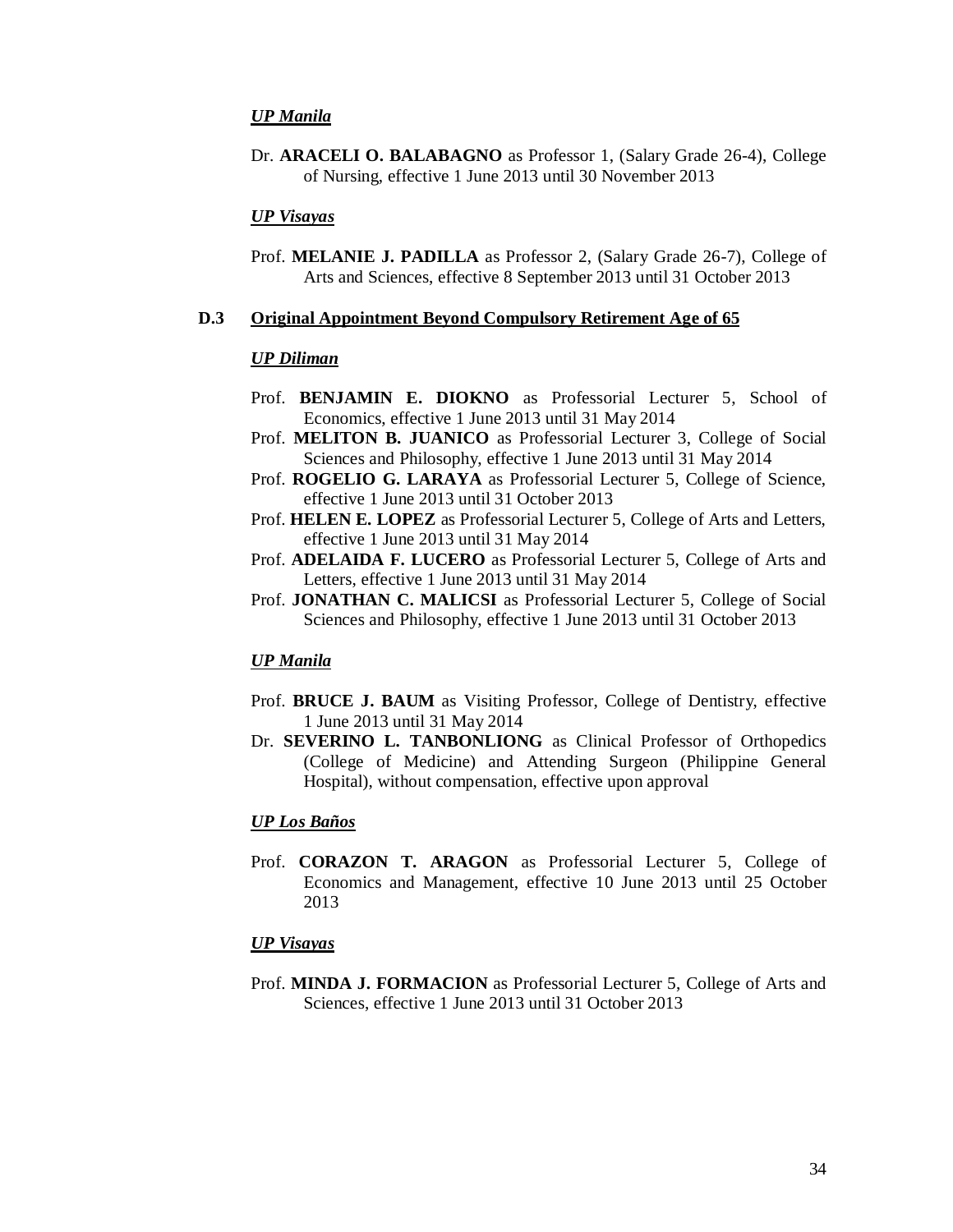#### *UP Open University*

- Prof. **FELIX LIBRERO** as Professorial Lecturer 5, Faculty of Information and Communication Studies, effective 8 June 2013 until 12 October 2013
- Prof. **JOSEFINA G. TAYAG** as Professorial Lecturer 5, Faculty of Management and Development Studies, effective 8 June 2013 until 12 October 2013

#### *UP Mindanao*

Prof. **REYNALDO G. ABAD** as Adjunct Professor, College of Science and Mathematics, without compensation, effective 1 June 2013 until 31 May 2014

#### *UP Cebu*

Prof. **MADRILEÑA L. DE LA CERNA** as Professorial Lecturer 1, Social Sciences Cluster, effective 1 June 2013 until 31 October 2013

#### **D.4 Renewal of Appointment Beyond Compulsory Retirement Age of 65**

### *UP Diliman*

- Prof. **ANTONIO H. ABAD, JR.** as Professorial Lecturer 5, College of Law, effective 1 June 2013 until 31 May 2014
- Prof. **EDUARDO JUAN F. ABELLA** as Professorial Lecturer 1, College of Law, effective 1 June 2013 until 31 May 2014
- Prof. **CARMEN A. ABUBAKAR** as Professorial Lecturer 5, Institute of Islamic Studies, effective 1 June 2013 until 31 May 2014
- Prof. **PACIFICO A. AGABIN** as Professorial Lecturer 5, College of Law, effective 1 June 2013 until 31 May 2014
- Prof. **RUBEN F. BALANE** as Professorial Lecturer 5, College of Law, effective 1 June 2013 until 31 May 2014
- Prof. **EDGARDO E. DAGDAG** as Professorial Lecturer 4, Asian Center, effective 1 June 2013 until 31 May 2014
- Mr. **EDELBERTO E. GARCELLANO** as Senior Lecturer 3, College of Arts and Letters, effective 1 June 2013 until 31 October 2013
- Prof. **ESTER R. GUERZON** as Professorial Lecturer 1, College of Business Administration, effective 1 June 2013 until 31 May 2014
- Atty. **ROSA MARIA T. JUAN-BAUTISTA** as Professorial Lecturer 1, College of Law, effective 1 June 2013 until 31 May 2014
- Prof. **JOSE C. LAURETA** as Professorial Lecturer 5, College of Law, effective 1 June 2013 until 31 May 2014
- Prof. **MERLIN M. MAGALLONA** as Professorial Lecturer 5, College of Law, effective 1 June 2013 until 31 May 2014
- Mrs. **FLORENDA D. MALLARI** as Senior Lecturer 3, School of Library and Information Studies, effective 1 June 2013 until 31 May 2014
- Prof. **VICTORINO C. MAMALATEO** as Professorial Lecturer 3, College of Law, effective 1 June 2013 until 31 May 2014
- Prof. **AUGUSTUS C. MAMARIL** as Professorial Lecturer 1, College of Science, effective 1 June 2013 until 31 May 2014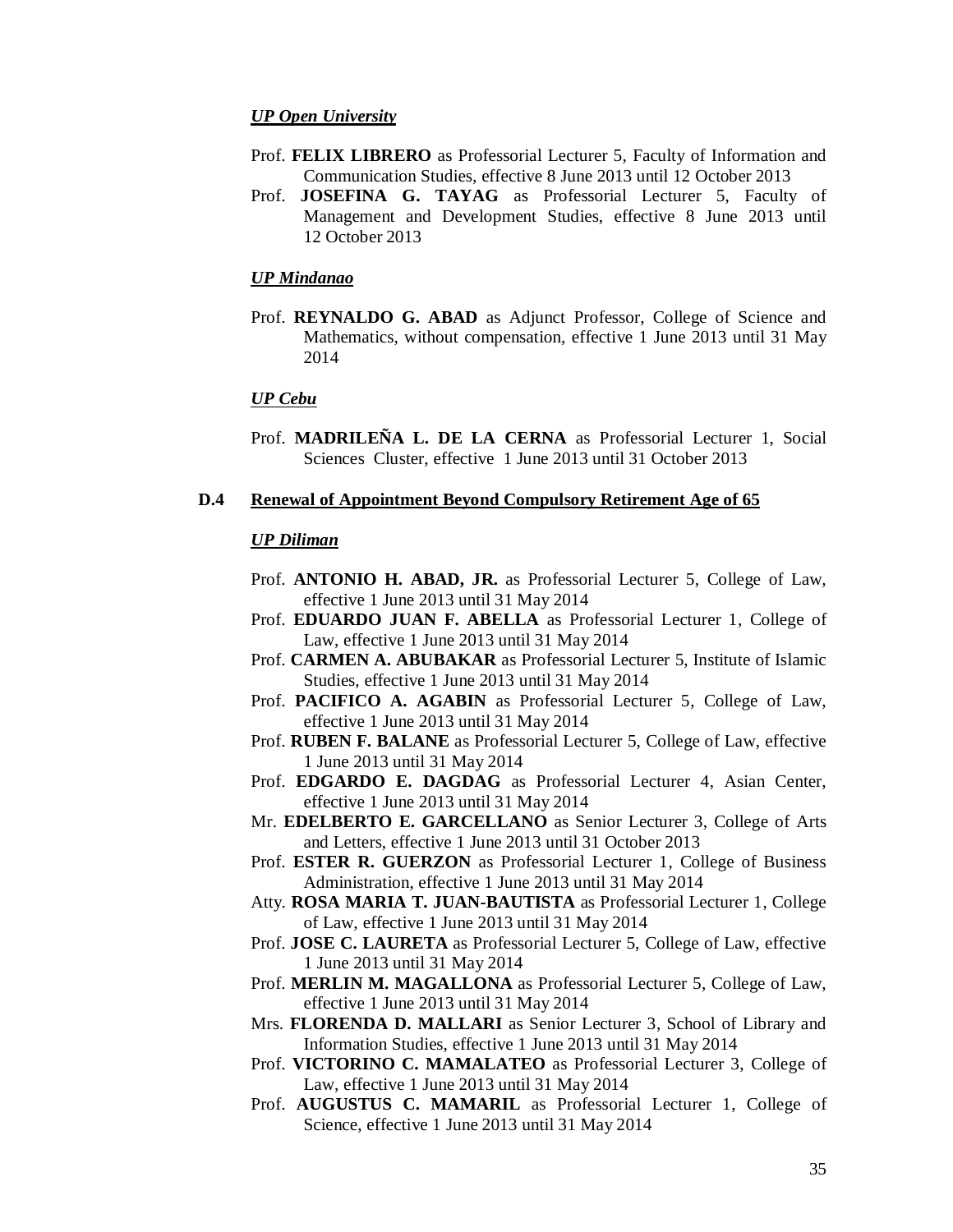- Prof. **ROMULO G. PIZAÑA** as Professorial Lecturer 2, College of Science, effective 1 June 2013 until 31 May 2014
- Prof. **SERAFIN U. SALVADOR, JR.** as Professorial Lecturer 5, College of Law, effective 1 June 2013 until 31 May 2014
- Prof. **CARMELO V. SISON** as Professorial Lecturer 5, College of Law, effective 1 June 2013 until 31 May 2014
- Prof. **LILIAN B. UNGSON** as Professorial Lecturer 2, College of Science, effective 1 June 2013 until 31 May 2014

### *UP Los Baños*

- Prof. **OFELIA K. BAUTISTA** as Adjunct Professor, College of Agriculture, without compensation, effective 1 May 2013 until 30 April 2014
- Prof. **JOSEPH S. MASANGKAY** as Adjunct Professor, College of Veterinary Medicine, without compensation, effective 1 June 2013 until 31 May 2014
- Prof. **CARMENCITA D. MATEO** as Adjunct Professor, College of Veterinary Medicine, without compensation, effective 1 June 2013 until 31 May 2014
- Prof. **FLORINIA E. MERCA** as Adjunct Professor, College of Arts and Sciences, effective 1 June 2013 until 31 May 2014
- Prof. **EDUARDO P. PANINGBATAN, JR.** as Adjunct Professor, College of Agriculture, without compensation, effective 1 June 2013 until 31 May 2014
- Prof. **CAROLINA P. SANTILLANA** as Professorial Lecturer 1, College of Public Affairs and Development, effective 1 June 2013 until 31 May 2014

#### *UP Manila*

- Prof. **FATIMA A. CASTILLO** as Professorial Lecturer 5, College of Arts and Sciences, effective 1 June 2013 until 31 May 2014
- Dr. **MARITA V.T. REYES** as Clinical Professor, College of Medicine, without compensation, effective 1 June 2013 until 31 May 2014

### *UP Cebu*

- Prof. **PRIMITIVO G. ERENO** as Professorial Lecturer 3, UP Cebu, effective 29 June 2013 until 5 October 2013
- Prof. **ELISA G. LAPA** as Professorial Lecturer 2, UP Cebu, effective 29 June 2013 until 5 October 2013

### **D.5 Reappointment Beyond Compulsory Retirement Age of 65**

### *UP Diliman*

Prof. **BARTOLOME S. CARALE** as Professorial Lecturer 5, College of Law, effective 1 June 2013 until 31 May 2014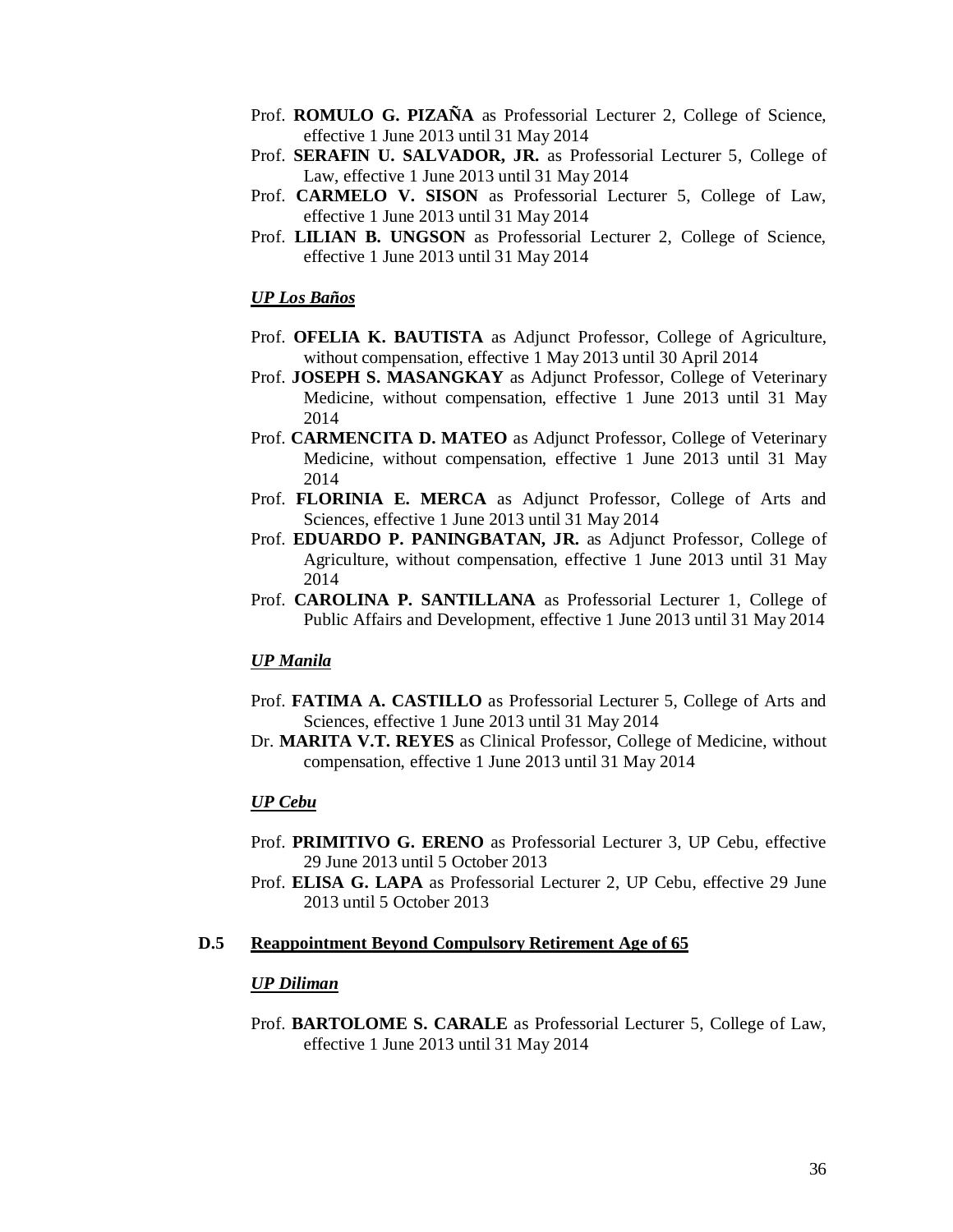### *UP Visayas*

- Asst. Prof. **PABLO B. ESPAÑOLA** as Senior Lecturer 2, College of Management, effective 1 June 2013 until 31 October 2013
- Arch. **MANUEL B. TINGZON, JR.** as Senior Lecturer 1, College of Management, effective 1 June 2013 until 31 October 2013

#### *UP Open University*

Prof. **ROGELIO V. CUYNO** as Professorial Lecturer 5, Faculty of Management and Development Studies, effective 8 June 2013 until 12 October 2013

#### **E. Revocation of Awards for UP Manila Professorial Chairs**

In a letter of Dr. Manuel B. Agulto dated 4 December 2012, which was received by the Office of the Vice President for Legal Affairs (OVPLA) only on 3 January 2013, he favorably endorsed the recommendation of the UP Manila Income and Investment Committee (UPM-IIC) to revoke the awards for Professorial Chairs in view of the opinion of the UP Manila Legal Office regarding the "Utilization of the UP Manila Special Endowment Fund (SEF) and the "Creation of the Thirty (30) Professorial Chairs in UP Manila."

Dr. Joselito C. Jamir, Vice Chancellor for Administration and Chair of the UPM-IIC, in a letter dated 27 November 2012 addressed to Dr. Agulto, gave the following recommendations:

- 1. The UP Manila "Gawad Sentenaryo" Professorial Chair can be availed of only once by a faculty member.
- 2. The Committee recommends the revocation of the "Gawad Sentenaryo" Professorial Chairs for the Director SHS, Baler Extension Campus and Director SHS, Koronadal City Extension Campus, which was approved by the Board of Regents in its 1235<sup>th</sup> Meeting on 29 August 2008.
- 3. The Committee likewise recommends the revocation of the UP Manila Professorial Chairs granted in favour of the Deans, Directors, and Vice Chancellors and approved by the BOR in its  $1279<sup>th</sup>$  meeting on 25 July 2011.

In a memorandum dated 18 October 2012, Atty. Anunciacion G. Ayo, Chief Legal Counsel of the UP Manila Legal Office, opined as follows:

- 1. The "Gawad Sentenaryo" Professorial Chair given to the Directors of SHS Baler and SHS Koronadal does not appear warranted considering that their eligibility for said award is based on their appointment as Director. She further noted that as faculty, they may still be eligible for a Professorial Chair award.
- 2. She made the same observation with respect to the creation of Professorial Chairs in UP Manila for the Deans and Directors further to the BOR approval dated 25 July 2011. He noted that "this should be subject to review considering that the basis for this award is their respective positions as Deans and Directors. Such appointment is administrative in nature and an award of Professorial Chair because of such position as Dean or Director does not appear justified."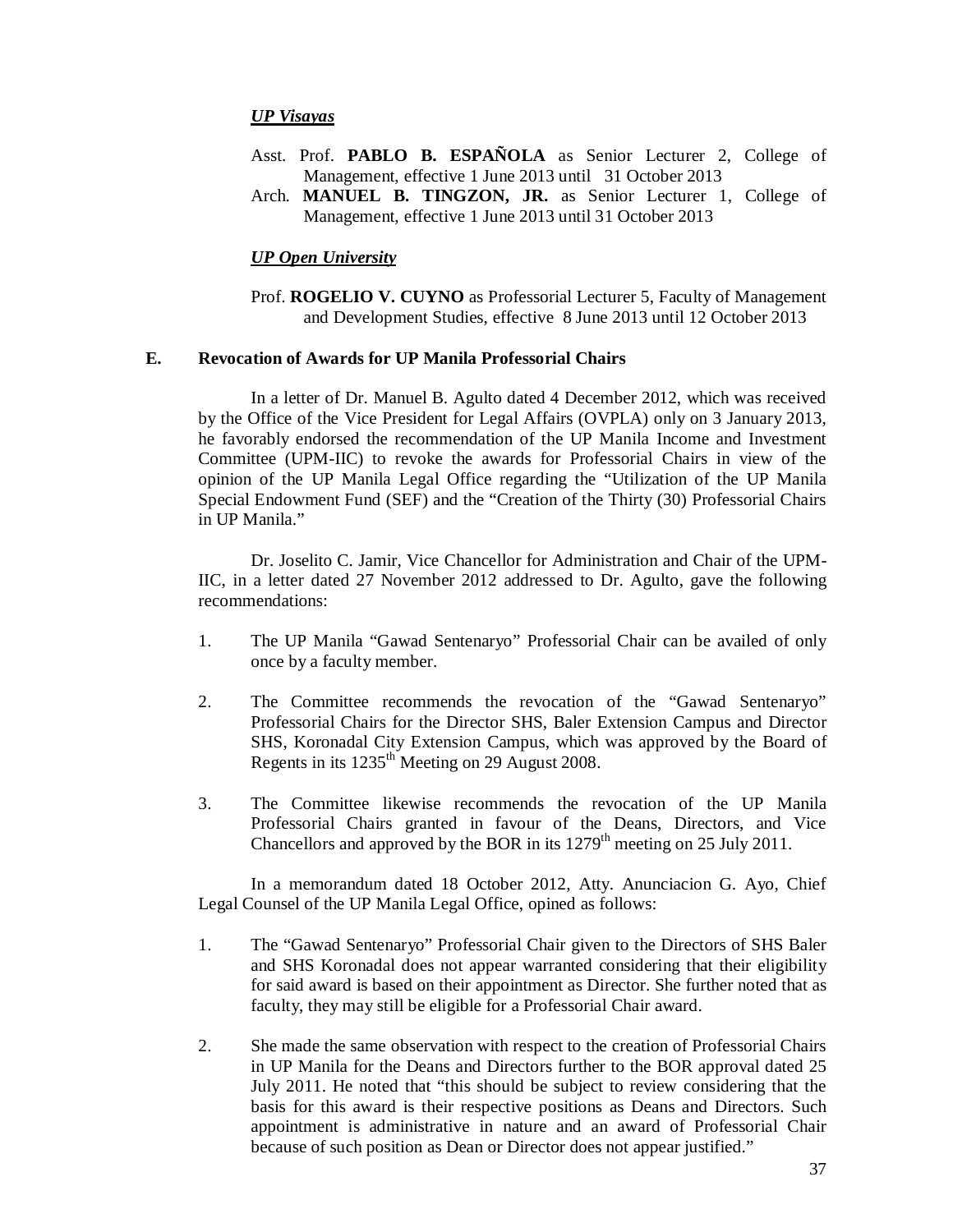Further to the General Guidelines on Professorial Chairs ("Guidelines") approved by the BOR in its 1057<sup>th</sup> meeting on 25 January 1993 and its Revisions approved by the BOR in its  $1159<sup>th</sup>$  meeting on 21 March 2002, the following are the basic parameters for the grant of a Professorial Chair:

- 1. A candidate for a professorial chair should be a regular member of the faculty with the rank of Assistant Professor or higher and as a general rule, should have served the University of the Philippines as a faculty member for at least five (5) years.
- 2. In addition, the candidate should have shown outstanding performance in the following:
	- a. Research as evidenced by publications in his/her area of specialization;
	- b. Teaching as evidenced by student and peer evaluation**;**
	- c. Creativity as shown by publications, performance or presentation of art works and compositions; and
	- d. General Education (GE) Professorial Chairs are also awarded for outstanding performance as a GE Teacher.

In the  $1159<sup>th</sup>$  meeting of the BOR on 21 March 2002, the professorial chairs were reduced to two (2), i.e., Chair in specialized fields and the GE Chair. The criteria for selection of professorial chair awardees were likewise revised in that the distinction between research and teaching criteria were removed.

- 3. All recommendations for original (renewal, or reappointment) appointment to professorial chairs shall be submitted to the President for the Board of Regents' approval.
- 4. No person may hold more than one professorial chair at any given time.
- 5. A faculty member may be reappointed to a chair for term of one year without limit to the number of renewal/reappointments. The decision on whether to renew the appointment of a chair holder or to award the chair instead to another faculty member shall be based strictly on merit and no special preference shall be a given to the incumbent chair holder.

Following the above Guidelines, the OVPLA believes that the award of Professorial Chairs to Directors, Deans and even Vice- Chancellors because of their office has to be revisited and re-evaluated. The Guidelines clearly provide that the grantee must have shown outstanding performance in the fields of teaching and research. There is nothing in the Guidelines that provides that a chair can be awarded by virtue of his or her office. The UP Manila Legal Office correctly pointed out that these Directors, Deans, and Vice Chancellors are not automatically forbidden from being Professorial Chair awardees as long as the award is given by virtue of their outstanding performance as faculty members of the University.

On the "Gawad Sentenaryo" Professorial Chair, there is no basis for the opinion that this may be availed of by a faculty member only once. The BOR approval for this Professorial Chair provides that the award shall commence in January 2009 and such will be given on an annual basis to deserving faculty. Considering that the said BOR resolution is silent on the number of times a faculty member may avail of the "Gawad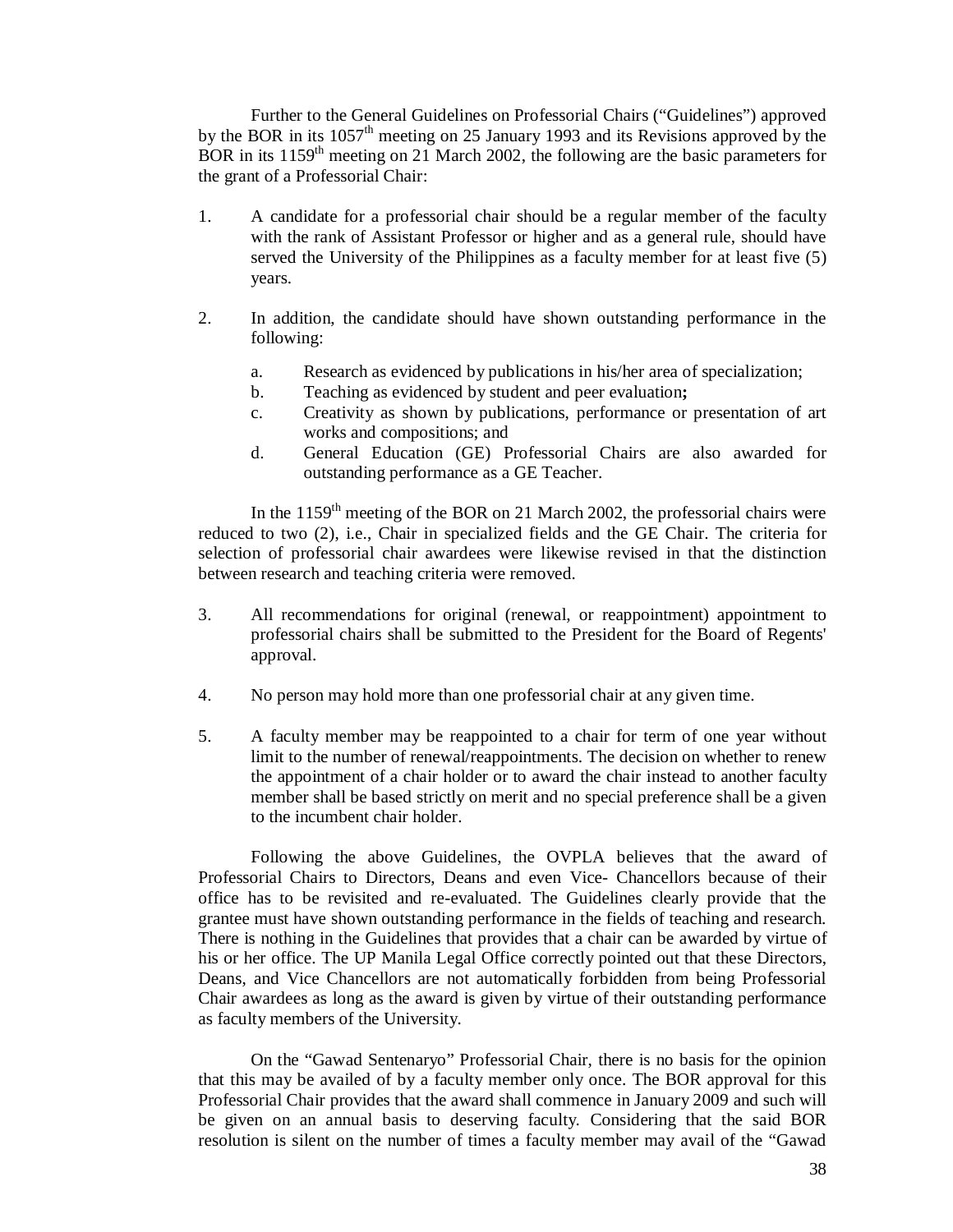Sentenaryo", the Guidelines apply which provide that a faculty member may be reappointed to a chair for a term of one year without limit to the number of renewal/reappointments.

Considering that Sec. 13 of Republic Act No. 9500 empowers the BOR to establish professorial chair awards, it is the BOR which is likewise empowered to modify, amend, or revoke the same.

### **Board action: DEFERRED**

#### Highlights of the Discussion:

The Board was presented with the motion to defer Board action on the revocation of UP Manila Professorial Chairs. This was the first time that the Board was asked to revoke awards it had previously approved. The reason for the request was that these awards are not aligned with the current guidelines on the granting of professorial chairs.

The Professorial Chairs were proposed to the Board to entice Deans, Directors, and Vice Chancellors to conduct research; come up with a research paper; or deliver a public lecture at the end of their one-year appointment. These faculty administrators do not compete with their colleagues for available Professorial Chairs.

It was suggested to the Board that instead of revocation, the following may be adapted:

- i) UP Manila can amend the title from Chair to Award;
- ii) Make the Professorial Chairs competitive if UP Manila feels that Deans, Directors, Vice Chancellors should not be entitled to chairs automatically; and
- iii) If earnings from the Special Endowment Fund (SEF) are not adequate to pay for the professorial chairs, the administrators can request authorities to hold in abeyance the granting of the chairs.

# **MATTERS SUBMITTED FOR CONFIRMATION BY THE BOARD**

## **ACADEMIC MATTERS**

The Board **CONFIRMED** the following:

## **A. Confirmation of the Conferment of the Degree of Doctor of Laws (***honoris causa***) upon Senator FRANKLIN M. DRILON, Senate President**

The Board, at its 1286<sup>th</sup> BOR meeting held on 28 February 2013, approved the conferment of the Degree of Doctor of Laws (*honoris causa*) upon Senator FRANKLIN M. DRILON.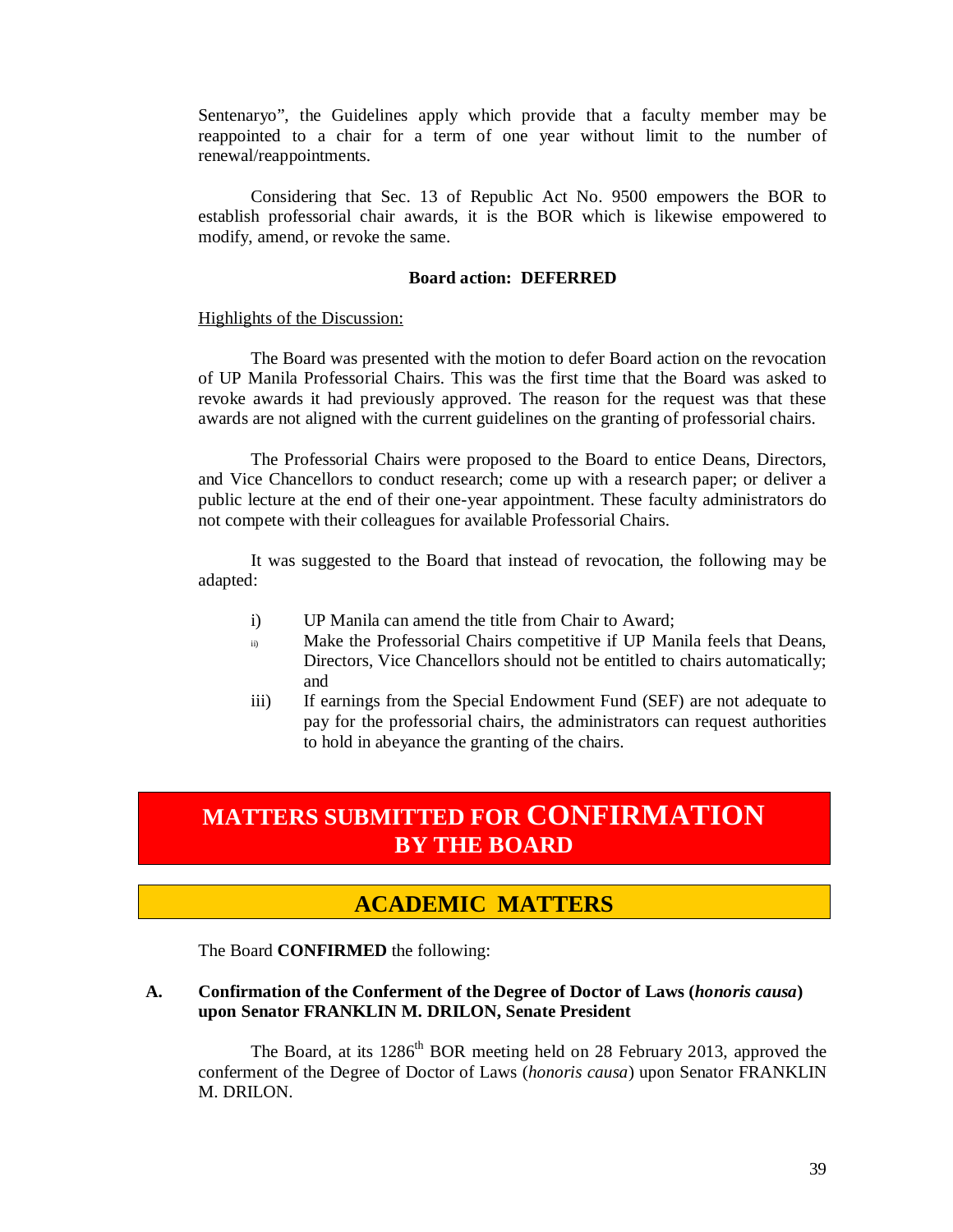## **B. Confirmation of Graduation of Summer 2013 Graduates in UP Diliman who will be taking the 2013 Bar and Licensure Examinations**

The President, by virtue of the authority given by the Board of Regents at its 1048th meeting held on 26 March 1992, approved on 18 July 2013 the following Summer 2013 graduates of UP Diliman who will be taking the Bar and Licensure Examinations:

*For the Degree of Juris Doctor*

- Rachel Jane A. Abelinde
- Blesie Mae P. Bustamante
- Donna Patricia C. Manlangit
- Gerille Hope E. Patagan
- Joshua S. Raymundo (as of 28 April 2013)

## *For the Degree of Master of Science in Geology*

- Cherisse R. Ferrer
- Deborah N. Tangunan

## *For the Degree of Bachelor of Science in Geology*

- John Emmanuel S. Fungo
- April C. Ondona
- Jose Miguel P. Paras
- Patricia Nicole L. Quimora

The deadlines for filing applications are 31 July 2013 and 2 August 2013, respectively.

## **FISCAL MATTERS**

The Board **CONFIRMED** the following:

## **A. Academic Agreements**

| <b>UNIT</b>      |   | TITLE                                                                                                                                     | PROJECT/AMOUNT/                                                                                                                                                                                                                                    |
|------------------|---|-------------------------------------------------------------------------------------------------------------------------------------------|----------------------------------------------------------------------------------------------------------------------------------------------------------------------------------------------------------------------------------------------------|
|                  |   |                                                                                                                                           | <b>DURATION</b>                                                                                                                                                                                                                                    |
| <b>UP</b> System | 1 | Memorandum of Agreement on<br>Academic Cooperation between the<br>University of the Philippines and the<br>Tsuda College (Fourth Renewal) | Effectivity: Valid for a period of<br>five (5) years from the date of<br>signing by the representatives of<br>both universities.<br>The<br>Agreement shall be renewed<br>after being reviewed<br>and<br>renegotiated<br>both<br>by<br>universities |
|                  |   |                                                                                                                                           | Date notarized: 19 July 2013                                                                                                                                                                                                                       |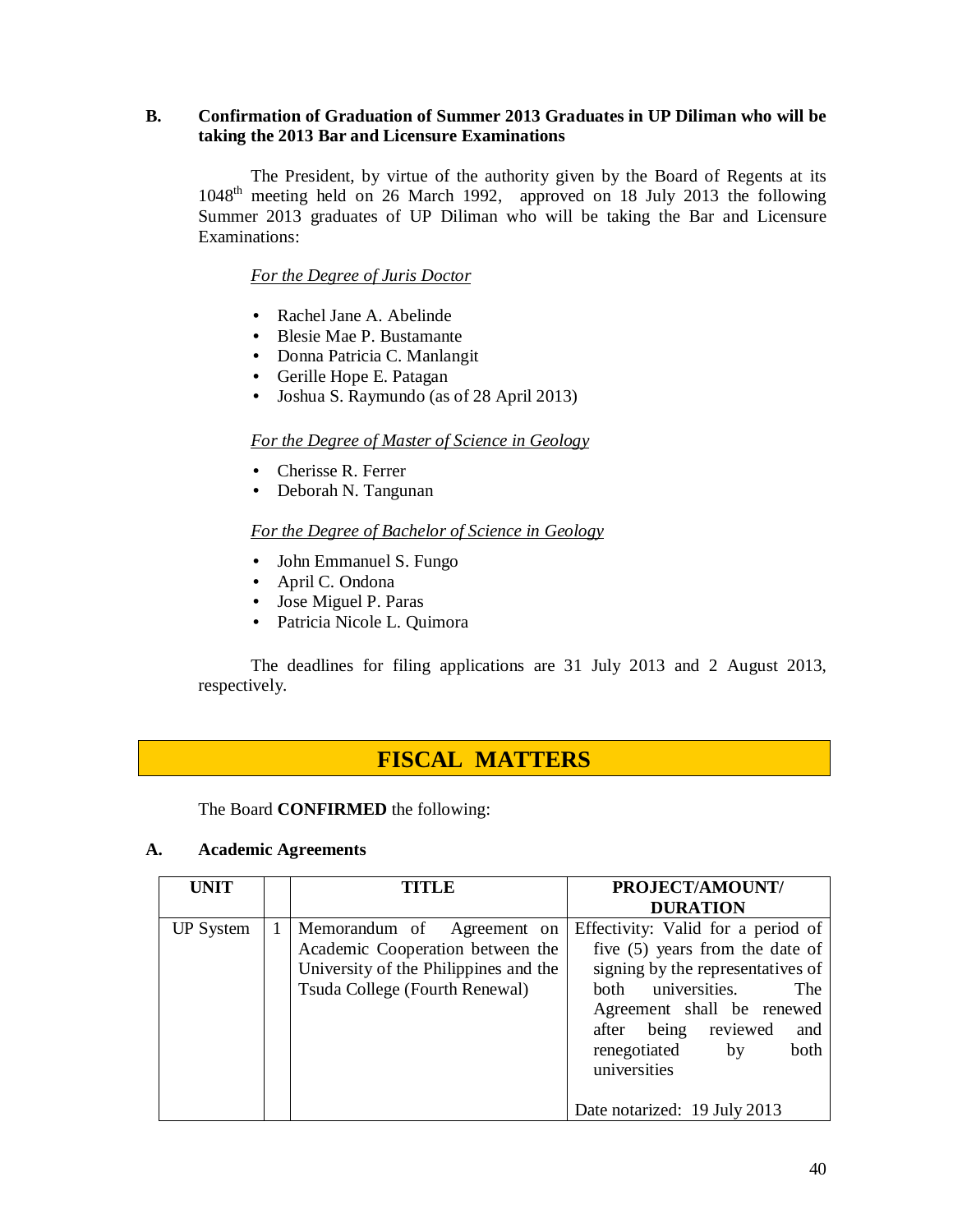|                  | $\overline{2}$ | Memorandum of Agreement on<br>Student Exchange between<br>the<br>University of the Philippines and the<br><b>Tsuda College</b>                                 | Effectivity: The participating<br>institutions will exchange one<br>(1) student each for a period of<br>five (5) years starting School<br>Year 2013-2014                                                                                                                                                                                                                                                                                                                                                                                                                                                                                                                              |
|------------------|----------------|----------------------------------------------------------------------------------------------------------------------------------------------------------------|---------------------------------------------------------------------------------------------------------------------------------------------------------------------------------------------------------------------------------------------------------------------------------------------------------------------------------------------------------------------------------------------------------------------------------------------------------------------------------------------------------------------------------------------------------------------------------------------------------------------------------------------------------------------------------------|
|                  | 3              | Two (2) Memoranda of Agreement<br>between the University of the<br>Philippines<br>and the Philippine<br>Council for Health Research and<br>Development (PCHRD) | Date notarized: 9 July 2013<br>1. Project: Pharmacogenetic Studies<br>on Some Commonly Used Drugs<br>for Hypertension, Dyslipidemia,<br>and Coronary Artery Disease<br>Among Filipinos                                                                                                                                                                                                                                                                                                                                                                                                                                                                                                |
|                  |                | Implementing Agency:<br>Institute of Human Genetics,<br>UP Manila-National Institutes of                                                                       | Project Leader:<br>Dr. Eva Maria<br>Cutiongco-Dela Paz                                                                                                                                                                                                                                                                                                                                                                                                                                                                                                                                                                                                                                |
| <b>UP</b> System |                | Health (IHG-UPM-NIH)                                                                                                                                           | Amount: \; P12,477,668.00<br>Duration:<br>The Project shall be<br>completed within three (3) years,<br>with<br>the<br>first<br>year<br>of<br>its<br>implementation<br>covering<br>the<br>period 25 June 2013 to 24 June<br>2014.<br>Subsequent<br>financial<br>assistance shall be subject to an<br>evaluation<br>of<br>the<br>project's<br>accomplishment based on Item V<br>of the Agreement.<br>Date notarized: 21 June 2013<br>2. Project: The Prevalence of Genetic<br>Polymorphisms Associated with<br>the Risk for the Development of<br>Hypertension, Dyslipidemia, and<br>Coronary Artery Disease Among<br>Filipinos<br>Project Leader: Dr. Rody Sy<br>Amount: P6,095,884.00 |
|                  |                |                                                                                                                                                                | Duration:<br>The Project shall be<br>completed within three (3) years,<br>with<br>the<br>first<br>year<br>its<br>of<br>implementation<br>covering<br>the<br>period 25 June 2013 to 24 June<br>2014.<br>Subsequent<br>financial<br>assistance shall be subject to an<br>evaluation<br>the<br>of<br>project's<br>accomplishment based on Item V<br>of the Agreement.<br>Date notarized: 21 June 2013                                                                                                                                                                                                                                                                                    |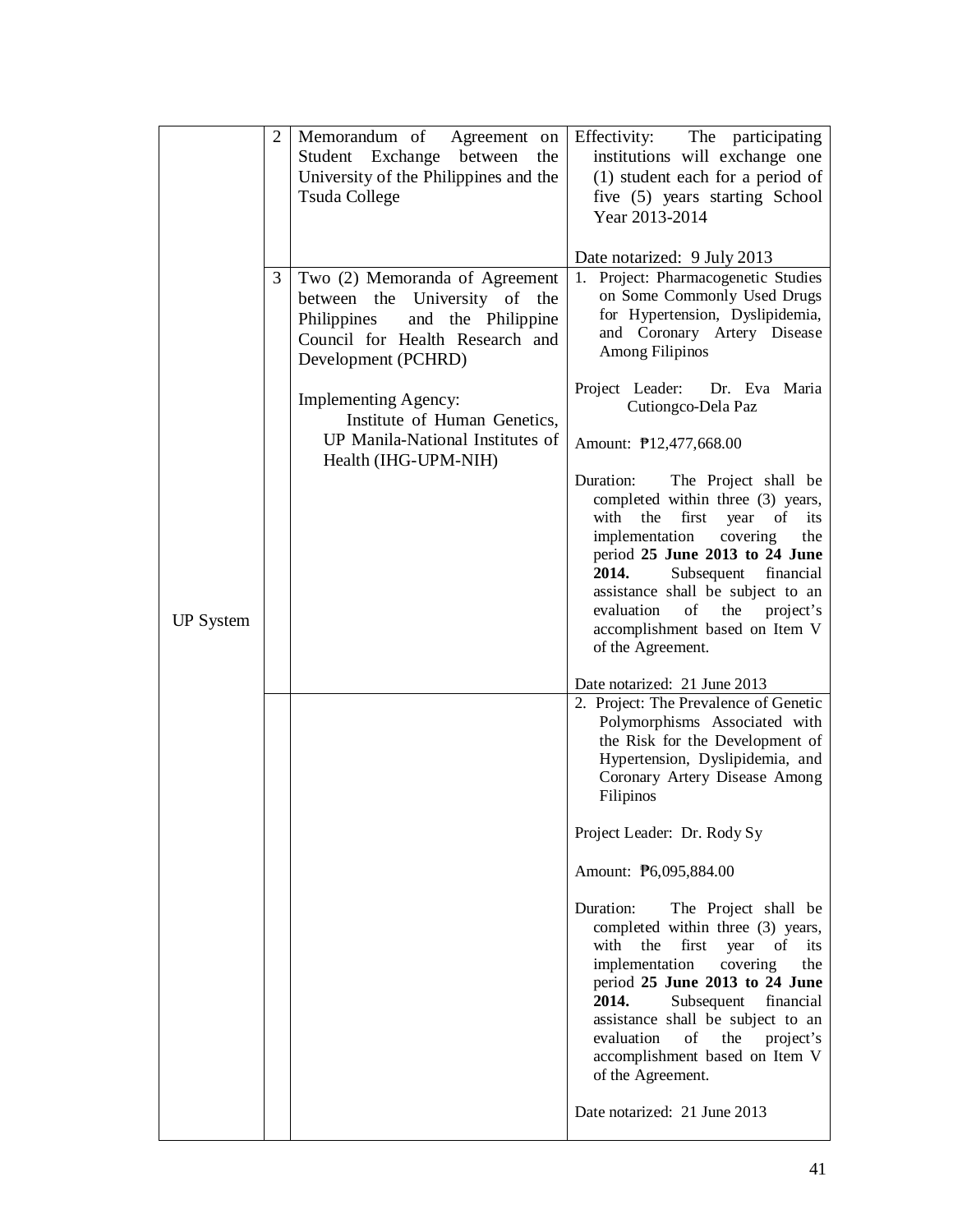| <b>UP System</b> | 4 | Memorandum of Agreement among<br>the University of the Philippines<br>System, the Philippine Council for<br>Health Research and Development<br>(PCHRD),<br>and<br>the<br>Philippine<br>Genome Center (a Research and<br>Development Institution attached to<br>the UP System) (Proponent) | Project: Product Development of<br>Biotek-M Dengue-seco Kit<br>(Lyophilized Format)<br>Project Leader: Ms. Joy Ann G.<br>Petronio, MSc<br>Amount: P2,695,152.00<br>Duration:<br>The Project shall be<br>completed within (3) years with<br>the first year implementation<br>covering the period May 16,<br>May 15, 2014.<br>2013<br>to<br>Subsequent financial assistance<br>shall be an evaluation of the<br>projects accomplishment based<br>on Item V of the agreement.<br>Date notarized: 22 May 2013 |
|------------------|---|-------------------------------------------------------------------------------------------------------------------------------------------------------------------------------------------------------------------------------------------------------------------------------------------|-----------------------------------------------------------------------------------------------------------------------------------------------------------------------------------------------------------------------------------------------------------------------------------------------------------------------------------------------------------------------------------------------------------------------------------------------------------------------------------------------------------|
|                  | 5 | of<br>Understanding<br>Memorandum<br>between the University of the<br>Philippines and the Yeungnam<br>University, Korea                                                                                                                                                                   | Academic<br>Project:<br>and<br><b>Educational Exchange</b><br>Effectivity: Effective on the date<br>of signing                                                                                                                                                                                                                                                                                                                                                                                            |
|                  | 6 | Memorandum<br>of<br>Agreement<br>University of the<br>between the<br>Philippines and Dr. Caesar<br>A.<br>Saloma (Grantee)                                                                                                                                                                 | Date notarized: 21 June 2013<br>Intellectual Property<br>Invention:<br>Protection Outright Grant<br>for "Two Color<br>(Two<br>Photon) Excitation with<br><b>Focused Excitation Beams</b><br>and a Raman Shifter"                                                                                                                                                                                                                                                                                          |
|                  |   | Applicants/Inventors:<br>Caesar<br>A.<br>Saloma, Jonathan A. Palero and<br>Wilson O. Garcia                                                                                                                                                                                               | Amount: <b>P12,505.25</b>                                                                                                                                                                                                                                                                                                                                                                                                                                                                                 |
|                  |   | Scope of Outright Grant:<br>Patent<br><b>Cooperation Treaty Application</b><br>Phase<br>in<br>Philippines<br>the<br>November 2012                                                                                                                                                         | Date notarized: 20 June 2013                                                                                                                                                                                                                                                                                                                                                                                                                                                                              |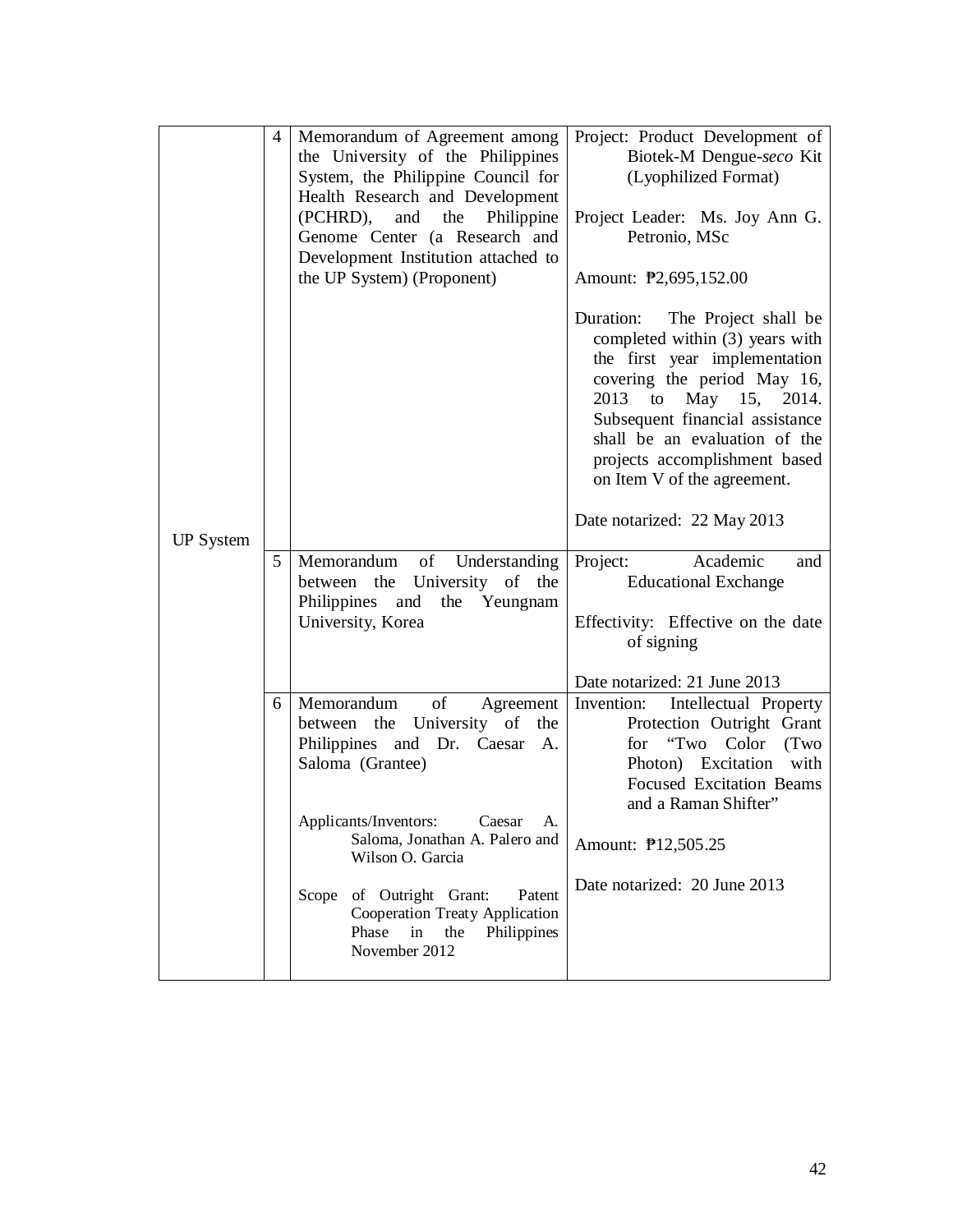|                   | 7 | Two (2) Memoranda of Agreement<br>between the University of the<br>Philippines and Dr. Caesar<br>А.<br>Saloma (Grantee)                            | Invention: Intellectual Property<br>Protection Outright Grant<br>"Method<br>for<br>for<br>the<br>Generating High Contrast<br>Images of Semiconductor<br>Sites Via<br>Photon<br>One<br>Optical Beam Induced<br>Current<br>Imaging<br>and |
|-------------------|---|----------------------------------------------------------------------------------------------------------------------------------------------------|-----------------------------------------------------------------------------------------------------------------------------------------------------------------------------------------------------------------------------------------|
|                   |   | (1) Applicants/Inventors: Caesar A.<br>Saloma, Vincent Ricardo M.<br>Daria and Jelda Jayne C.<br>Miranda                                           | Confocal<br>Reflectance<br>Microscopy"                                                                                                                                                                                                  |
| <b>UP</b> System  |   | Scope of Outright Grant: Patent<br>Cooperation Treaty National<br>Phase<br>in the Philippines<br>December 2012                                     |                                                                                                                                                                                                                                         |
|                   |   | Amount: P9,060.25                                                                                                                                  |                                                                                                                                                                                                                                         |
|                   |   | Date notarized: 17 July 2013                                                                                                                       |                                                                                                                                                                                                                                         |
|                   |   | (2) Applicants/Inventors: Caesar A.<br>Saloma, Vincent Ricardo M.<br>Daria and Jelda Jayne C.<br>Miranda                                           |                                                                                                                                                                                                                                         |
|                   |   | Scope of Outright Grant: Patent<br>Cooperation<br>Treaty<br>Application National Phase<br>in the Philippines January to<br>February 2013           |                                                                                                                                                                                                                                         |
|                   |   | Amount: P15,106.77                                                                                                                                 |                                                                                                                                                                                                                                         |
|                   |   | Date notarized: 09 July 2013                                                                                                                       |                                                                                                                                                                                                                                         |
| <b>UP Diliman</b> | 1 | Memorandum of Understanding<br>between the University of the<br>Philippines and the Rhine-Waal<br>University of Applied Sciences<br>(RWU), Germany | Project: Academic Cooperation<br>Effectivity: Shall remain in force<br>for a period of five (5) years<br>from the date of signing by the<br>representatives<br>of<br>both<br>Universities                                               |
|                   |   |                                                                                                                                                    | Date notarized: 21 February 2012                                                                                                                                                                                                        |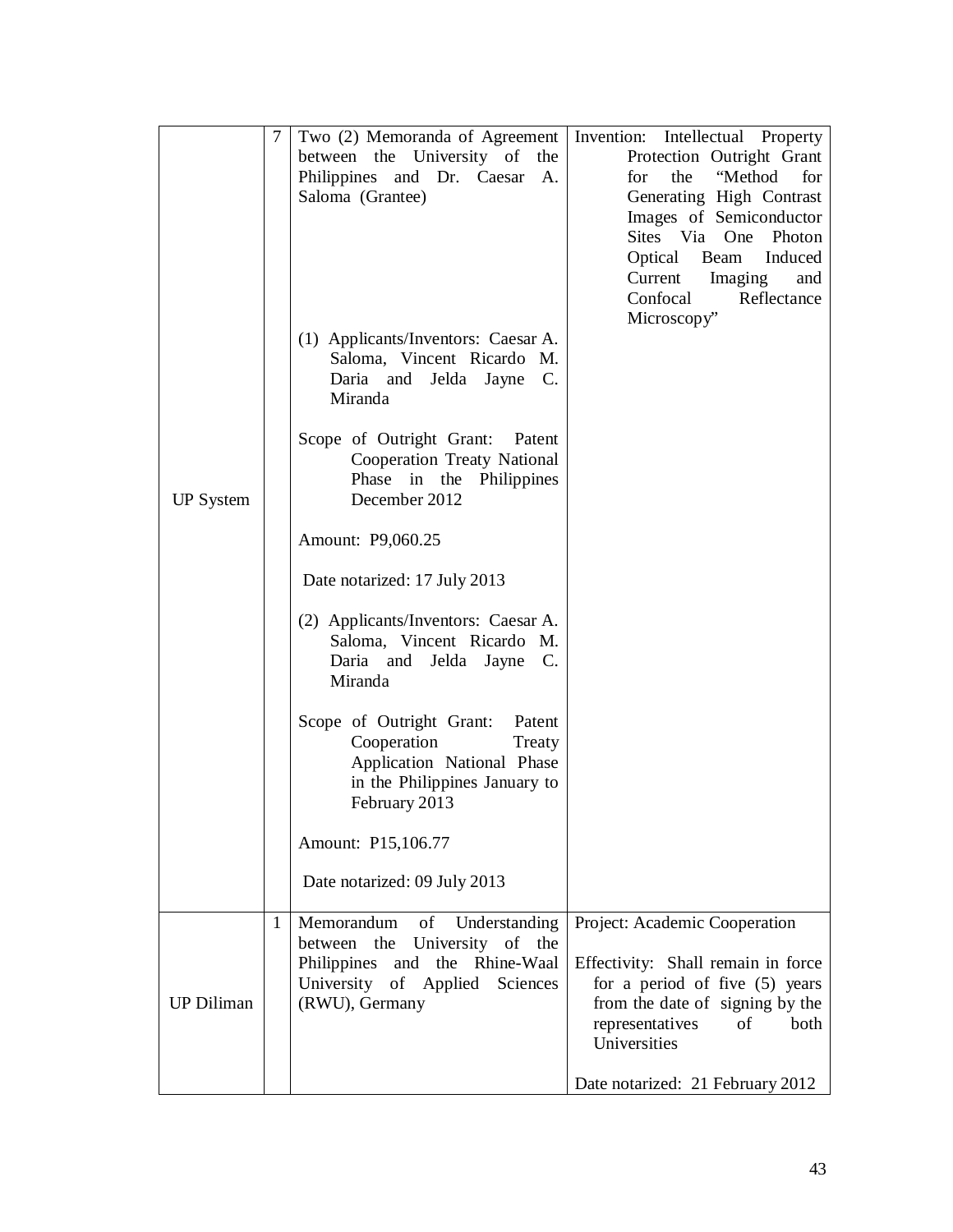|                   | $\overline{2}$ | Academic<br>Agreement<br>on<br>Cooperation between the University<br>of the Philippines through<br>the<br>National Institute of Physics and the<br>Jeju National University, Korea                                                                                              | Project: Academic and Exchange<br>Cooperation<br>Effectivity: Valid for a period of<br>five $(5)$ years from the date of<br>signature<br>by<br>the<br>the<br>representatives<br>of<br>both<br>Universities<br>Date notarized: 18 May 2013                                                                                                                                         |
|-------------------|----------------|---------------------------------------------------------------------------------------------------------------------------------------------------------------------------------------------------------------------------------------------------------------------------------|-----------------------------------------------------------------------------------------------------------------------------------------------------------------------------------------------------------------------------------------------------------------------------------------------------------------------------------------------------------------------------------|
| <b>UP Diliman</b> | 3              | of<br>Memorandum<br>Agreement<br>between the University of the<br>Philippines through the College of<br>Engineering and the Job and Esther<br>Technologies, Inc. (Company)                                                                                                      | Project: Internship Program<br>Effectivity: Shall take effect on 25<br>April 2013 and shall remain in<br>full force and effect for five (5)<br>years<br>Date notarized: 02 May 2013                                                                                                                                                                                               |
|                   | $\overline{4}$ | $% \left( \left( \mathcal{A},\mathcal{A}\right) \right)$ of<br>Memorandum<br>Agreement<br>University<br>of the<br>between the<br>Philippines through The Marine<br>Science Institute and the Ateneo De<br>Manila University through<br>its<br>School of Science and Engineering | Project: Practicum Program for the<br>Ateneo<br><b>BS</b><br><b>Biology</b><br>students<br>undergraduate<br>(Biology Practicum students)<br>Effectivity: 2013 Summer Term<br>to commence on April 2013 to<br>be completed in May 2013<br>Date notarized: 22 May 2013                                                                                                              |
|                   | 5              | Memorandum<br>of<br>Understanding<br>University<br>between the<br>of the<br>Philippines through the National<br>of Physics<br>Institute<br>the<br>and<br>Philippine Science High School<br>System<br>(PSHS<br>System)<br>(First<br>Renewal)                                     | Science<br>Project:<br>Summer<br>Internship Program (SSIP)<br>Effectivity:<br>Effective<br>upon<br>signing of both parties and shall<br>be effective between 17 April<br>and 17 May 2013, and upon<br>submission by the UP NIP<br>supervisor<br>of Certificate of<br>Completion and the evaluation<br>the<br>of<br>student-interns'<br>performance<br>Date notarized: 16 May 2013 |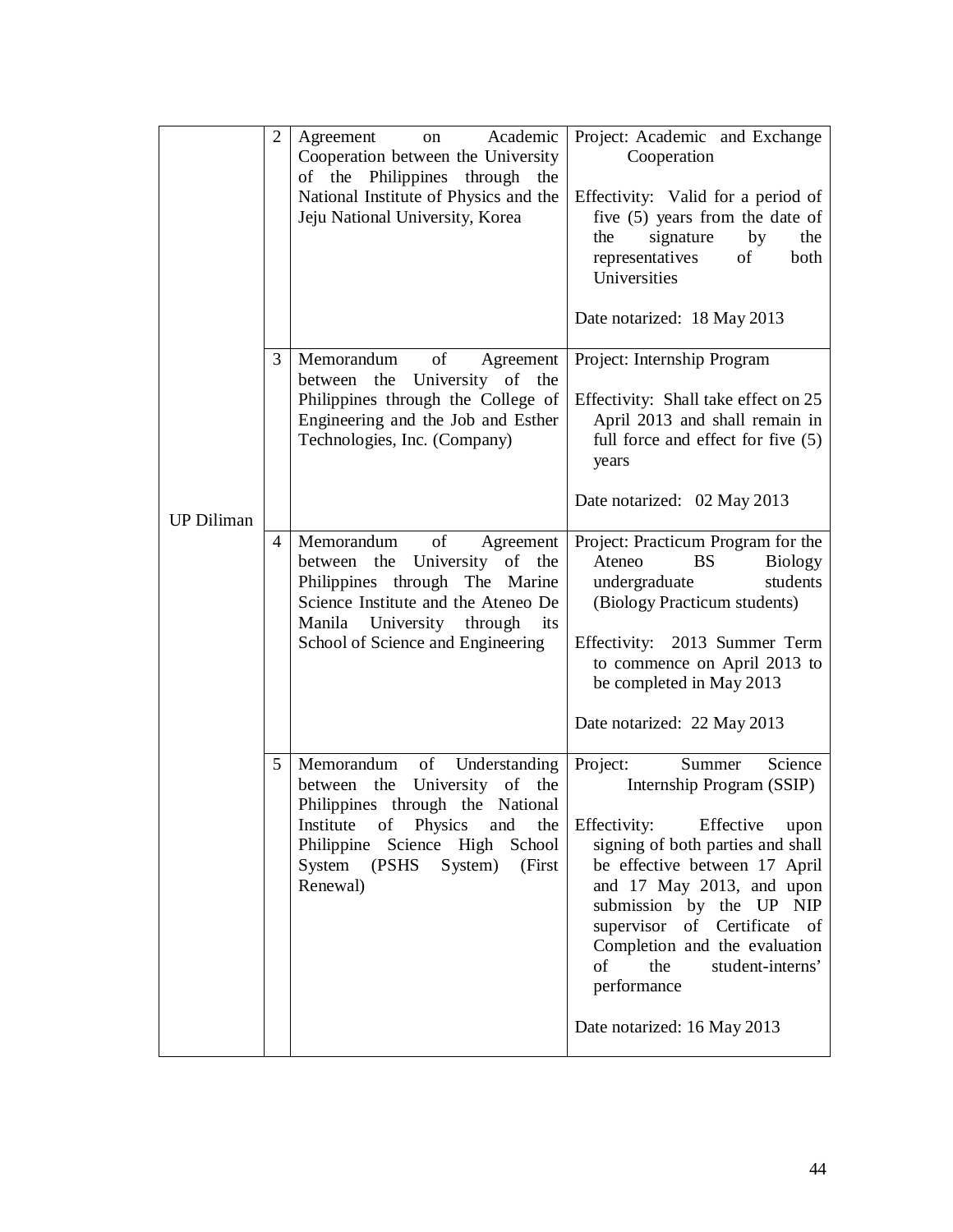| <b>UP Diliman</b>            | 6            | of<br>Memorandum<br>Agreement<br>between the<br>University of the<br>Philippines through the College of<br>National Power<br>and<br>the<br>Law<br>Corporation (First Party) | Project: Mandatory Continuing<br>Legal Education (MCLE)<br>Project:<br>Amount<br>of<br>P9,000/NAPOCOR<br>lawyer-participant with a<br>minimum<br>of<br>25<br>participants<br>Period: 26-29 November 2012<br>Date notarized: 26 February 2013                                                                                                                                                                                                                                                                                                                                                                                             |
|------------------------------|--------------|-----------------------------------------------------------------------------------------------------------------------------------------------------------------------------|------------------------------------------------------------------------------------------------------------------------------------------------------------------------------------------------------------------------------------------------------------------------------------------------------------------------------------------------------------------------------------------------------------------------------------------------------------------------------------------------------------------------------------------------------------------------------------------------------------------------------------------|
| <b>UP</b> Open<br>University | $\mathbf{1}$ | Memorandum<br>of<br>Agreement<br>University<br>between the UP Open<br>Philippine<br>Consulate<br>the<br>and<br>General, Hong Kong                                           | Program: UP Open University<br>Testing Center in the Philippine<br>Consulate Office, Hong Kong<br>Duration: The Agreement shall be<br>in effect immediately<br>upon<br>signing by the parties and shall<br>remain effect for the period of<br>will<br>and<br>be<br>year,<br>one<br>automatically renewed under<br>the same terms and conditions<br>unless sooner terminated by<br>either Party through written<br>notice to the other Party 30 days<br>prior<br>the<br>proposed<br>to<br>Such<br>termination<br>date.<br>termination will neither affect<br>nor prejudice ongoing academic<br>programs.<br>Date signed: 13 November 2012 |

## **ADMINISTRATIVE MATTERS**

The Board **CONFIRMED** the following:

## **A. Appointment of Faculty**

## **A.1 Renewal of Appointment**

## *UP Los Baños*

a. President **ALFREDO E. PASCUAL** as Professorial Lecturer, Department of Agribusiness Management, College of Economics and Management, effective 1 June 2013 until 31 May 2014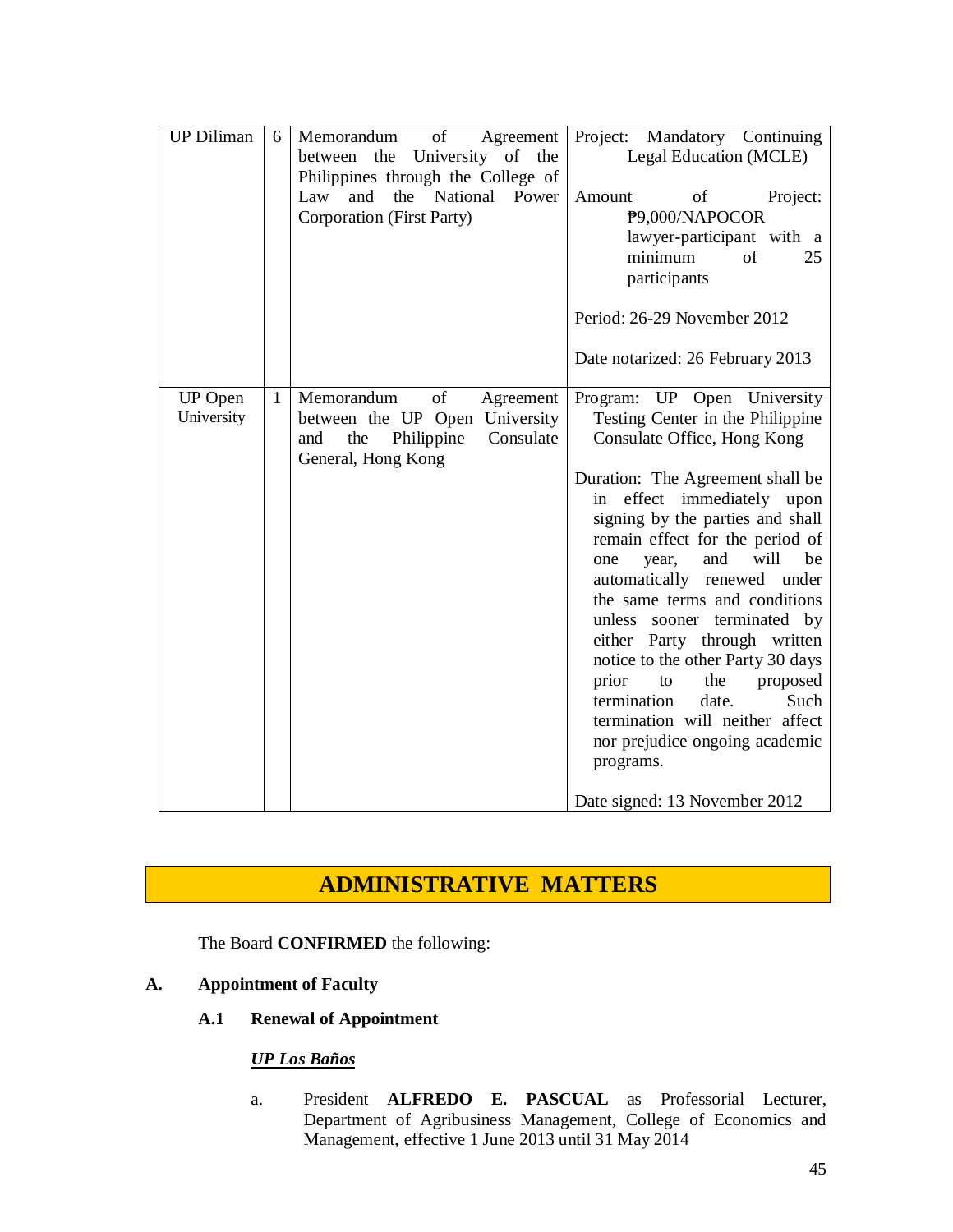# **MATTERS SUBMITTED FOR INFORMATION OF THE BOARD**

The Board **NOTED** the following:

## **A. Change of Name from Executive Staff (ES) to President's Management Committee (PMC)**

- 1. This refers to the proposed change in the appellation of the Executive Staff (ES) of the UP President which consists of the six Vice Presidents and the Secretary of the University and of the Board of Regents.
- 2. At a regular meeting held on 8 July 2013, the ES agreed to change the name of the group to PRESIDENT'S MANAGEMENT COMMITTEE.
- 3. The new name appropriately reflects the nature of the group, which participates significantly in the management of the UP System's operations, particularly in terms of its members' respective roles, functions and levels of authority.
- 4. In view of the foregoing, the President approves the new names, "President's Management Committee" or "PMC" for the Executive Staff and "PMC Meeting" or PMCM" for the ESM, without necessarily affecting or changing the nature, function, and purpose of the erstwhile Executive Staff or the ESM.
- 5. The change of name shall take effect immediately.

## **B. Postponement of the 29 July 2013 UP Mindanao University Council Meeting**

In view of the immediate travel to USA of Chancellor Sylvia B. Concepcion due to the death of her mother-in-law, she requests postponement of the 29 July 2013 UP Mindanao University Council meeting to Monday, 12 August 2013.

The change in schedule of meeting will likewise allow more time for proponents to prepare and finalize proposals for discussion of the Council.

The President approved the request on 19 July 2013 with a note that such change in the academic calendar must be updated for the information of the Board.

## **C. Deeds of Donation**

**1. Deed of Donation between University of the Philippines Foundation, Inc. (Donee) and Ms. Mary L. Uy (Donor)** 

Purpose : For the establishment and awarding of the *A.L.U Faculty*  Grant at the College of Science, UP Diliman

Donation : ₱833,000.00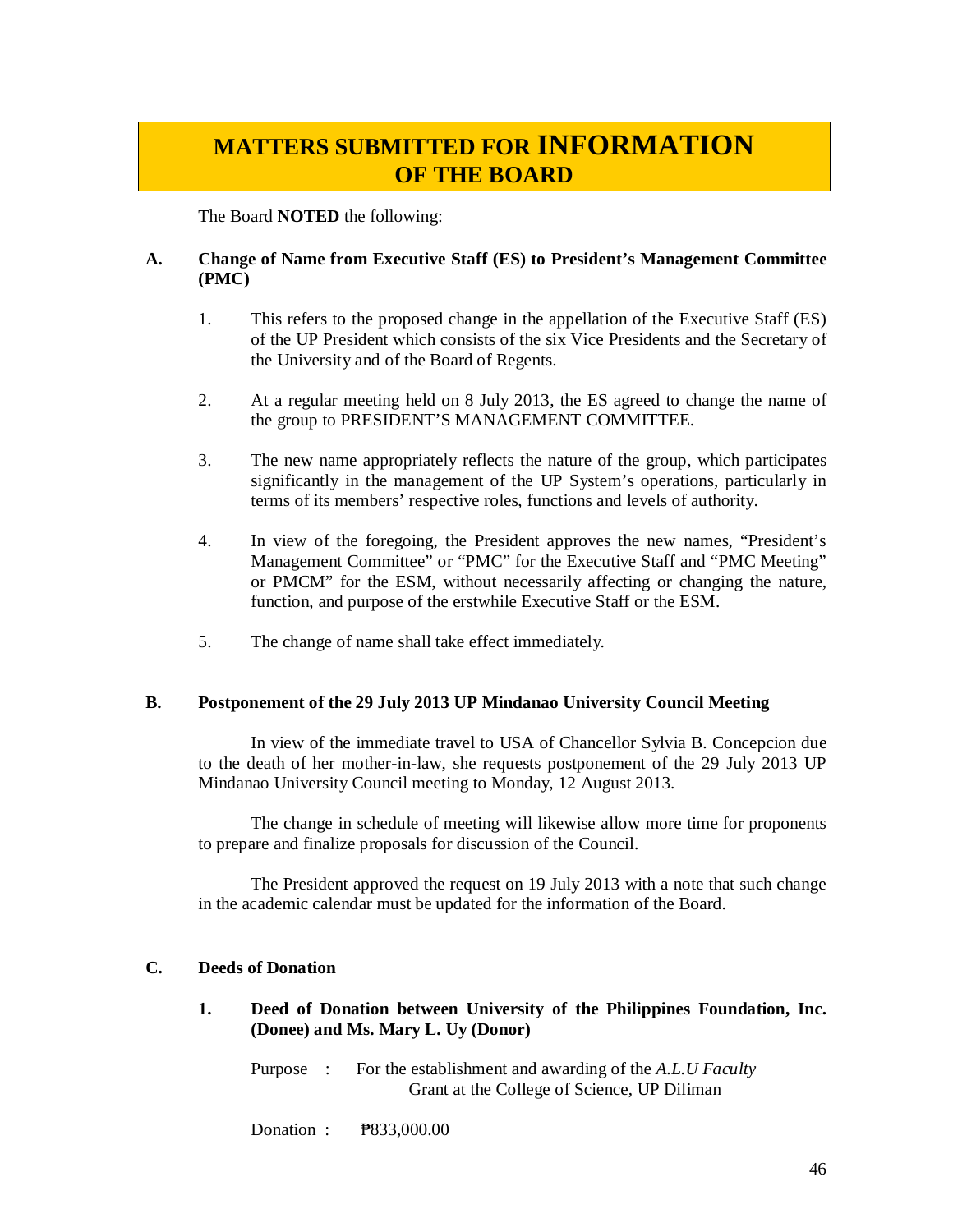Particulars:

- 1. The donation shall be used to support the establishment and awarding of a faculty grant be known as the *A.L.U Faculty Grant* at the College of Science, UP Diliman;
- 2. The Donee shall manage the Donation and only its earnings or any amount of the Donation beyond ₱800,000 may be used in awarding the A.L.U. Faculty Grant;
- 3. The A.L.U. Faculty Grant shall be awarded in accordance with the applicable policies and guidelines of the University of the Philippines in effect as of such awarding, not inconsistent with the terms, provided this award is given to any qualified awardee from the Institute of Biology, Marine Science Institute, Molecular Biology and Biotechnology, or Natural Sciences Research Institute (all of UP Diliman); and
- 4. The Agreement may be amended by mutual consent of the Donor and the Donee.

Date notarized: 12 July 2013

## **2. Deed of Donation and Acceptance between University of the Philippines Manila Development Foundation, Inc. (Donee) and Dr. Luis M. Mabilangan (Donor)**

Purpose : For the establishment of the *Dr. Luis M. Mabilangan Outstanding Leadership Award* at the College of Medicine, U.P. Manila

Donation : ₱1,000,000

Particulars :

- 1. The Donation shall be used to support the establishment and awarding for the incumbent Chair or any faculty of the Department of Pediatrics, UP College of Medicine to be known as *Dr. Luis M. Mabilangan Outstanding Leadership Award* at the College of Medicine, UP Manila;
- 2. The Donee shall manage the Donation and only its earnings may be used in awarding the Dr. Luis M. Mabilangan Outstanding Leadership Award provided that the Donee is hereby authorized to commingle the Donation with other funds that the Donee manages; provided, finally, that the Donee shall be reimbursed for the costs of such fund management at an amount equivalent to ten percent (10%) of whatever earnings are generated from such management of the Donation;
- 3. The Dr. Luis M. Mabilangan Outstanding Leadership Award shall be awarded in accordance with the applicable policies and guidelines of the University of the Philippines in effect as of such awarding, not inconsistent with the above-enumerated terms; and
- 4. The Agreement may be amended by mutual written consent of the Donor and the Donee.

Date notarized: 26 June 2013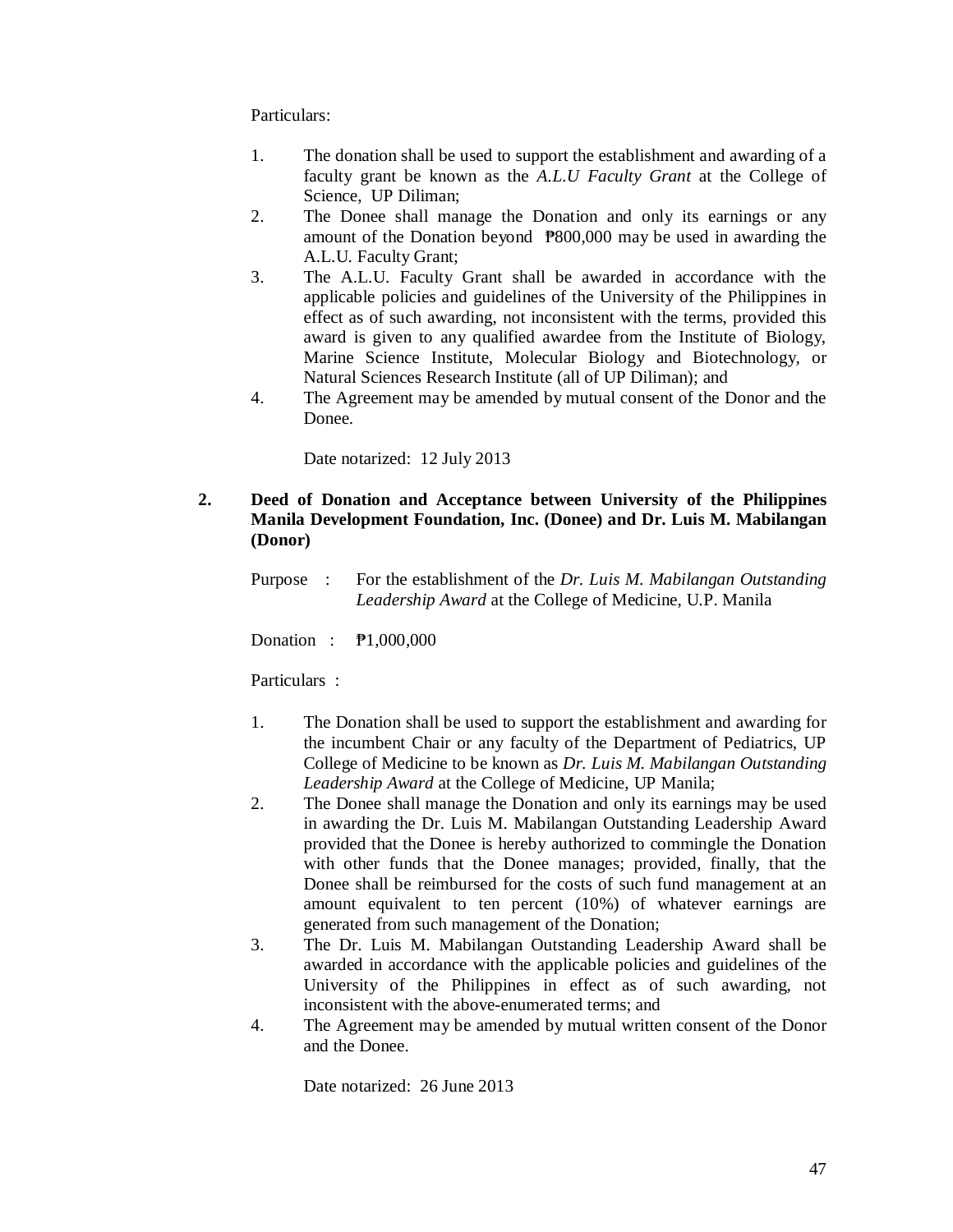## **D. Delegated Authority to the President subject to INFORMATION of the Board**

## **1. Contracts/Agreements**

*(Delegated Authority to the President subject to information of the Board [cost not exceeding P75 Million Pesos, 1286th BOR Meeting, 28 February 2013])*

| $\mathbf{C}\mathbf{U}$ |                   | <b>Name of Contractor/s</b>                                                                                                                                                                                                  | PROJECT/AMOUNT/                                                                                                                                                                                                                                                                                                                                                 |
|------------------------|-------------------|------------------------------------------------------------------------------------------------------------------------------------------------------------------------------------------------------------------------------|-----------------------------------------------------------------------------------------------------------------------------------------------------------------------------------------------------------------------------------------------------------------------------------------------------------------------------------------------------------------|
|                        | $\mathbf{1}$<br>2 | Construction<br>Agreement<br>between the University of the<br>Philippines and the Mechanics<br>Cons. Corp.<br>Construction<br>Agreement<br>between the University of the<br>Philippines and the<br>Reygem<br><b>Builders</b> | <b>DURATION</b><br>Proposed<br>Re-Roofing<br>and<br>Miscellaneous<br>Works<br>Molave<br>at<br>Residence Hall located at Magsaysay<br>Avenue, UP Diliman<br>Contract Amount: <b>P</b> 3,125,047.75<br>Duration: 120 Calendar Days<br>Proposed Renovation of NISMED<br>Auditorium located at STTC Building,<br>NISMED, UP Diliman<br>Contract Amount: P394,349.60 |
| <b>UP Diliman</b>      | 3                 | Construction<br>Three<br>(3)<br>Agreements<br>the<br>between<br>University of the Philippines and<br>the Three W Builders, Inc.                                                                                              | Duration: 30 Calendar Days<br>1. Proposed Completion of IESM<br>Auditorium located at Ground<br>Floor, IESM Bldg., NSC, UP<br>Diliman<br>Contract Amount: <b>P2</b> ,535,605.09<br>Duration: 120 Calendar Days                                                                                                                                                  |
|                        |                   |                                                                                                                                                                                                                              | Renovation<br>of<br>2. Proposed<br>UP<br>Diliman<br>Police<br>Headquarters<br>located at Delos Santos Street, UP<br>Diliman<br>Contract Amount: <b>P</b> 3,830,657.00<br>Duration: 150 Calendar Days                                                                                                                                                            |
|                        |                   |                                                                                                                                                                                                                              | 3. Proposed NSC Student Center<br>located at NIGS, National Science<br>Complex, UP Diliman<br>Contract Amount: P4,374,535.12<br>Duration: 150 Calendar Days                                                                                                                                                                                                     |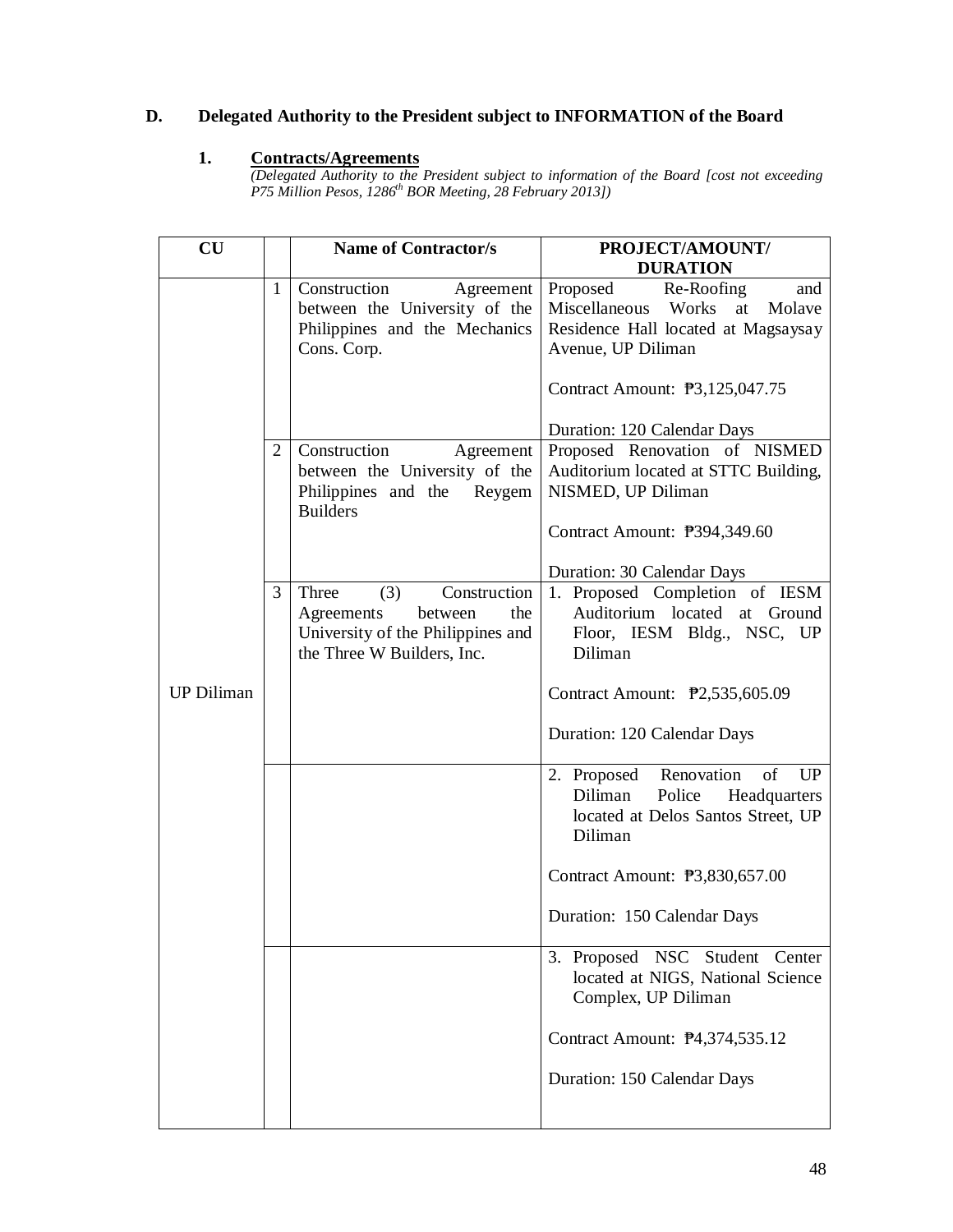|                       | 1            | Security Services<br>Agreement<br>between the University of the<br>Philippines Manila<br>and<br>the<br>Vision<br>Security<br>Service                         | Three $(3)$ Security Guard/ 3 shifts at<br>P12,900.00 per month per guard per 8-<br>hour duty                                                                                                                                                                                                               |
|-----------------------|--------------|--------------------------------------------------------------------------------------------------------------------------------------------------------------|-------------------------------------------------------------------------------------------------------------------------------------------------------------------------------------------------------------------------------------------------------------------------------------------------------------|
|                       |              | Incorporated                                                                                                                                                 | (Security services to guard and<br>protect the academic, administrative<br>buildings of the School of Health<br>Sciences in Palo, Leyte as well as the<br>3-storey and administrative building<br>and the dormitory structure in SHS<br>Cabalawan campus including the<br>properties found in the premises) |
| <b>UP</b> Manila      |              |                                                                                                                                                              | Contract Amount: P464,980.32                                                                                                                                                                                                                                                                                |
|                       |              |                                                                                                                                                              | Duration: 01 September 2012 -<br>31 August 2013                                                                                                                                                                                                                                                             |
|                       | 2            | Janitorial Services Agreement<br>between the University of the<br>Philippines Manila and<br>the<br>Vision<br>Janitorial &<br>Allied<br>Services Incorporated | Janitorial services for the upkeep and<br>maintenance of the building offices,<br>dorm facilities and surroundings of the<br>UP Manila-School of Health Sciences,<br>Palo, Leyte                                                                                                                            |
|                       |              |                                                                                                                                                              | Contract Amount: P141,241.88                                                                                                                                                                                                                                                                                |
|                       |              |                                                                                                                                                              | Duration: 01 September 2012 -<br>31 August 2013                                                                                                                                                                                                                                                             |
|                       | $\mathbf{1}$ | <b>General Construction Agreement</b><br>between the University of the                                                                                       | Provision of Power Led Street Lights<br>from Access Road to CCDL Building                                                                                                                                                                                                                                   |
|                       |              | Philippines Open University and<br>the R.C. De Villa Construction                                                                                            | Contract Amount: 1,161,729.00                                                                                                                                                                                                                                                                               |
|                       |              |                                                                                                                                                              | Duration: 45 Calendar Days                                                                                                                                                                                                                                                                                  |
| UP Open<br>University | 2            | <b>Consultancy Agreement between</b><br>the University of the Philippines<br>Open University and the P-<br>Square Associates Co.                             | Architectural and Engineering Design<br>Services for the UPOU Community<br>Hub at UPOU Campus, Los Baños,<br>Laguna                                                                                                                                                                                         |
|                       |              |                                                                                                                                                              | Contract Amount: <b>P</b> 1,057,000.00                                                                                                                                                                                                                                                                      |
|                       |              |                                                                                                                                                              | Duration: 6-months                                                                                                                                                                                                                                                                                          |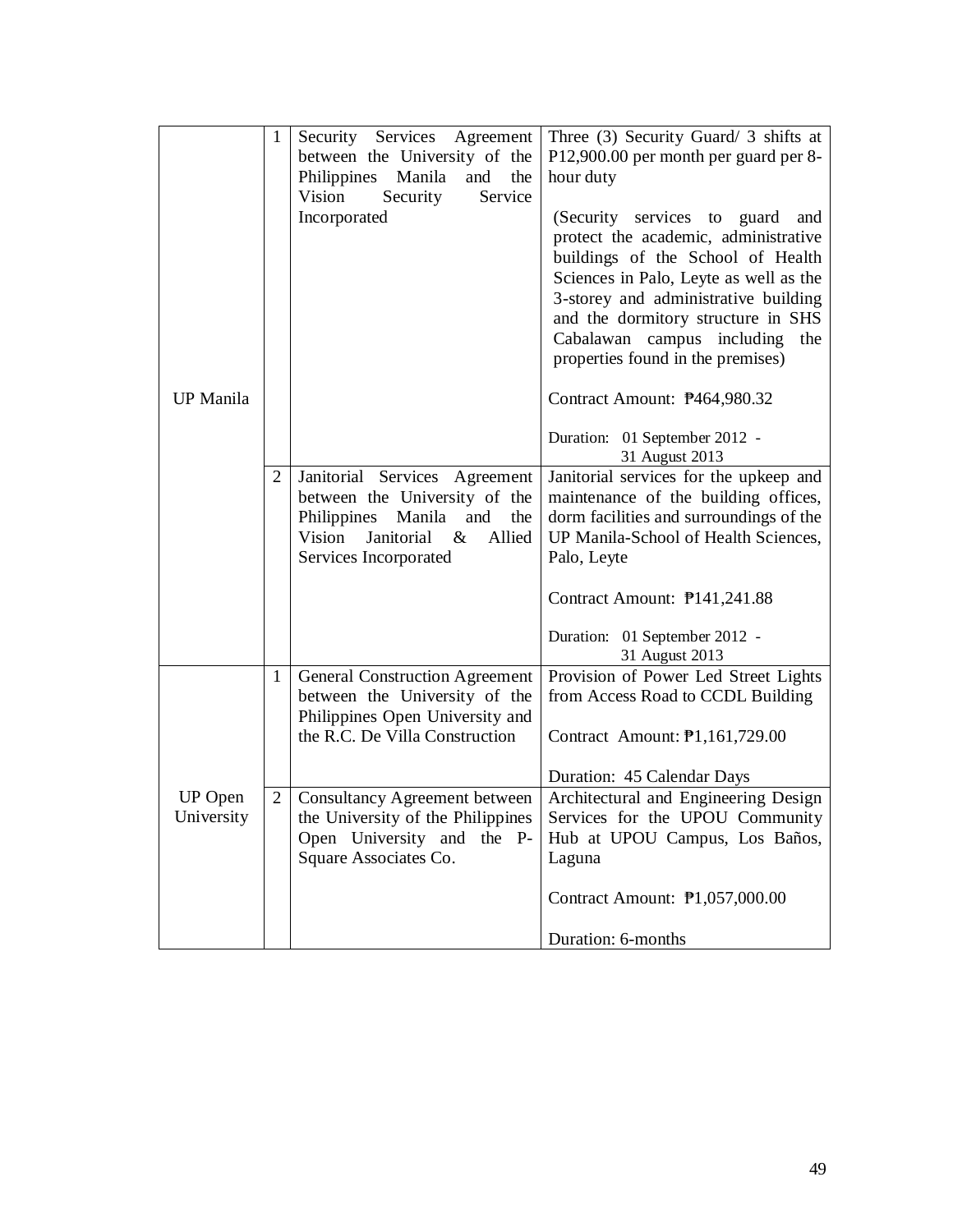## **2. Notice of Award**

| $\mathbf{C}\mathbf{U}$ | <b>GRANTEE</b>          | PROJECT/AMOUNT/                        |
|------------------------|-------------------------|----------------------------------------|
|                        |                         | <b>DURATION</b>                        |
| <b>UP</b> System       | M.E. Sicat Construction | Design and Construction/ Renovation    |
|                        | Incorporated - UPS SPMO | of Quezon Hall, Building (Phase1), UP  |
|                        | 2012-069                | Diliman Campus, Quezon City            |
|                        |                         | Contract Amount: <b>P34,906,310.00</b> |
|                        |                         |                                        |

## **OTHER MATTERS**

Matters endorsed by the President for APPROVAL by the Board, the actions of the Board are indicated at the end of each item:

## **A. Draft Secretary's Certificate Designating and Appointing Dr. Elvira A. Zamora as UP's Representative to Transact with Bases Conversion and Development Authority for the UP Professional Schools Bonifacio Global City**

With the objective of facilitating implementation and compliance with the provisions of the 19 July 2011 Memorandum of Agreement with Deed of Conveyance between the University of the Philippines and the Bases Conversion and Development Authority (BCDA) for the UP Professional Schools Bonifacio Global City, a request for a Secretary's Certificate designating Dr. Elvira A. Zamora as the authorized representative of the University of the Philippines with the authority to undertake the following:

- 1. To transact and sign all forms, documents, applications and other papers pertinent to the UP Professional Schools Bonifacio Global City (BGC);
- 2. To perform such other matters as may aid in the prompt disposition of such undertaking.

The Officer-in-Charge of the University, Dr. Lisa Grace S. Bersales, endorsed the request on 26 June 2013.

## **Board action: APPROVED**

## **B. Request of UP Cebu for the Procurement of a New Vehicle (Van, 17-Seater) Amounting to P772,000.00**

The vehicle will be used as transportation service for UP Cebu Professional Schools at SRP.

The President endorsed the request on 23 July 2013.

## **Board action: APPROVED**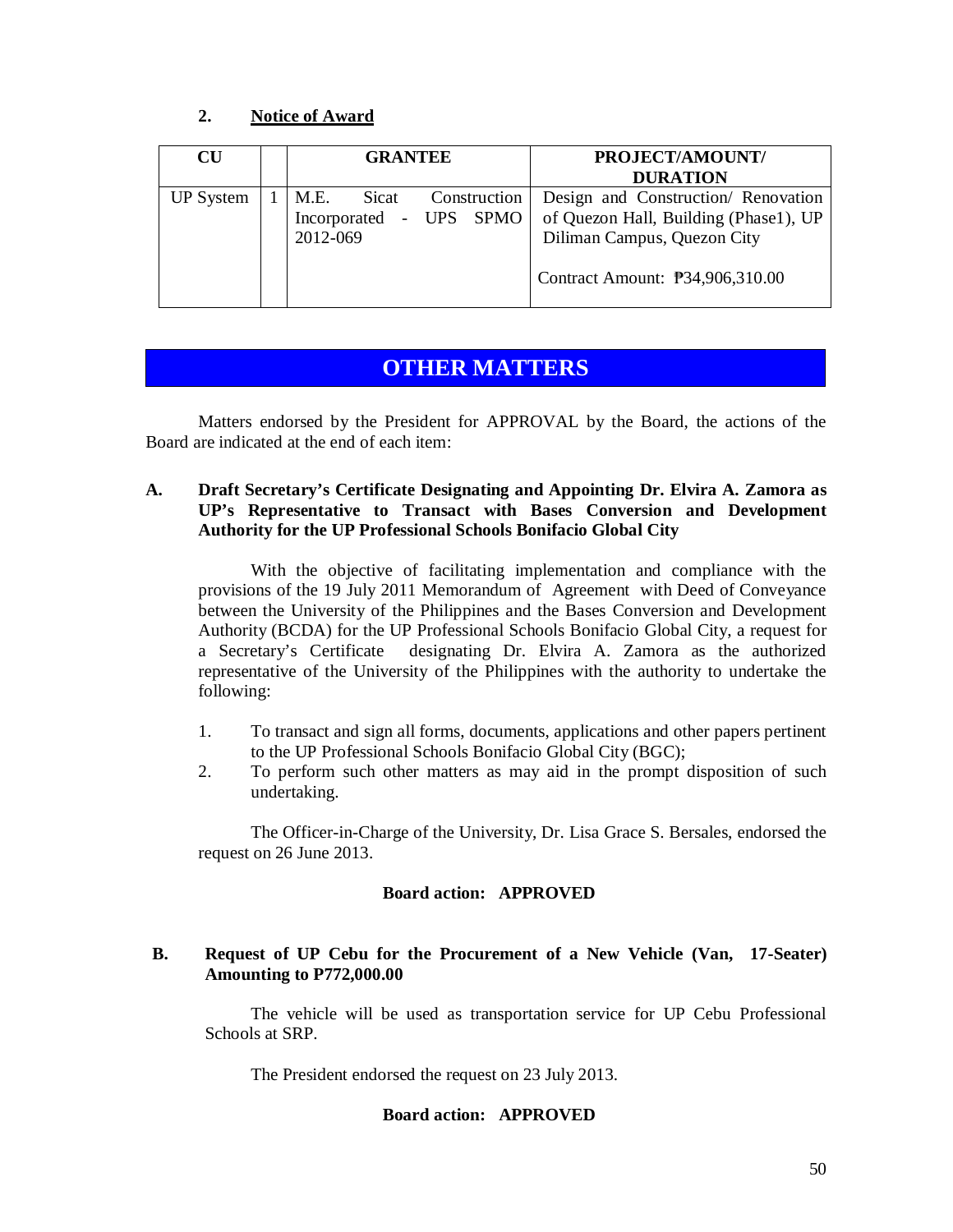## **C. Terms of Reference for the Procurement of Project Title "Design and Construction of the Philippine Genome Center (Phase 1)**

Project Description:

The Philippine Genome Center (PGC) is a multidisciplinary institution that combines basic and applied research for development of health diagnostics, therapeutics, DNA forensics and preventive products, and improved crop varieties. The Center was established at the University of the Philippines during the  $1246<sup>th</sup>$  Board of Regents Meeting in 31 July 2009 to utilize the knowledge of genomics in revolutionizing health, forensics, agriculture and drug discovery and related research in the Philippines. The PGC currently has five research programs that have fuelled growth in research volume: Health, Agriculture, Biodiversity, Forensics and Ethnicity, and Ethics, Legal, Social Issues in Genomics Program (ELSI).

The Project shall cover the design and construction of the Philippine Genome Center, a four-storey research and laboratory building with a total floor area of approximately 5,000 sq.m. It shall have a designated administration and office wing, a research and laboratory wing, and a basement level for parking and service facilities.

Project Justification:

In October 2012, the Philippine Genome Center moved to the UP Diliman Campus. The main office and two core facilities, DNA Sequencing and Bioinformatics, currently occupy a portion of the second floor of the National Institute of Molecular Biology and Biotechnology (NIMBB) Building in the new Science Complex. The initial space assigned proved inadequate for the laboratory equipment and staff needed to support PGC's mission. Therefore, a building designed to respond to the PGC's requirements and future program demands is needed to encourage research growth and allow the institution to maximize its potential.

|                                             | Four-storey research and laboratory facility                                                        |
|---------------------------------------------|-----------------------------------------------------------------------------------------------------|
|                                             | A. Ma. Regidor Street, UP Diliman Campus                                                            |
| Approved Budget for<br>the Contract (ABC) : | P147,000,000.00                                                                                     |
| $\cdot$ :                                   | Annual Budget, Fiscal Year 2013 General Appropriations<br>Act (Department of Budget and Management) |
|                                             | 454 Calendar Days (1 year and 3 months)                                                             |
|                                             |                                                                                                     |

**Board action: APPROVED**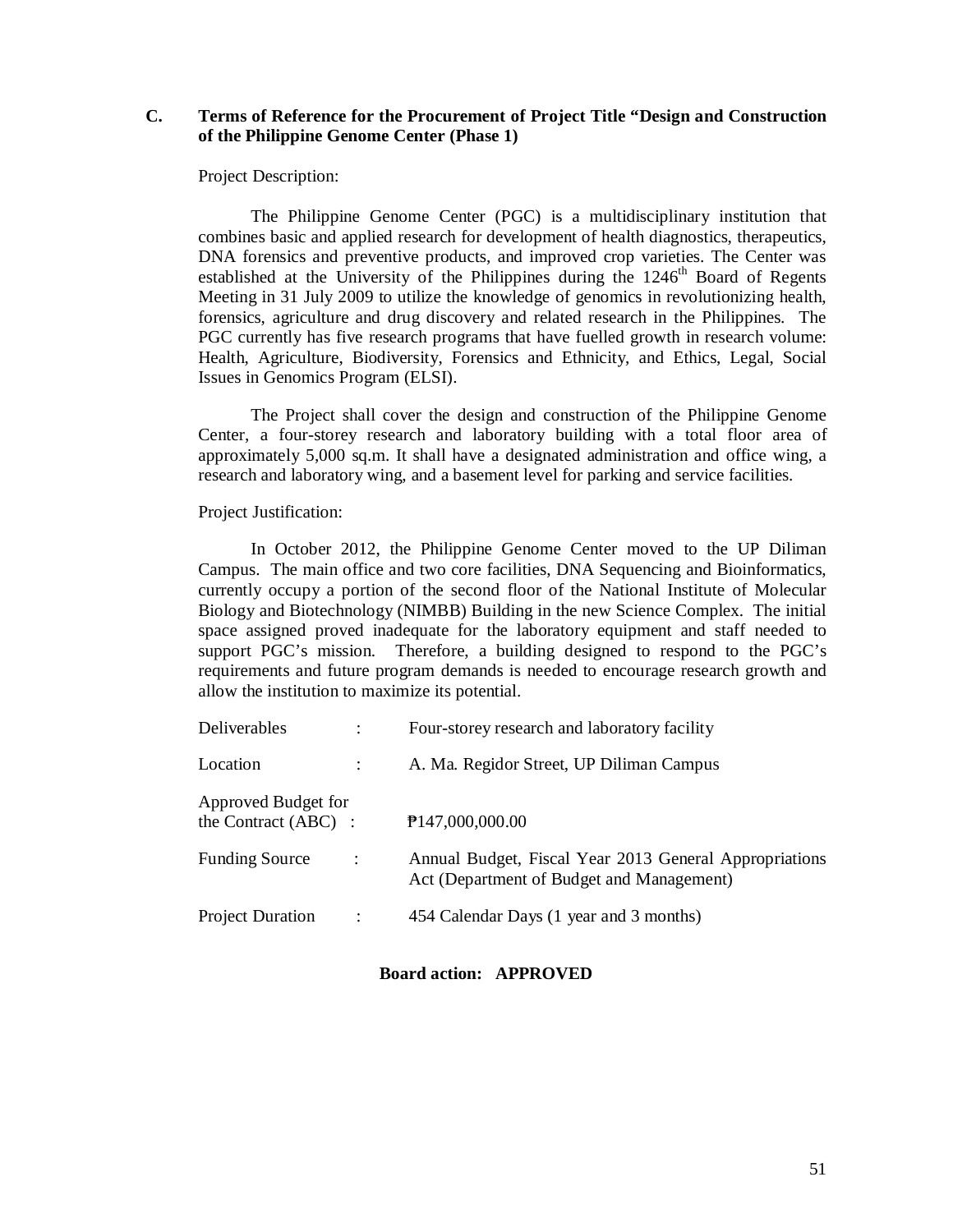## **D. Terms of Reference for the Procurement of Project Title "Design and Build of the New National Institutes of Health Building, UP Manila**

Project Description and Justification:

The National Institutes of Health's (NIH) mission is to be a major resource center for health research and development in the Philippines and Southeast Asia. When the NIH was created by the Board of Regents of the University of the Philippines in 1996, the NIH administration moved into a concrete building in the Manila campus that survived bombing during the Liberation circa 1946. The building is now more than 100 years old and incremental renovations cannot provide for key mechanical systems, laboratory environments, laboratory support, and shared amenities for enabling the work of 10 research institutes and 22 study groups.

The Project shall cover the design and construction of the new National Institutes of Health building, a twelve-storey research laboratory structure with two additional basement parking floors and a mechanical penthouse. The building shall have a total floor area of approximately 34,400 square meters with dedicated laboratory and office spaces for the ten (10) institutes, three (3) reference centers and twenty-four (24) study groups of NIH. It shall house a clinical trial center, BSL 2 and BSL 3 laboratories, and a vivarium facility at the top laboratory floor. Shared amenities include a 528-seater auditorium, multiple break-out session rooms, dining facilities, and a landscaped roof garden. Ample technology business incubator (TBI) spaces and two bare floors are also provided for growth and expansion needs. The project site, which will cover approximately 3,750 square meters of land inclusive of the building's entrance driveway and perimeter sidewalk, shall be situated in the UP Manila Campus as illustrated in Part 8.0 of the document.

| Deliverables                                |                | Twelve-storey research and laboratory facility with two<br>additional basement parking floors and a mechanical<br>penthouse |
|---------------------------------------------|----------------|-----------------------------------------------------------------------------------------------------------------------------|
| Location                                    |                | UP Manila Campus, Manila                                                                                                    |
| Approved Budget for<br>the Contract (ABC) : |                | P980,000,000.00                                                                                                             |
| <b>Funding Source</b>                       | ÷              | Fiscal Year 2013 General Appropriations Act (FUY 2013<br>GAA)                                                               |
| <b>Project Duration</b>                     | $\ddot{\cdot}$ | Nine Hundred and Ten (910) Calendar Days                                                                                    |

#### **Board action: APPROVED**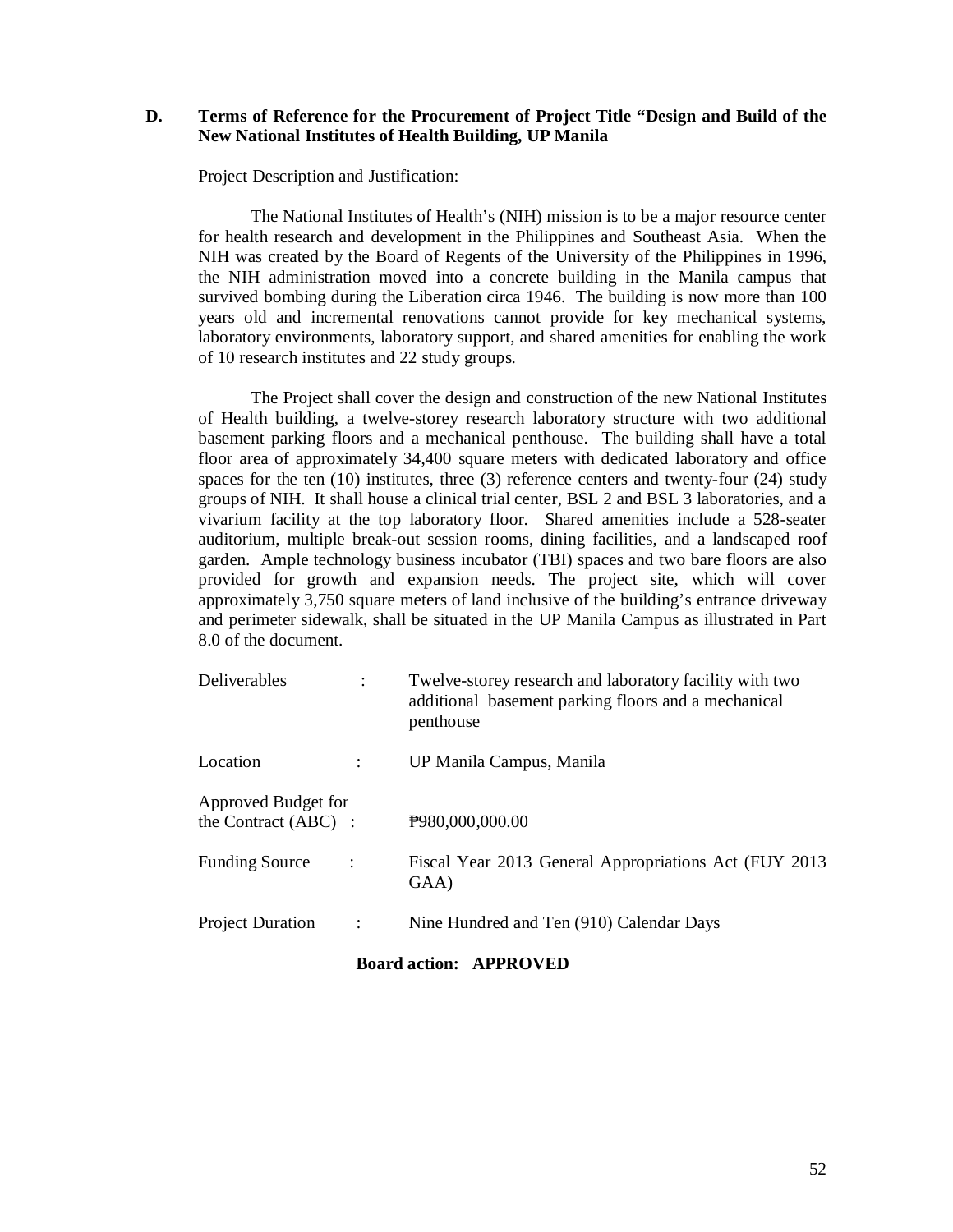#### Highlights of the Discussion:

## ON THE TWO TERMS OF REFERENCE (NIH AND PHILIPPINE GENOME CENTER BUILDINGS)

It was proposed to the Board to slightly change the process of approving construction contracts. Instead of submitting to the Board the negotiated contract for approval, administrators would like to get the Board's approval before moving on to the bidding process.

Additionally, the suggestion was to have some flexibility in the process of implementing the Terms of Reference and in negotiating the contract. Possible variations will be reported to the Board at the time the contract is submitted for approval.

The reason for the minor change in the process is that after approval of the Terms of Reference, the administrators encounter some difficulty in conducting biddings, especially if there are changes in the biddings posted in bulletins. Hence, some information will be included in the Terms of Reference to provide for this flexibility in the interpretation of what is approved by the Board. This shall then be submitted to the Board at its next meeting.

One member of the Board expressed apprehension regarding the flexibility provision being proposed. This could be a source of possible litigation as the Terms of Reference are usually fixed and immutable.

To spare the Board the responsibility of approving the Terms of Reference, the BOR can go back to the old practice of approving contracts that have already been negotiated and close to being finalized. The Board can also examine this policy. The only issue right now with the change in process is whether the Board will approve the TOR, in addition to the contract provided in the final stage.

It was proposed to provide the Board with at least a one-page summary of the proposed flexibilities or changes in the Terms of Reference. This will be submitted to the Finance Committee and the Finance Committee will determine whether the change is acceptable or not.

### **E. Board of Regents' Representatives to the UP Foundation, Inc.**

**Board action:** The Board **APPOINTED** the following: Magdaleno B. Albarracin, Jr.; Gizela M. Gonzalez-Montinola; and Ponciano E. Rivera, Jr.

### **F. Report on UP Landholdings**

The 15-minute presentation by Vice President Elvira Zamora was not presented.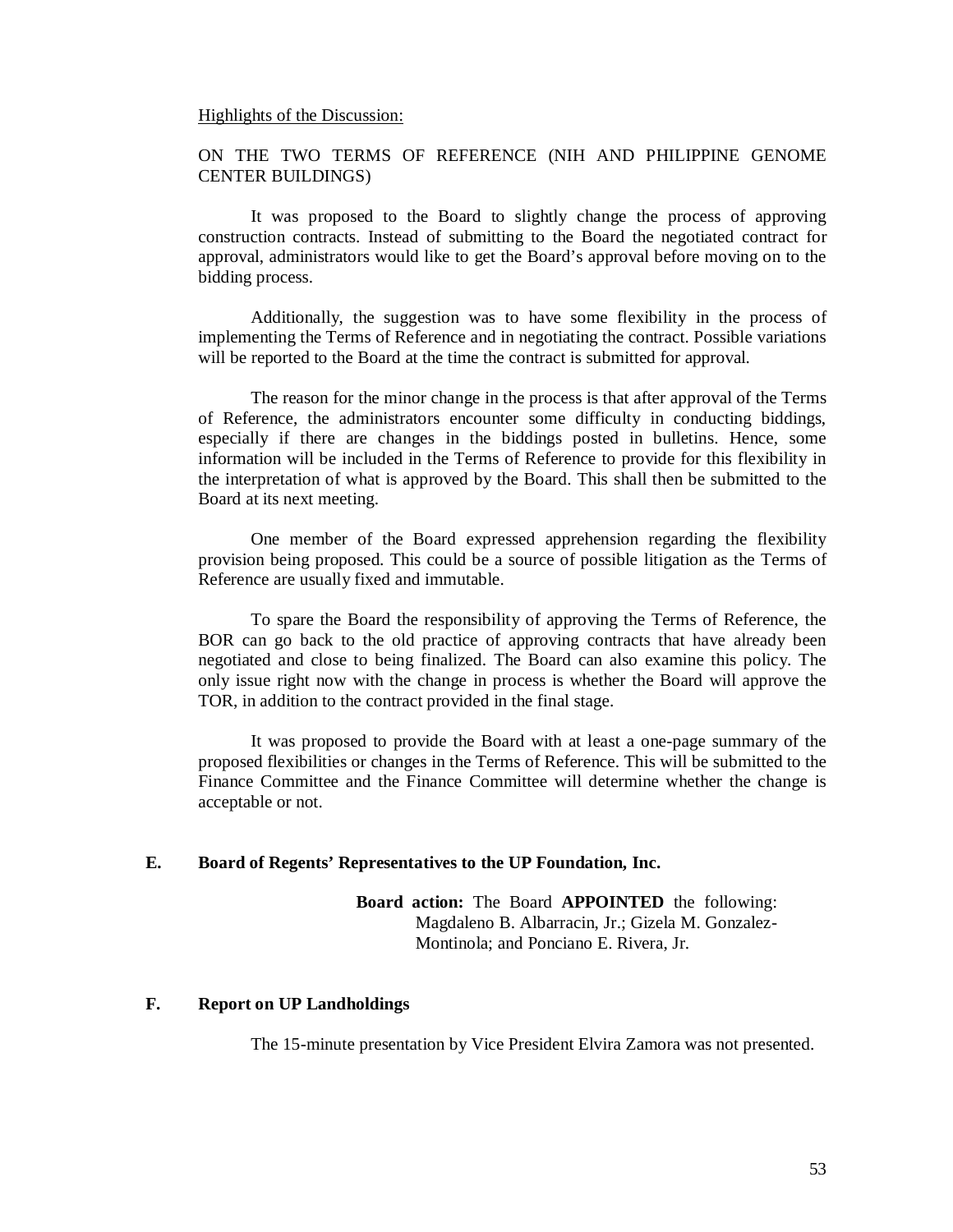## **ADMINISTATIVE ORDERS**

## **A. ADMINISTRATIVE ORDER NO. PAEP 13-63**

| Date |                | 10 July 2013                                                                                                                                                                                |
|------|----------------|---------------------------------------------------------------------------------------------------------------------------------------------------------------------------------------------|
| To   |                | VP Gisela P. Concepcion<br>Vice President for Academic Affairs                                                                                                                              |
| cc   | . $\dot{ }$    | <i>OVPAA</i><br><b>OVPPF</b><br><i>OVPA</i><br><i>OVPD</i><br><i>OVPPA</i><br><b>OVPLA</b><br>All Chancellors<br>The Dean, UP Cebu<br><i>OSU</i><br>CBO<br>Accounting Office<br><b>HRDO</b> |
| From | $\ddot{\cdot}$ | (Sgd.) ALFREDO E. PASCUAL<br>President                                                                                                                                                      |

Subject : **Officer-in-Charge of the University ----------------------------------------------------------------------------------------------------------**

I hereby appoint you Officer-in-Charge of the University while I am in Iligan City to give the keynote address at the  $45<sup>th</sup>$  Charter Day Celebration of Mindanao State University-Iligan Institute of Technology on 12 July.

\*\*\*\*\*

## **B. ADMINISTRATIVE ORDER NO. PAEP 13-64**

Date : 10 July 2013

To : Prof. Evangeline C. Amor, Registrar, UP Diliman Prof. Myrna G. Carandang, Registrar, UP Los Baños Prof. Buenalyn Teresita M. Ramos-Mortel, Registrar, UP Manila Prof. Primo G. Garcia, Registrar, UPOU Information Office Prof. Leo Abaya, Artist Consultant, UP Diliman College of Fine Arts Prof. Ronald M. San Jose, Principal, UP Integrated School Prof. Lilian A. de las Llagas, President's Representative Secretary of the University and of the Board of Regents From : (Sgd.) **ALFREDO E. PASCUAL** President

54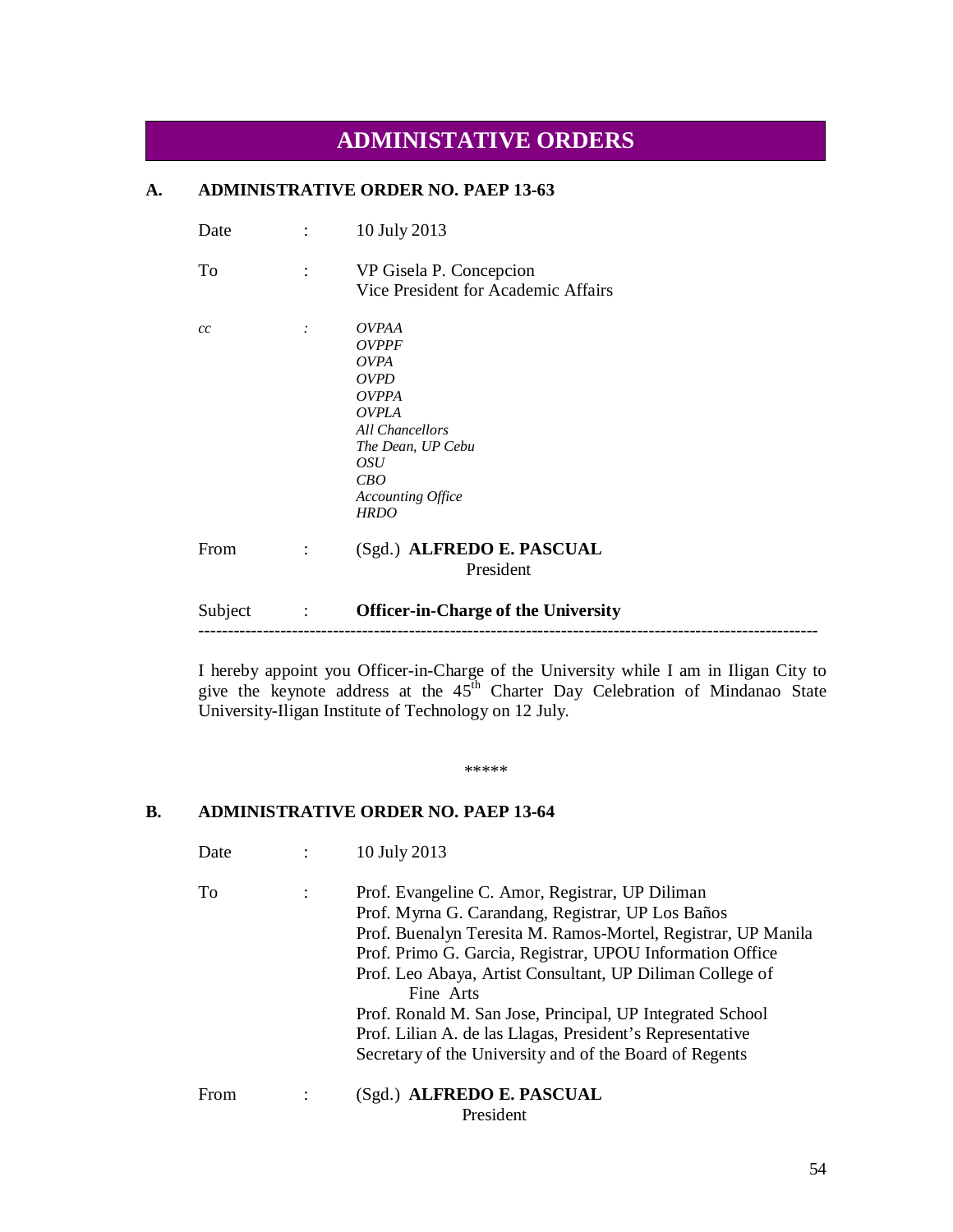**-----------------------------------------------------------------------------------------------------------**

Please constitute yourselves into a Committee, with Professor Amor as the Chair, to conduct an extensive study on the sablay and to submit recommendations related to its design, combination with other academic paraphernalia, the manner in which it should be worn, who should wear it, occasion an venues for wearing it.

The Terms of Reference of the Committee are attached including the pertinent documents and other materials that the Committee can initially use. (See OSU Records)

Your Committee is authorized to seek the help of experts/resource persons in the performance of your tasks. Expenses will be charged to the Office of the President.

You will be given some token honorarium at the end of your assignment based on University policies.

Kindly submit your report on or before 31 August 2013.

\*\*\*\*\*

## **C. ADMINISTRATIVE ORDER NO. PAEP 13-65**

| Date        |                | 15 July 2013                                                                                                                                                                                                                          |
|-------------|----------------|---------------------------------------------------------------------------------------------------------------------------------------------------------------------------------------------------------------------------------------|
| Tо          | $\ddot{\cdot}$ | Dr. Jose Wendell P. Capili<br>Assistant Vice President for Public Affairs and<br>Director, Office of Alumni Relations                                                                                                                 |
| cc          |                | VP Prospero E. de Vera, OVPPA<br>Chancellor Rex Victor O. Cruz, UPLB                                                                                                                                                                  |
| <b>From</b> | ÷              | (Sgd.) ALFREDO E. PASCUAL<br>President                                                                                                                                                                                                |
| Subject     |                | Search Committees for the Director of the Animal and Dairy<br><b>Sciences Cluster, College of Agriculture and National Institute</b><br>of Molecular Biology and Biotechnology (BIOTECH), UPLB -<br><b>President's Representative</b> |
|             |                |                                                                                                                                                                                                                                       |

I hereby appoint you as the President's representative in the search committees for the directors of the Animal and Dairy Sciences Cluster, College of Agriculture and the National Institute of Molecular Biology and Biotechnology (BIOTECH), UPLB.

Expenses, if any, as well as honoraria, shall be borne by the Office of the President.

Thank you.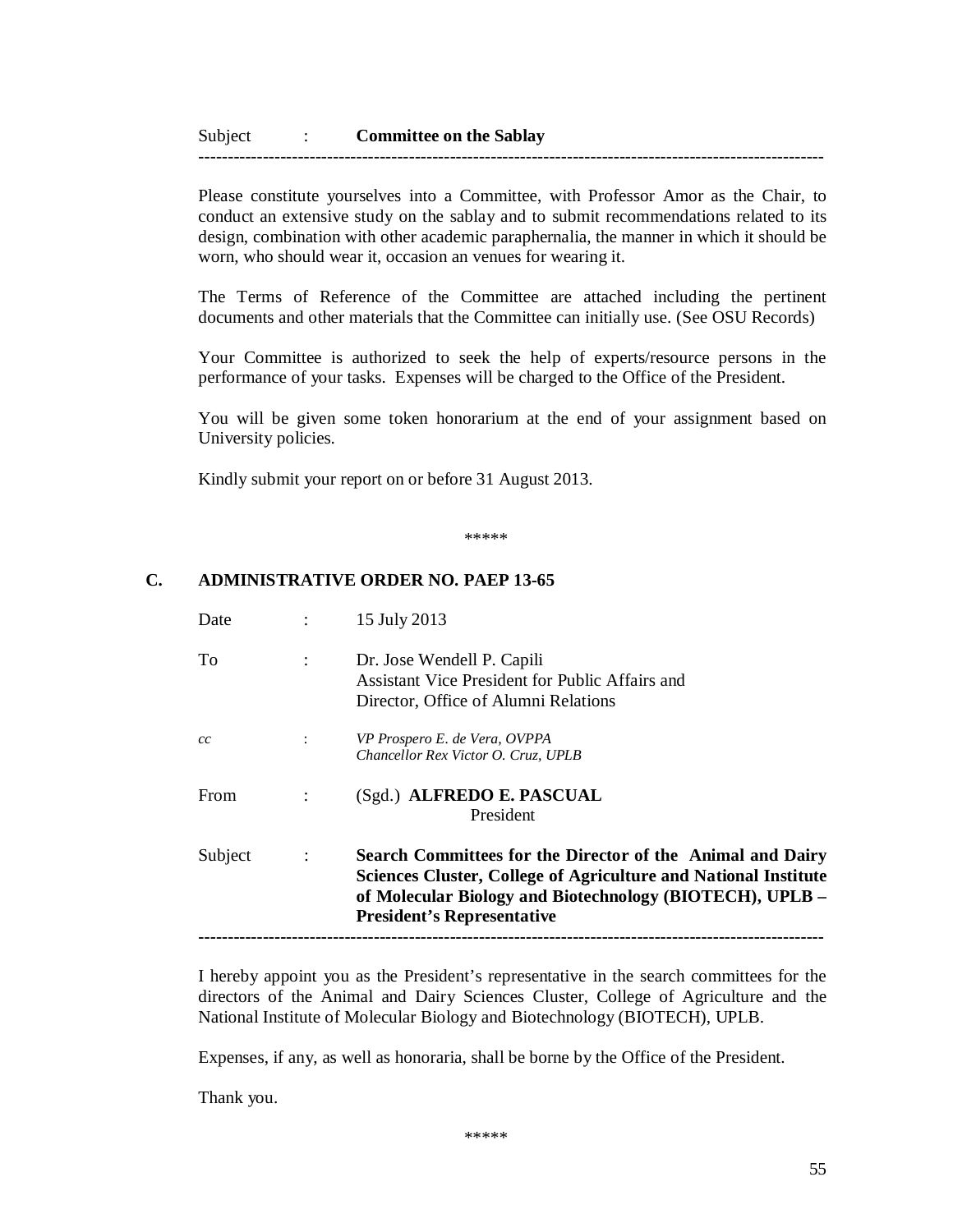## **D. ADMINISTRATIVE ORDER NO. PAEP 13-67**

| Date    | $\ddot{\cdot}$ | 12 July 2013                                                                                                                                               |
|---------|----------------|------------------------------------------------------------------------------------------------------------------------------------------------------------|
| To      |                | Prof. Nestor O. Rañeses (Chair), Assistant Vice President<br>for Administration<br>Prof. Mary Ann A. Espina (Vice Chair), Dean, College<br>of Architecture |
|         |                | Members:                                                                                                                                                   |
|         |                | Prof. Joel C. Yu, Cesar E.A. Virata School of Business,<br>UP Diliman                                                                                      |
|         |                | Prof. Fernando Germar, College of Engineering, UP Diliman<br>Atty. Eunce Brigitta Suzanne A. Saño, Legal Counsel, OVPLA                                    |
| Through | $\ddot{\cdot}$ | Dr. Ceasar A. Saloma                                                                                                                                       |
|         |                | Chancellor, UP Diliman                                                                                                                                     |
| From    | $\ddot{\cdot}$ | (Sgd.) ALFREDO E. PASCUAL<br>President                                                                                                                     |
| Subject | $\ddot{\cdot}$ | <b>Special Bids and Awards Committee for the Proposed Design</b><br>and Construction of the Philippine Genome Center Building                              |
|         |                |                                                                                                                                                            |

Please constitute yourselves into a Special Bids and Awards Committee (UP Special BAC)a, with Assistant Vice President Nestor O. Rañeses as Chair and Dean Mary Ann A. Espina as Vice Chair for the proposed **Design and Construction of Philippine**  Genome Center in accordance with applicable laws and regulations on government procurement.

The Committee members, technical working group, resource persons, secretariat and support staff shall be granted honoraria consistent with the rates for Ad Hoc Committees (Level 2) approved by the Board of Regents at its  $1199<sup>th</sup>$  meeting on 26 August 2005.

**\*\*\*\*\***

#### **E. ADMINISTRATIVE ORDER NO. PAEP 13-69**

| Date | 18 July 2013 |
|------|--------------|
|      |              |

To : *(Through the Chancellors)*

Mr. Michael P. Lagaya, HRDO, UP Open University Mr. Ricardo Amiel V. Reveche, HRDO, UP Los Baños Mr. Arvy John L. Crescini, HRDO, UP Manila Ms. Geraldine Geronimo, HRDO, UP Diliman Ms. Ana Maria C. Alarilla, System Budget Office

cc : VPA, VPPF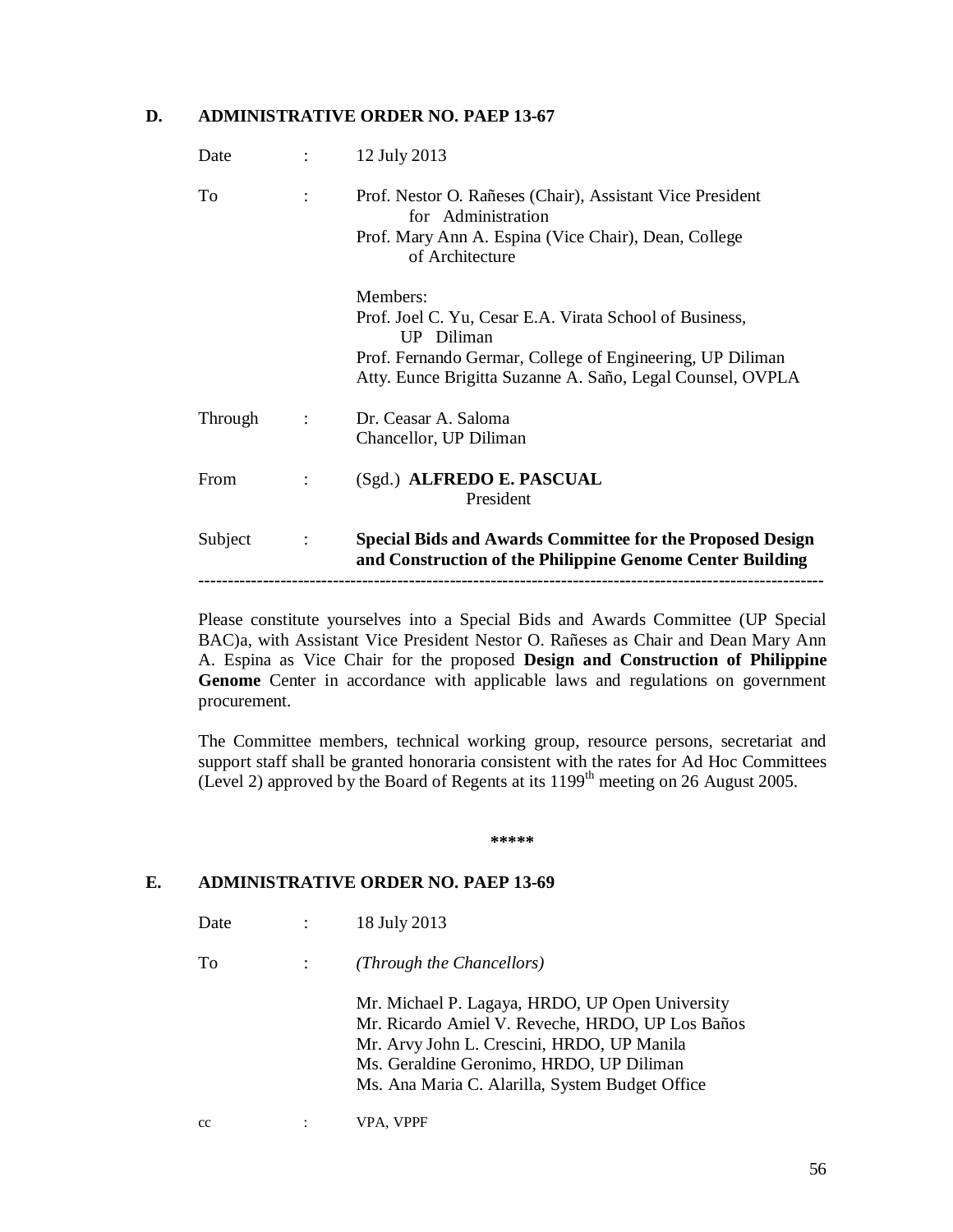## From : (Sgd.) **ALFREDO E. PASCUAL** President

#### Subject : **UP Human Resource (HR) Plantilla Review Technical Working Group (TWG) ----------------------------------------------------------------------------------------------------------**

The UP Human Resource (HR) Plantilla Review Technical Working Group (TWG) is

hereby constituted, with Mr. Michael P. Lagaya as Chair, under the supervision of the Vice President for Administration. The tasks of the TWG are as follows:

- 1. Draft communications for the Vice President for Administration to concerned colleges and units through the Chancellors on the degree of adequacy or deficiency of the HR Plans, headcounts, PS budgets, justifications and other relevant metrics submitted by the departments, units and colleges from the various CUs;
- 2. Provide summary/descriptive statistics of the UP HR data/plantilla, as directed by the Vice President for Administration; and
- 3. Submit a draft of the revised UP Plantilla in the form of a new UP PSIPOP.

As discussed in the President's Advisory Council (PAC) meeting on 17 June 2013, the VP for Administration is mandated to submit a revise UP plantilla on or before August 2013 to the Office of the President through the Vice President for Planning and Finance for onward submission to the Department of Budget and Management (DBM)a by October 2013. This would enable the DBM to consider the proposed UP Plantilla for incorporation in the 2015 budget of UP.

I understand the work of the TWG actually started in May 2013, soon after the President's approval of the budget request for the TWG's work. Resource persons may be engaged as needed.

\*\*\*\*\*\*

## **F. ADMINISTRATIVE ORDER NO. PAEP 13-70**

| Date | 22 July 2013 |
|------|--------------|
|      |              |

| Dr. Teodoro C. Mendoza                                          |
|-----------------------------------------------------------------|
| Crop Science Cluster, College of Agriculture, UP Los Baños      |
| Prof. Danilo A. Arao, College of Mass Communication,            |
| UP Diliman                                                      |
| Dr. Ramon G. Guillermo (President, AUPAE)                       |
| Department of Filipino and Philippine Literature                |
| College of Arts and Letters, UP Diliman                         |
| Dr. Fidel R. Nemenzo, Institute of Mathematics, UP Diliman      |
| Dr. Roland G. Simbulan, College of Arts and Sciences, UP Manila |
| Ms. Perlita C. Raña, University Research Associate II           |
| College of Social Sciences and Philosophy Publication's         |
| Office, UP Diliman                                              |
| Ms. Maryliz SBA. Zubiri, USC Chair, UP Manila                   |
|                                                                 |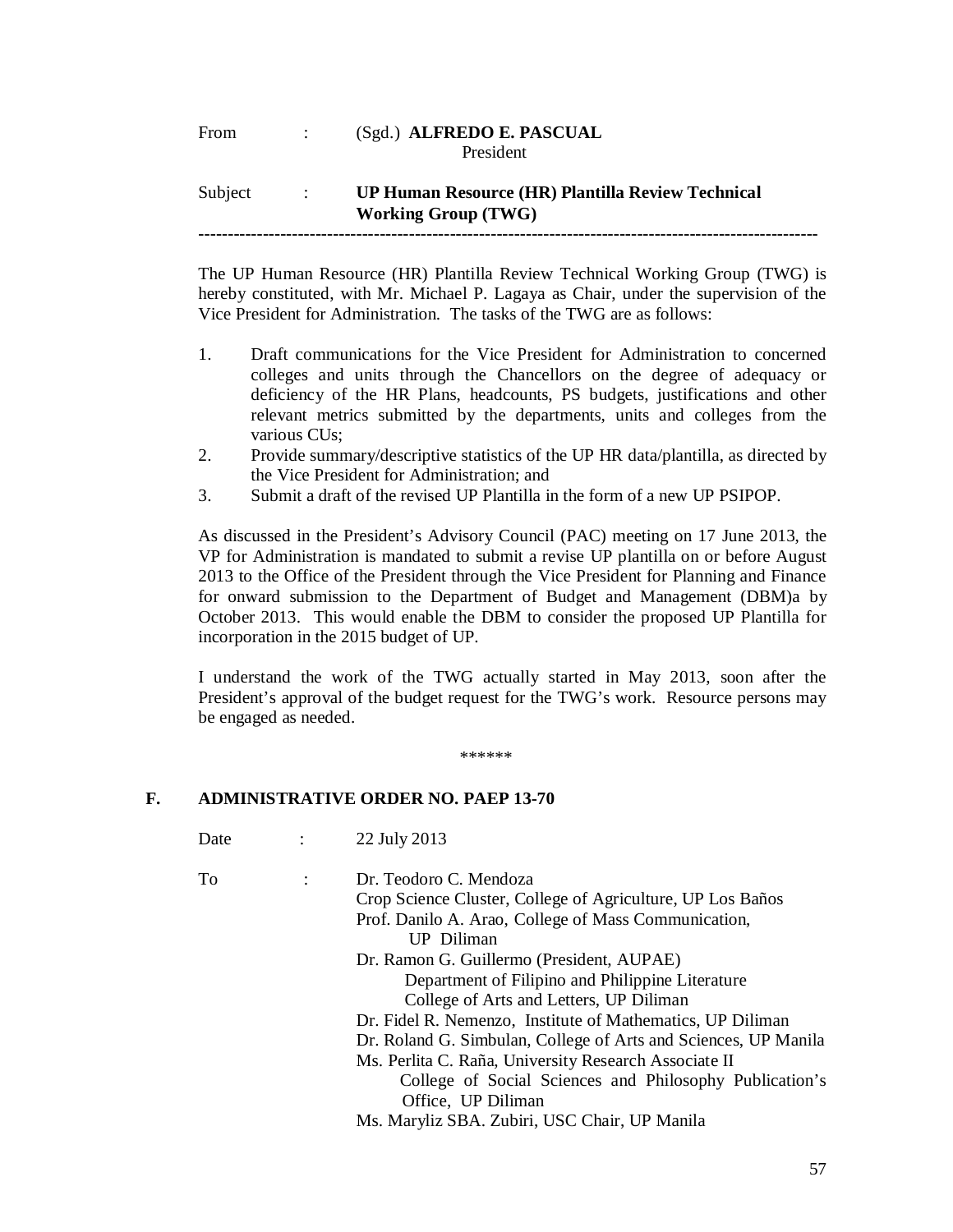# *Cc : Chancellors, VPs, University Secretary* From : (Sgd.) **ALFREDO E. PASCUAL** President

Subject : **Study Group on Admissions -----------------------------------------------------------------------------------------------------------**

Please constitute yourselves into a Study Group, with Dr. Teodoro C. Mendoza as Coordinator, to review UP's admissions policy and process with the end in view of developing evidenced-based options for implementing the democratic access provision stipulated in Section 9 of the UP Charter of 2008 (Republic Act No. 9500).

The said stipulation directs the University to "take affirmative steps which may take the form of an alternative and equitable admissions process to enhance the access of disadvantaged students, such as indigenous peoples, poor and deserving students, including but not limited to valedictorians and salutatorians of public high schools, and students from depressed areas, to its programs and services.

Corollary to this, the UP Strategic Plan 2011-2017 that guide my administrative calls for an initiative to rationalize UP's admission system and policy. The objective is to enable UP to recruit the best and brightest students from all over the country regardless of their socioeconomic status.

In its work, the Study Group s expected to take into consideration the fact that UP is no longer the lone state university and that the country's public higher education system now consists of over 110 state universities and colleges, with UP as just one of the albeit the national university. The Study Group should also take into account the Charter's mandate for UP to serve as a graduate university and as a research university. This would require an increase in the proportion of graduate students in UP.

Please prepare and let us agree by the first week of August 2013 on the program and timetable that will guide the work of your Study Group.

Your Study Group is authorized, in the performance of our mandate, to collect pertinent data from units of the University and relevant institutions as well as interview and conduct meetings with UP-based resource persons and external experts.

The Coordinator and members of the Study Group are entitled to receiver honoraria at rates to be approved by the President. Reasonable out-of-pocket expenses for the Study Group's activities may be charged to the Office of the President.

Thank you.

**\*\*\*\*\***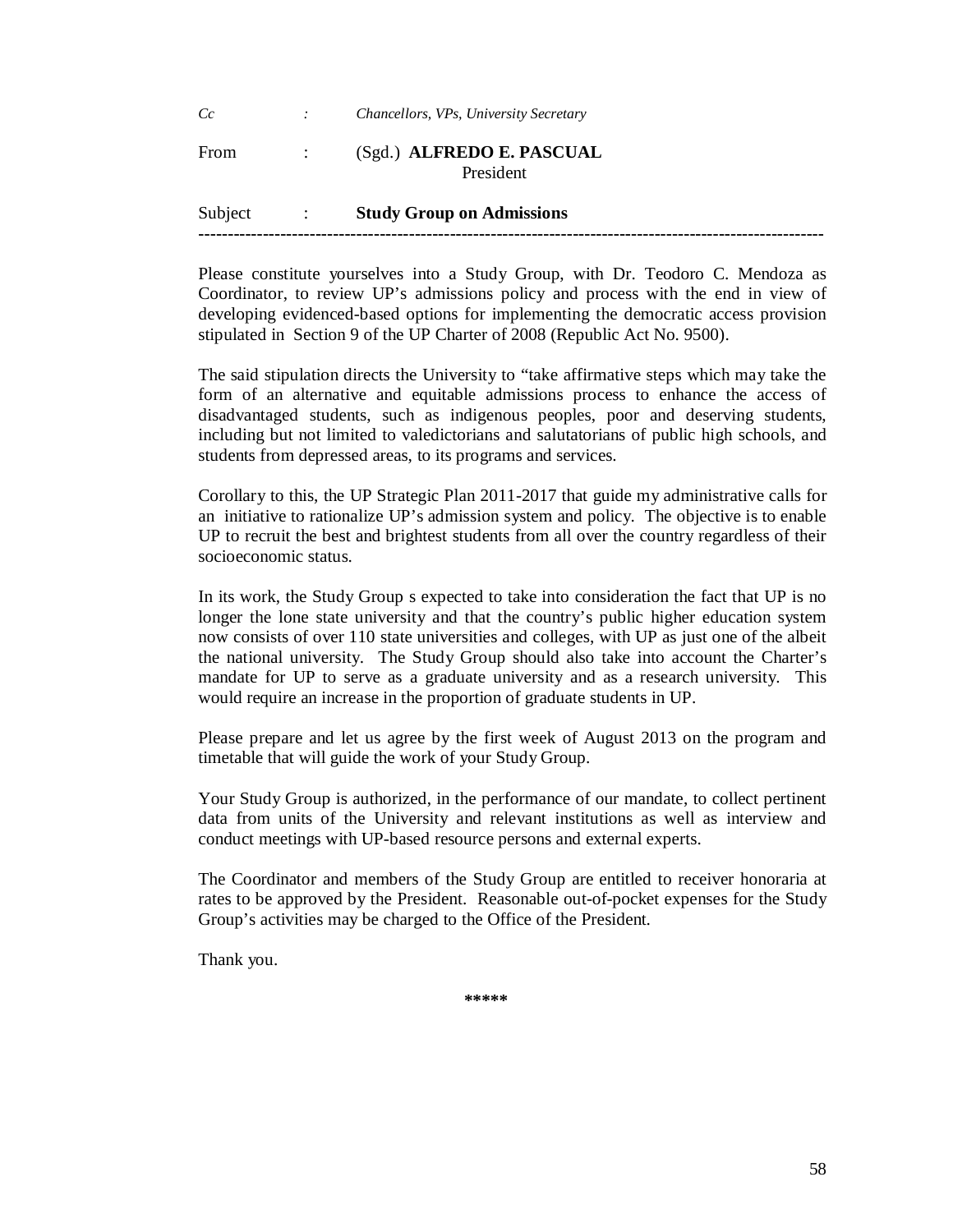## **G. ADMINISTRATIVE ORDER NO. PAEP 13-71**

| Subject | $\ddot{\cdot}$       | Committee on the Consolidation and Digitization of the<br><b>University's Journals</b>                                                                                               |
|---------|----------------------|--------------------------------------------------------------------------------------------------------------------------------------------------------------------------------------|
| From    |                      | (Sgd.) ALFREDO E. PASCUAL<br>President                                                                                                                                               |
| Cc      | ÷                    | VP Gisela P. Concepcion                                                                                                                                                              |
| To      | $\ddot{\phantom{a}}$ | Dr. Henry N. Adorna, College of Engineering, UP Diliman<br>Mr. Gabriel F. Villorente, ITDC, OVPD, UPS<br>Mr. JR U. Respino, ITDC, OVPD, UPS<br>Mr. Richmon M. Pacho, ITDC, OVPD, UPS |
| Date    |                      | 30 July 2013                                                                                                                                                                         |

We are in the process of formulating eJournals that will be aligned with various bibliographic information databases on academic journals such as Scopus, the Institute for Scientific Information (ISI), and the Science Citation Index (SCI). A key metric in qualifying journals to be added into these databases is if their articles are widely used by individuals involved in the academe and relevant industries. As such, the goal is to make journals available online so that they may be widely read and likely listed in Scopus, ISI, SCI, etc. This is in line with our effort to boost UP's performance in international academic rankings. In this regard, please constitute yourselves into a committee, with Dr. Henry N. Adorna as chair, on the consolidation and digitization of UP-published journals.

The committee shall collect all UP-based academic journals and classify them according to discipline. It shall also obtain the precise requirements for an academic journal to be listed in Scopus, ISI and SCI, among others. In addition, the committee shall suggest criteria to merge or combine any two or more UP-based journals. A key digitized UPbased journals wit a working budget of PhP50,000 per combined eJournal. The committee started working as such on 1 July 2013 and shall complete its deliverables on 31 December 2013.

The UP Information Technology Development Center (ITDC) Content Development Office shall serve as the committee's secretariat. The committee may secure the services of resource and support personnel as required.

A total of ₱300,000.00 shall be allotted for the endeavor with the following breakdown:

- 1. ₱100,000.00 as total honoraria for the services of the committee chair, members, secretariat and resource and support personnel;
- 2. ₱50,000.00 for the maintenance and other operating expenses (MOOE) of the committee; and
- 3. ₱150,000.00 to create three eJournals (₱50,000.00 each eJournal), which will contain the digitized UP-based journals and consolidated based on topics/subject matter relevance.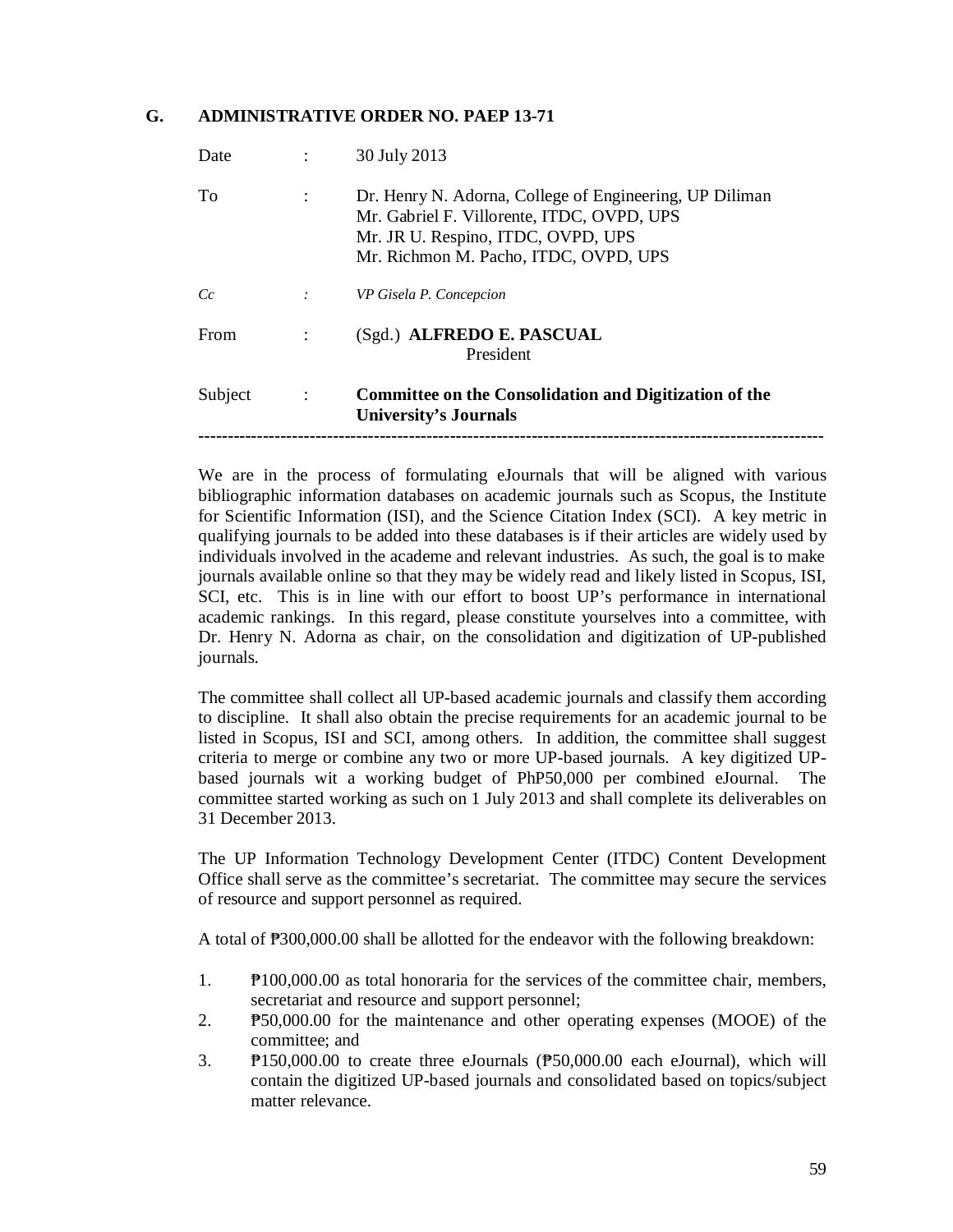The resource and support personnel shall be entitled to honoraria consistent with the rates for Committees (Level 2) approved by the Board of Regents at its  $1199<sup>th</sup>$  meeting on 26 August 2005.

|          | <b>MEMORANDA</b>                                                                                                                                                                                                                               |  |
|----------|------------------------------------------------------------------------------------------------------------------------------------------------------------------------------------------------------------------------------------------------|--|
|          | <b>MEMORANDUM NO PAEP 13-18</b>                                                                                                                                                                                                                |  |
| Date :   | 17 July 2013                                                                                                                                                                                                                                   |  |
| To       | All Concerned<br>$\ddot{\cdot}$                                                                                                                                                                                                                |  |
| From:    | (Sgd.) ALFREDO E. PASCUAL<br>President                                                                                                                                                                                                         |  |
| Subject: | <b>Change of Name from Executive Staff (ES) to President's</b><br><b>Management Committee (PMC)</b>                                                                                                                                            |  |
| 1.       | This refers to the proposed change in the appellation of the Executive Staff (ES)<br>of the UP President which consists of the six Vice Presidents and the Secretary of<br>the University and of the Board of Regents.                         |  |
| 2.       | At a regular meeting held on 8 July 2013, the ES agreed to change the name of<br>the group to PRESIDENT'S MANAGEMENT COMMITTEE.                                                                                                                |  |
| 3.       | The new name appropriately reflects the nature of the group, which participates<br>significantly in the management of the UP System's operations, particularly in<br>terms of its members' respective roles, functions and level of authority. |  |
| 4.       | In view of the foregoing, I hereby approve the new names, "President's<br>Management Committee" or "PMC" for the Executive Staff and "PMC Meeting"<br>or "PMCM" for the ESM, without necessarily affecting or changing the nature,             |  |
|          | function, and purpose of the erstwhile Executive Staff or the ESM.                                                                                                                                                                             |  |

Thank you.

\*\*\*\*\*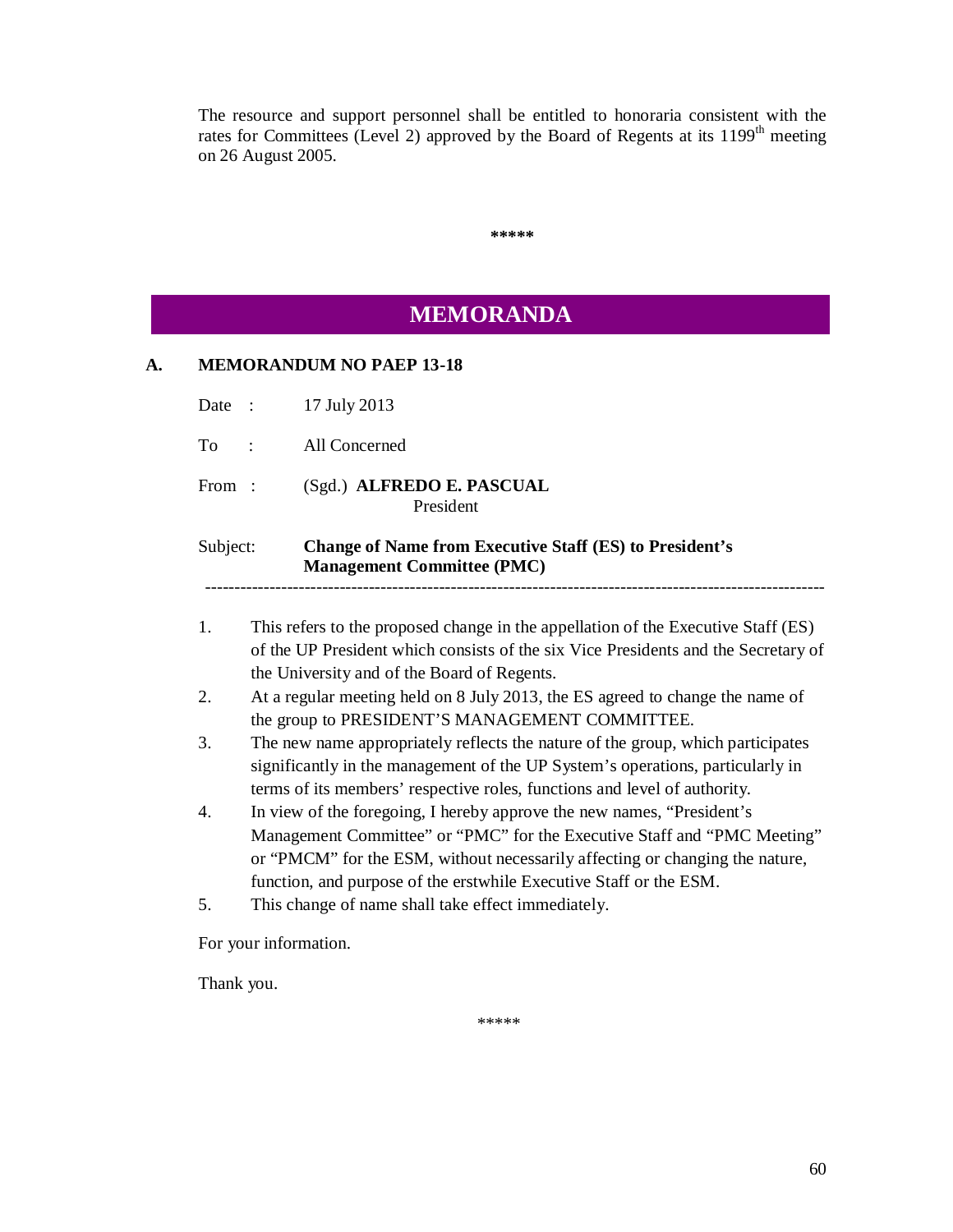## **B. MEMORANDUM NO PAEP 13-19**

| Date    | $\ddot{\cdot}$ | 25 July 2013                                                                                                                                                                                                                                                                                                                    |
|---------|----------------|---------------------------------------------------------------------------------------------------------------------------------------------------------------------------------------------------------------------------------------------------------------------------------------------------------------------------------|
| To      |                | All Chancellors                                                                                                                                                                                                                                                                                                                 |
| cc      |                | VPs, OSU                                                                                                                                                                                                                                                                                                                        |
| From    |                | (Sgd.) ALFREDO E. PASCUAL<br>President                                                                                                                                                                                                                                                                                          |
| Subject | $\cdot$ :      | Update on the K-12 and the ASEAN Economic Cooperation (AEC)<br>Roadmap                                                                                                                                                                                                                                                          |
| 1.      |                | This refers to the Government's K-12 Basic Education Program and our own K-<br>12 Roadmap and AEC plan of action.                                                                                                                                                                                                               |
| 2.      |                | As we all know, the K-12 program's implementation, which started in 2012, will<br>inevitably affect all of UP's undergraduate and even graduate programs<br>beginning AY 2016. In the next 5 years, UP's enrollment will be reduced and this<br>will have an impact on the faculty member's academic load, and UP's operations. |
| 3.      |                | Similarly, the ASEAN Economic Cooperation which will be fully implemented<br>in 2015 will have an impact on our curricular programs and human resources.                                                                                                                                                                        |
| 4.      |                | In this connection, the OVPAA has prepared some reference materials for our<br>program planning activities, for which the OVPAA will act as the Coordinator.                                                                                                                                                                    |
| 5.      |                | Attached is a three-page brief on the UP's K-12 preparation for dissemination to<br>your colleges and relevant units. The OVPAA will supply other pertinent<br>documents that you may need in your respective planning activities.                                                                                              |
| 6.      |                | For your concerns or queries, kindly contact the OVPAA.                                                                                                                                                                                                                                                                         |
| ---     |                |                                                                                                                                                                                                                                                                                                                                 |

Thank you.

 **\*\*\*\*\***

## **C. MEMORANDUM NO PAEP 13-19A**

- Date : 26 July 2013
- To : All Chancellors Dean, UP Cebu

All CU NSTP Officers

- *cc* : *Prof. Carmelita U. Liwag*
- From : (Sgd.) **ALFREDO E. PASCUAL** President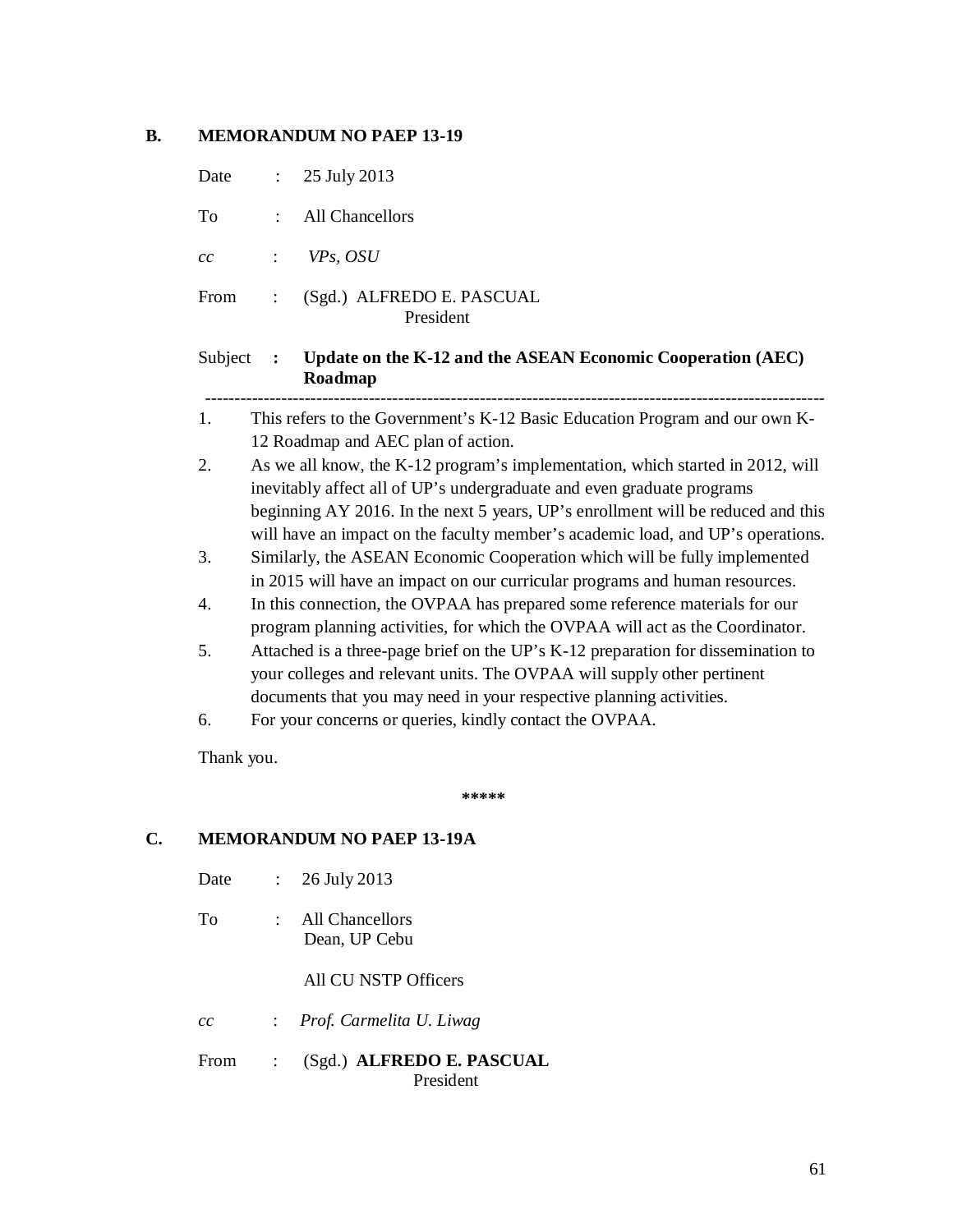This is to enjoin all CUs and their NSTP offices, Colleges and other Institutions to strictly comply with the provisions of Republic Act No. 9163 (RA 9163) – AN ACT ESTABLISHING THE NATIONAL SERVICE TRAINING PROGRAM (NSTP) FOR THE TERTIARY LEVEL STUDENTS.

-----------------------------------------------------------------------------------------------------------

A copy of the RA 9163 including its Implementing Rules and Regulations are attached for your reference.

To ensure UP's full compliance of the law, a system-wide NSTO office has been creates under the Directorship of Prof. Carmelita Rosario U. Liwag. All concerns and other matters related to the implementation of NSTP should be directed to this office.

Kindly disseminate this directive to your respective Colleges and other units.

Thank you.

**\*\*\*\*\***

## **D. MEMORANDUM NO PAEP 13-20**

| Subject: |                      | Proposed Revision of Codal Provisions (Articles 330, 430, 431)<br><b>Perceived as Being Anti-Poor Students</b> |
|----------|----------------------|----------------------------------------------------------------------------------------------------------------|
| From     | $\ddot{\phantom{0}}$ | (Sgd.) ALFREDO E. PASCUAL<br>President                                                                         |
| cc       |                      | Vice Presidents, University Secretary                                                                          |
| To       | $\ddot{\phantom{a}}$ | Vice Presidents<br>All Chancellors<br>Dean, UP Cebu                                                            |
| Date     |                      | 30 July 2013                                                                                                   |

----------------------------------------------------------------------------------------------------------

The Enriquez Committee created by the President to review Articles 330, 430 and 431 of the Revised University Code has submitted the result of its study. Just prior to the conclusion of the work of the committee, a set of proposed revisions to these articles were presented to my office by the Justice for Kristel (JFK) Alliance.

The attachment to this memorandum presents in matrix format the existing language of these articles, the amendments proposed by the Enriquez Committee, and the revisions proposed by the JFK Alliance.

As you may recall, we discussed this matter at our PAC Meeting held on 17 June 2013 but had difficulty arriving at a consensus on the revised language of the articles.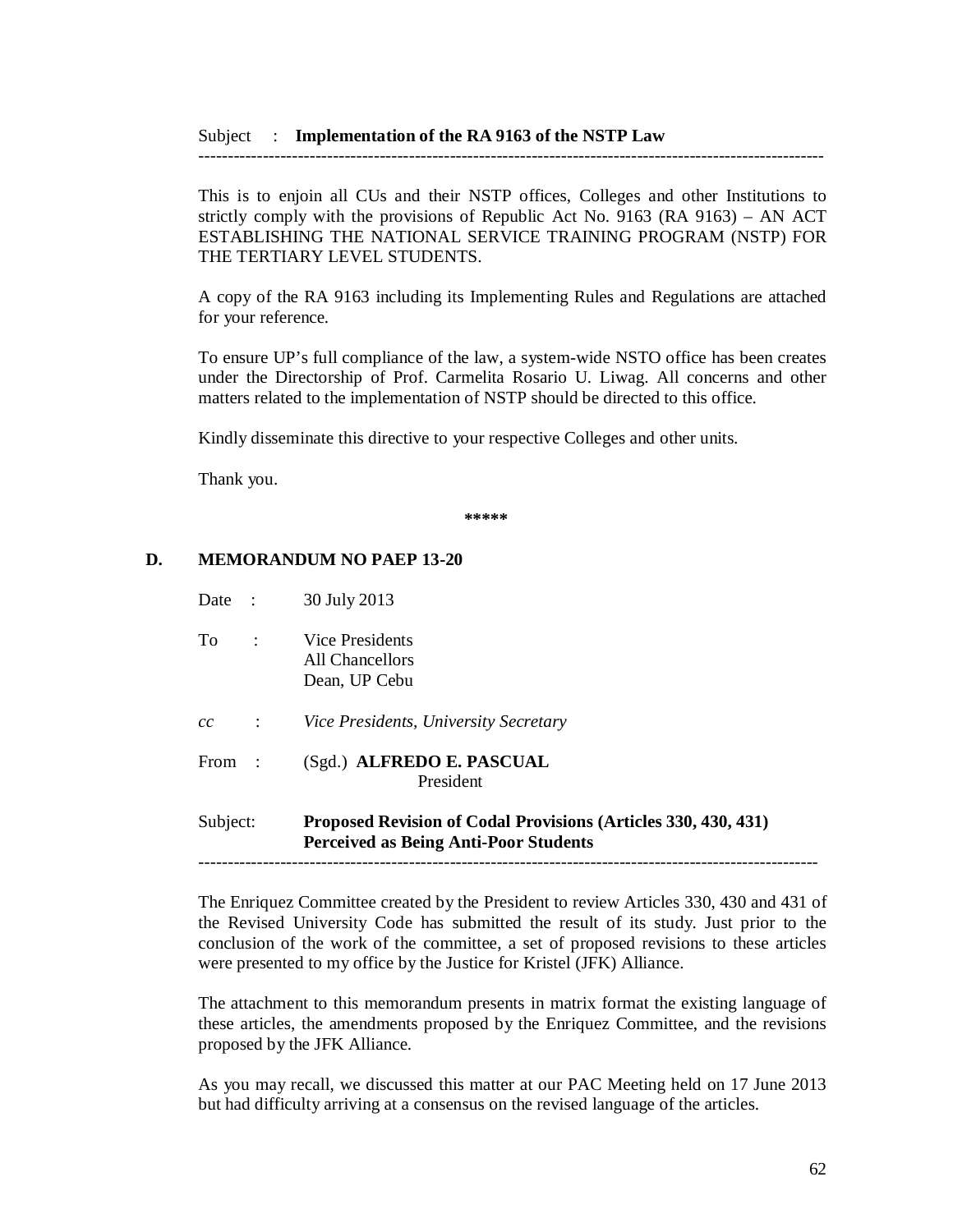To move forward, kindly submit the comments of your respective CUs on the proposed revisions after due consultation with your constituents. The President's Management Committee will craft the final language for the three articles, which will be presented to the Board of Regents for its consideration on 29 August 2013. Please submit your comments on or before 20 August 2013.

We will provide you again via email the Enriquez Committee report and the JFK proposal for your reference.

Thank you.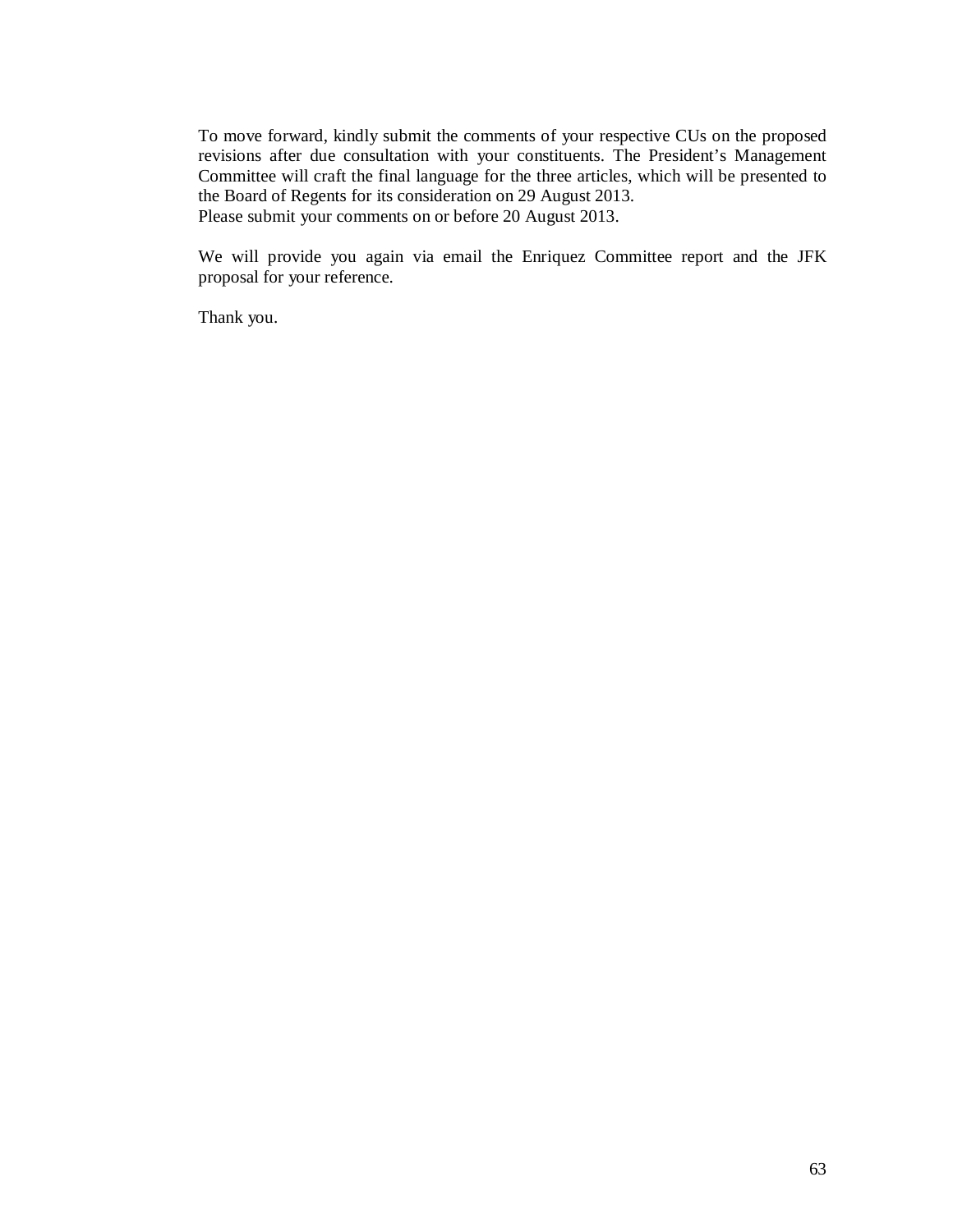## **UNIVERSITY ADMINISTRATION**

#### **BOARD OF REGENTS**

**Hon. PATRICIA B. LICUANAN, Chair** Chair, Commission on Higher Education

 **Hon. ALFREDO E. PASCUAL, Co-Chair** President, University of the Philippines

 **Hon. EDGARDO J. ANGARA** Chair, Senate Committee on Education, Arts and Culture

 **Hon. JUAN EDGARDO M. ANGARA** Chair, House Committee on Higher and Technical Education

> **Hon. PONCIANO E. RIVERA, JR.** President, UP Alumni Association

> > **Hon. REYNATO S. PUNO** Member

 **Hon. MAGDALENO E. ALBARRACIN, JR.** Member

 **Hon. GIZELA M. GONZALEZ-MONTINOLA Memher** 

> **Hon. LOURDES E. ABADINGO** Faculty Regent

 **Hon. KRISTA IRIS V. MELGAREJO** Student Regent

 **Hon. ANNA RAZEL L. RAMIREZ** Staff Regent

**Prof. LILIAN A. DE LAS LLAGAS, PhD, LLB** Secretary of the University and of the BOR



**The University of the Philippines**  *Gazette* **is**

 **Published by the Office of the Secretary of the University University of the Philippines** Quezon Hall, UP Diliman Campus, Quezon City

#### **UNIVERSITY OFFICIALS**

#### **UP SYSTEM**

**Prof. ALFREDO E. PASCUAL, MBA**  Doctor of Pedagogy (honoris causa) President

**Prof. GISELA P. CONCEPCION, PhD** Vice President for Academic Affairs

**Prof. LISA GRACE S. BERSALES, PhD** Vice President for Planning and Finance

**Prof. MARAGTAS SV AMANTE, PhD** Vice President for Administration

**Prof. ELVIRA A. ZAMORA, DBA** Vice President for Development

**Prof. J. PROSPERO E. DE VERA III, DPA** Vice President for Public Affairs

**Prof. HECTOR DANNY D. UY, LLB, MNSA** Vice President for Legal Affairs

**Prof. LILIAN A. DE LAS LLAGAS, PhD, LLB** Secretary of the University and of the BOR

\*\*\*\*\*\*\*

#### **CONSTITUENT UNIVERSITIES**

**PROF. CAESAR A. SALOMA, PhD** Chancellor, UP Diliman

**PROF. REX VICTOR O. CRUZ, PhD** Chancellor, UP Los Baños

**PROF. MANUEL B. AGULTO, MD** Chancellor, UP Manila

**PROF. ROMMEL A. ESPINOSA, PhD** Chancellor, UP Visayas

**PROF. GRACE J. ALFONSO, PhD** Chancellor, UP Open University

**PROF. SYLVIA B. CONCEPCION, PhD** Chancellor, UP Mindanao

**PROF. RAYMUNDO D. ROVILLOS, PhD** Chancellor, UP Baguio

> **PROF. LIZA D. CORRO, LLB** Dean, UP Cebu